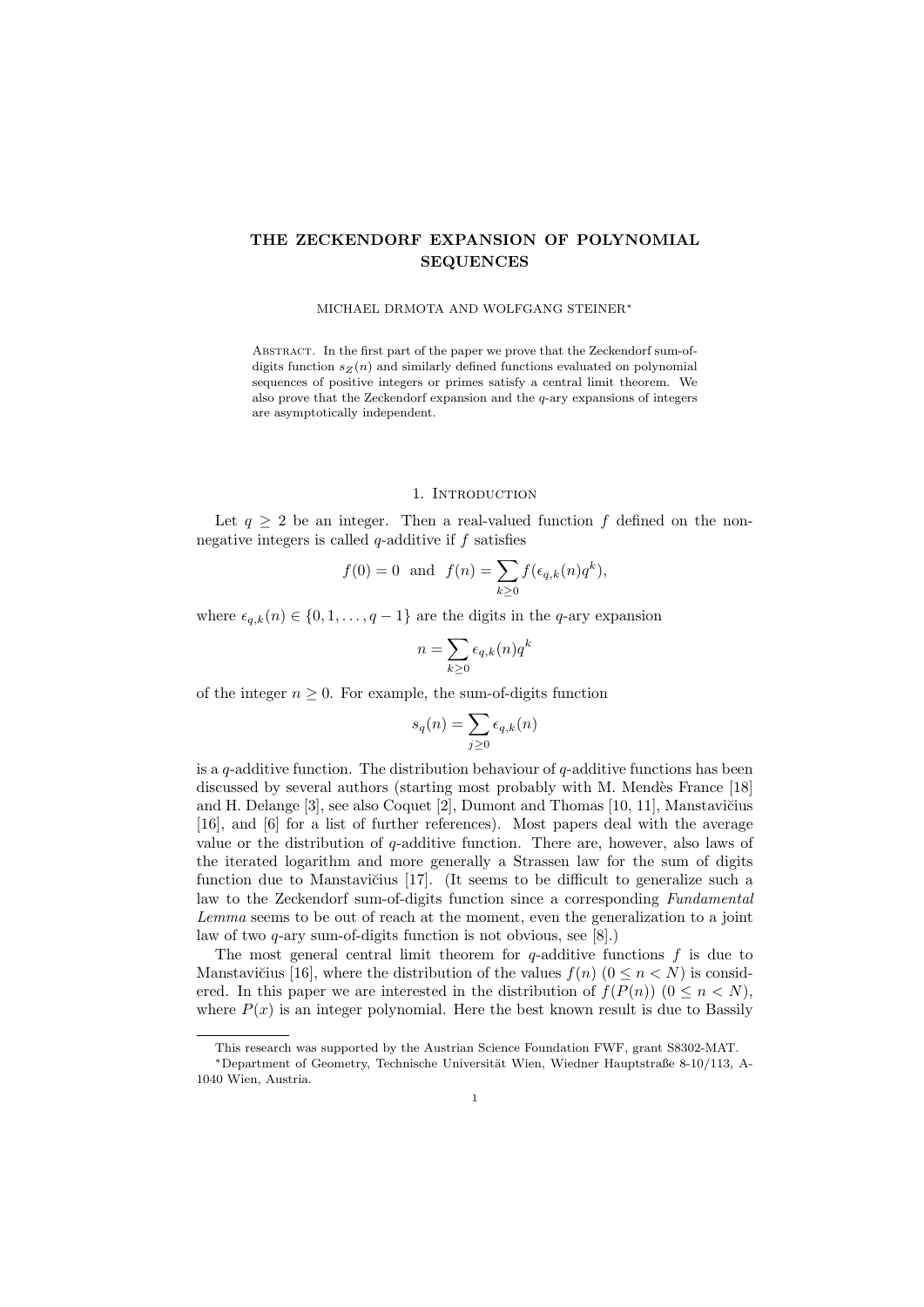and Kátai [1].<sup>1</sup> (Here and in the sequel  $\Phi(x)$  denotes the distribution function of the standard normal law.)

**Theorem 1.** Let f be a q-additive function such that  $f(bq^k) = \mathcal{O}(1)$  as  $k \to \infty$ and  $b \in \{0,\ldots,q-1\}$ . Assume that  $\frac{D_q(N)}{(\log N)^\eta} \to \infty$  as  $N \to \infty$  for some  $\eta > 0$ and let  $P(n)$  be a polynomial with integer coefficients, degree r and positive leading term. Then, as  $N \to \infty$ ,

$$
\frac{1}{N} \# \left\{ n < N \left| \frac{f(P(n)) - M_q(N^r)}{D_q(N^r)} < x \right. \right\} \to \Phi(x)
$$

and

$$
\frac{1}{\pi(N)} \# \left\{ p \in \mathbb{P}, p < N \left| \frac{f(P(p)) - M_q(N^r)}{D_q(N^r)} < x \right. \right\} \to \Phi(x),
$$

where

$$
M_q(N) := \sum_{k=0}^{\lfloor \log_q N \rfloor} \mu_{k,q}, \qquad D_q(N)^2 = \sum_{k=0}^{\lfloor \log_q N \rfloor} \sigma_{k,q}^2
$$

and

$$
\mu_{k,q}:=\frac{1}{q}\sum_{b=0}^{q-1}f(bq^k),\qquad \sigma_{k,q}^2:=\frac{1}{q}\sum_{b=0}^{q-1}f^2(bq^k)-\mu_{k,q}^2.
$$

This result relies on the fact that suitably modified centralized moments converge.

The main purpose of this paper is to extend this result to certain G-ary digital expansions. Let  $a \geq 1$  be an integer and the sequence  $G = (G_k)_{k \geq 0}$  be defined by the linear recurrence

$$
G_k = aG_{k-1} + G_{k-2}, \qquad G_0 = 1, G_1 = a+1.
$$

Now every integer  $n \geq 0$  has a unique *digital expansion* 

$$
n = \sum_{k \ge 0} \epsilon_{G,k}(n) G_k
$$

with integer digits  $0 \leq \epsilon_{G,k}(n) \leq a$  provided that

$$
\sum_{k=0}^{j} \epsilon_{G,k}(n) G_k < G_{j+1}
$$

for all  $j \geq 0$  (which means that  $\epsilon_{G,k-1}(n) = 0$  if  $\epsilon_{G,k}(n) = a$ ). A special case of these expansions is the Zeckendorf expansion where  $a = 1$  and the  $G_k$  are the Fibonacci numbers.

A function  $f$  is said to be  $G$ -additive, if

$$
f(0) = 0
$$
 and  $f(n) = \sum_{k \ge 0} f(\epsilon_{G,k}(n)G_k).$ 

Alternatively we have

$$
f(n) = \sum_{k \ge 0} f_k(\epsilon_{G,k}(n)),
$$

where  $f_k(b) := f(bG_k)$ .

<sup>&</sup>lt;sup>1</sup>This theorem was only stated (and proved) for  $\eta = \frac{1}{3}$ . However, a short inspection of the proof shows that  $\eta > 0$  is sufficient.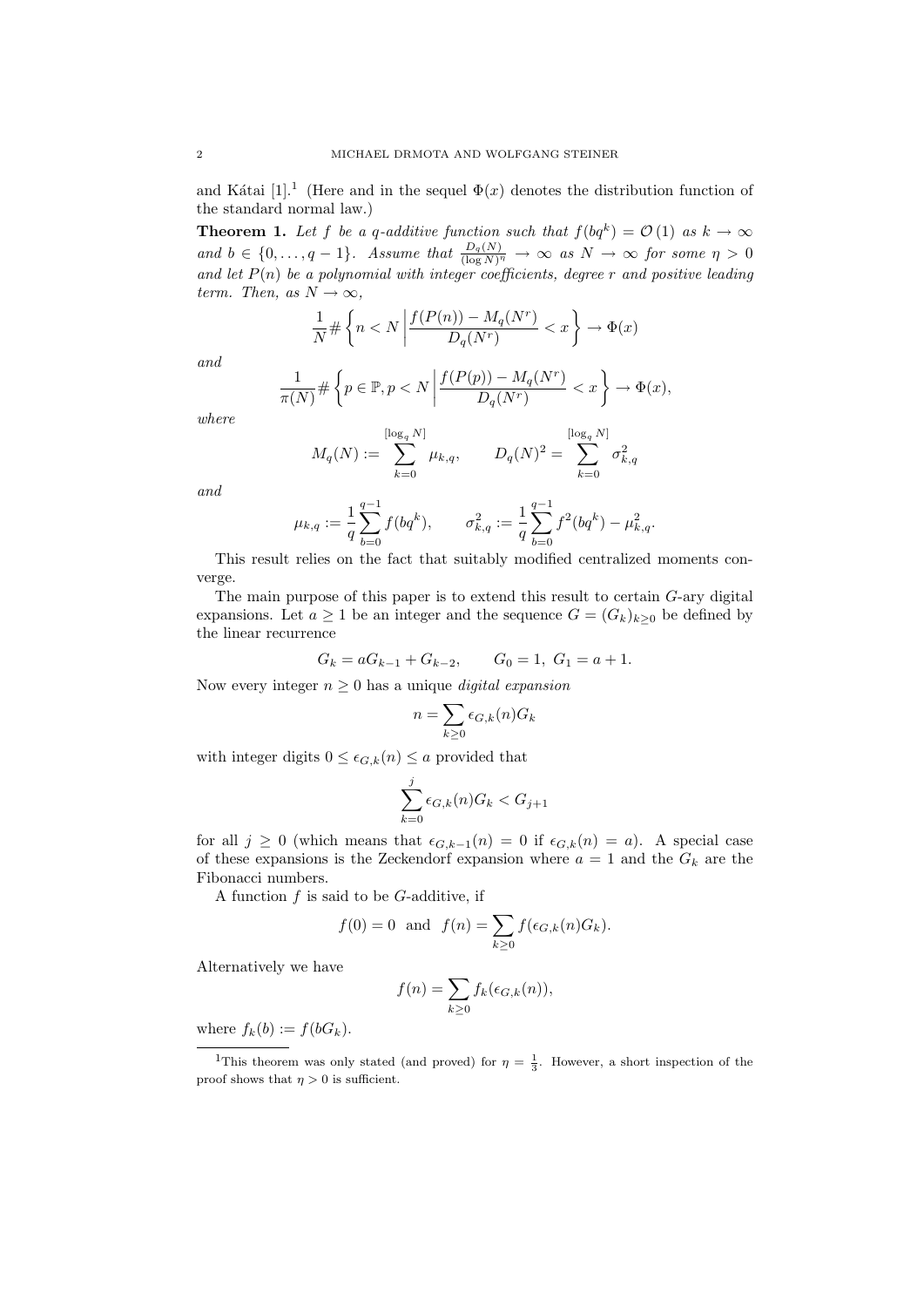First we will prove the following theorem concerning the distribution of the sequence  $f(n)$ ,  $0 \leq n < N$ . The proof essentially relies on the fact that the possible G-ary digital expansions can be represented by a Markov chain. Note that the sequence  $G_k$  is also given by

(1.1) 
$$
G_k = \frac{\alpha(\alpha+1)}{\alpha^2+1} \alpha^k - \frac{\alpha-1}{\alpha^2+1} \left(-\frac{1}{\alpha}\right)^k,
$$

where  $\alpha$  is the positive root of the characteristic polynomial of the linear recurrence

$$
\chi(x) = x^2 - ax - 1.
$$

**Theorem 2.** Let G be as above, f a G-additive function such that  $f_k(b) = \mathcal{O}(1)$ as  $k \to \infty$  for  $b \in \{0, \ldots, a\}$ . Then, for all  $\eta > 0$ , the expected value of  $f(n)$ ,  $0 \leq n < N$ , is given by

(1.2) 
$$
E_N := \frac{1}{N} \sum_{n < N} f(n) = M(N) + \mathcal{O}\left((\log N)^{\eta}\right),
$$

where

$$
M(N) = M_G(N) = \sum_{k=0}^{\lfloor \log_{\alpha} N \rfloor} \mu_k \quad \text{with} \quad \mu_k = \frac{\alpha}{\alpha^2 + 1} \sum_{b=1}^{a-1} f_k(b) + \frac{1}{\alpha^2 + 1} f_k(a).
$$

Furthermore, set

$$
D(N)^{2} = D_{G}(N)^{2} = \sum_{j,k=0}^{\lfloor \log_{\alpha} N \rfloor} \sigma_{j,k}^{(2)}
$$

with

$$
\sigma_{j,k}^{(2)} = \begin{cases}\n\frac{\alpha}{\alpha^2 + 1} \sum_{b=1}^{a-1} f_k(b)^2 + \frac{1}{\alpha^2 + 1} f_k(a)^2 - \mu_k^2 & \text{if } j = k \\
(-\frac{1}{\alpha^2})^{|j - k|} \mu_{\min(j,k)} \overline{\mu}_{\max(j,k)} & \text{if } j \neq k,\n\end{cases}
$$

where

$$
\overline{\mu}_k = -\frac{\alpha}{\alpha^2 + 1} \sum_{b=1}^{a-1} f_k(b) + \frac{\alpha^2}{\alpha^2 + 1} f_k(a).
$$

Assume further that there exists a constant  $c > 0$  such that  $\sigma_{k,k}^{(2)} \geq c$  for all  $k \geq 0$ . Then, as  $N \to \infty$ ,

(1.3) 
$$
\frac{1}{N} \# \left\{ n < N \left| \frac{f(n) - M(N)}{D(N)} < x \right. \right\} \to \Phi(x)
$$

and

(1.4) 
$$
\frac{1}{N} \sum_{n < N} \left( \frac{f(n) - M(N)}{D(N)} \right)^h \to \int_{-\infty}^{\infty} x^h \, d\Phi(x)
$$

for all positive integers h.

 $(1.3)$  has been shown by Drmota [5] for strongly G-additive functions f, i.e.

$$
f(n) = \sum_{k \ge 0} f(\epsilon_k(n)).
$$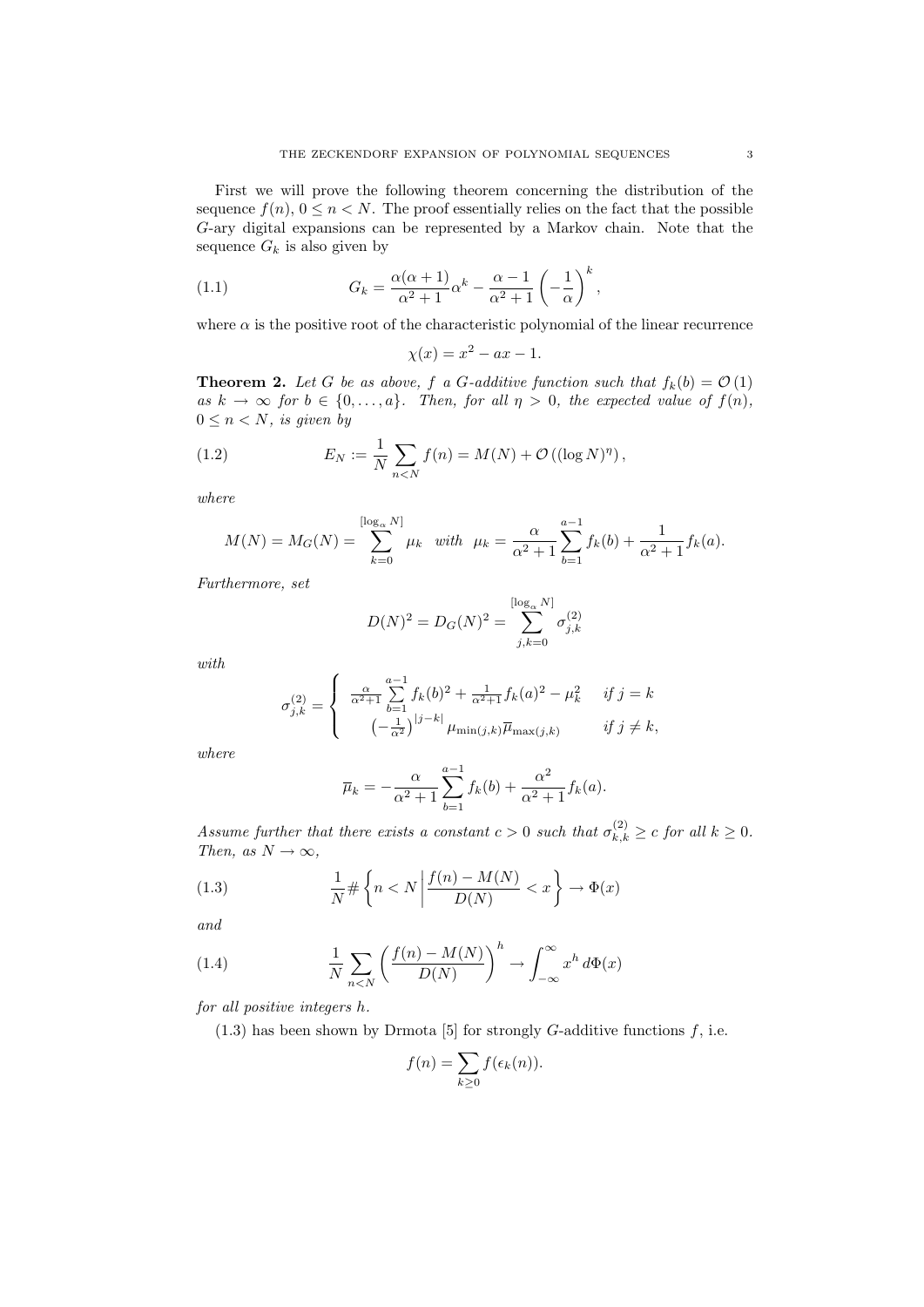Furthermore, it should be noted that (1.4) provides an asymptotic relation for the variance, too, however, without an error term:

(1.5) 
$$
V_N := \frac{1}{N} \sum_{n < N} (f(n) - E_N)^2 \sim D(N)^2.
$$

We will use Theorem 2 and a method similar to Bassily and Kátai's to prove Theorem 3.

**Theorem 3.** Let G, f be as in Theorem 2 and  $P(n)$  a polynomial with integer coefficients, degree r and positive leading term. Then, as  $N \to \infty$ ,

(1.6) 
$$
\frac{1}{N} \# \left\{ n < N \left| \frac{f(P(n)) - M(N^r)}{D(N^r)} < x \right. \right\} \to \Phi(x)
$$

and

(1.7) 
$$
\frac{1}{\pi(N)} \# \left\{ p < N \left| \frac{f(P(p)) - M(N^r)}{D(N^r)} < x \right. \right\} \to \Phi(x).
$$

and

$$
\frac{1}{N} \sum_{n < N} \left( \frac{f(P(n)) - M(N^r)}{D(N^r)} \right)^h \to \int_{-\infty}^{\infty} x^h \, d\Phi(x),
$$
\n
$$
\frac{1}{\pi(N)} \sum_{p < N} \left( \frac{f(P(p)) - M(N^r)}{D(N^r)} \right)^h \to \int_{-\infty}^{\infty} x^h \, d\Phi(x)
$$

for all positive integers h, if we set  $f(P(n)) = -f(-P(n))$  for  $P(n) < 0$ .

Note that definition of  $f(P(n))$  for  $P(n) < 0$  has no influence on the result, because the number of non-negative integers n with  $P(n) < 0$  is negligible.

Our next results concern the indepence of different digital expansions. For example, in [6] the following property is shown. Suppose that  $q_1, q_2$  are two coprime integers and  $f_1, f_2, g_1$ - resp.  $g_2$ -additive functions satisfying the assumptions of Theorem 1. Then we have, as  $N \to \infty$ ,

$$
\frac{1}{\pi(N)} \# \left\{ n < N \left| \frac{f_i(n) - M_{q_i}(N)}{D_{q_i}(N)} < x_i \ (i = 1, 2) \right. \right\} \to \Phi(x_1) \Phi(x_2),
$$

i.e. the distribution of the pairs  $(f_1(n), f_2(n)), 0 \le n \le N$ , can be considered as independent.

We will extend this property to our more general situation.

**Theorem 4.** Suppose that  $f_1, f_2$  are two functions satisfying one of the following conditions.

- (i)  $q_1, q_2 \geq 2$  are two positive coprime integers and  $f_1, f_2$   $q_1$  resp.  $q_2$ additive functions satisfying the assumptions of Theorem 1. Furthermore set  $M_i(N) := M_{q_i}(N)$  and  $D_i(N) := D_{q_i}(N)$   $(i = 1, 2)$ .
- (ii)  $q \geq 2$  is an integer and  $f_1(n)$  a q-additive function satisfying the assumptions of Theorem 1.  $a \geq 1$  is an integer and  $f_2(n)$  is a G-additive function satisfying the assumptions of Theorem 2. Furthermore set  $M_1(N)$  :=  $M_q(N), D_1(N) := D_q(N)$  and  $M_2(N) := M_G(N), D_2(N) := D_G(N)$ .
- (iii)  $a_1, a_2 \geq 1$  are two different integers such that  $\sqrt{\frac{a_1^2+4}{a_2^2+4}}$  is irrational,  $G = (G_i)_{i>0}$  and  $H = (H_i)_{i>0}$  the corresponding linear recurrent sequences, and  $f_1, f_2$  G- resp. H-additive functions satisfying the assumptions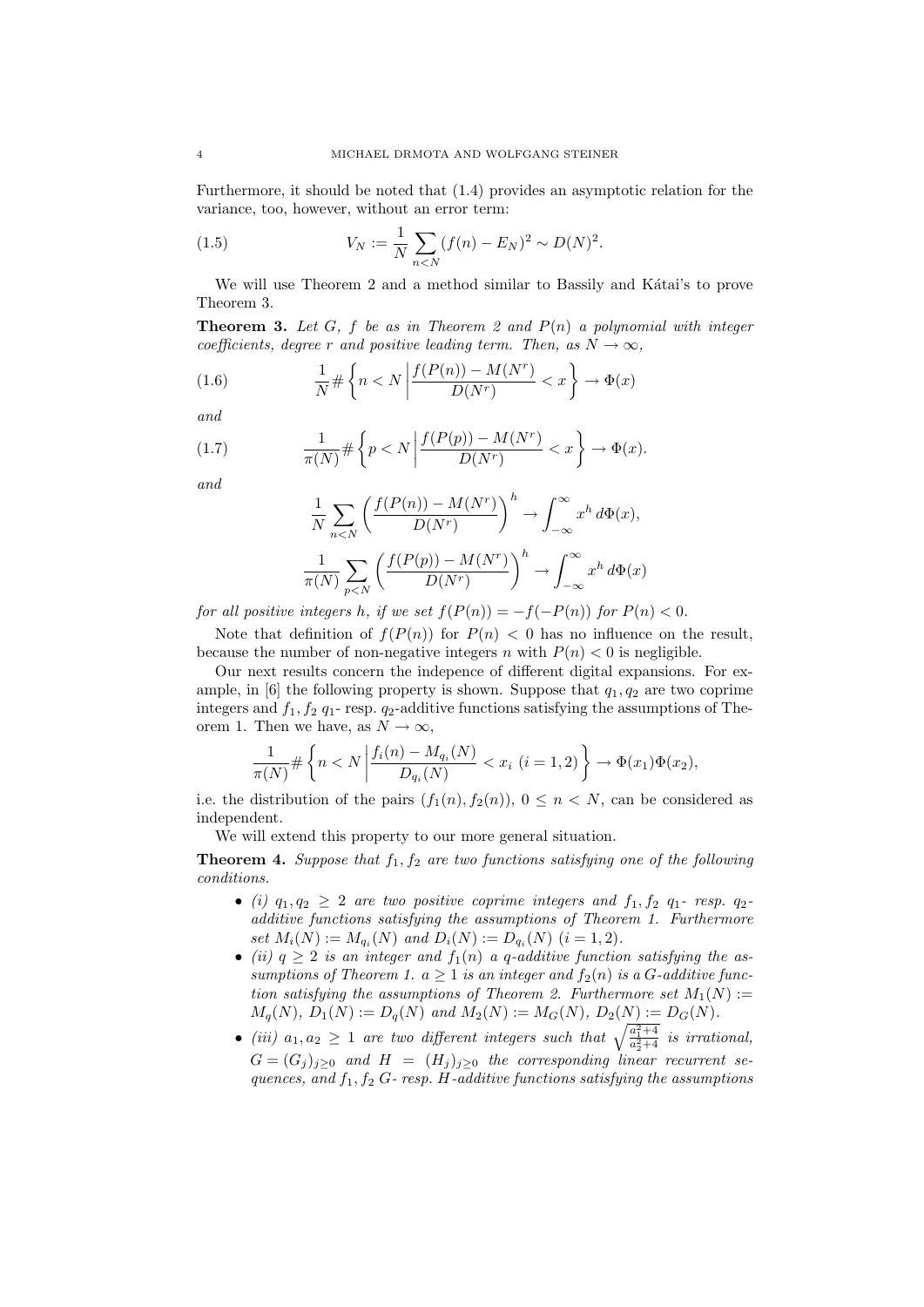of Theorem 2. Furthermore set  $M_1(N) := M_G(N)$ ,  $D_1(N) := D_G(N)$  and  $M_2(N) := M_H(N), D_2(N) := D_H(N).$ 

Let  $P_1(x), P_2(x)$  be two polynomials with integer coefficients, degrees  $r_1, r_2$  and positive leading term. Then, as  $N \to \infty$ ,

$$
(1.8) \qquad \frac{1}{N} \# \left\{ n < N \left| \frac{f_i(P_i(n)) - M_i(N^{r_i})}{D_i(N^{r_i})} < x_i \ (i = 1, 2) \right. \right\} \to \Phi(x_1) \Phi(x_2)
$$

and

$$
(1.9) \qquad \frac{1}{\pi(N)} \# \left\{ p < N \left| \frac{f_i(P_i(p)) - M_i(N^{r_i})}{D_i(N^{r_i})} < x_i \ (i = 1, 2) \right. \right\} \to \Phi(x_1) \Phi(x_2).
$$

The paper is organized in the following way. Section 2 is devoted to the proof of Theorem 2. Section 3 provides a plan of the proof of Theorem 3. Sections 4–6 collect some preliminaries which are needed for the proof of Theorem 3 in Section 7. Finally, the proof of Theorem 4 is presented in Section 8.

### 2. Proof of Theorem 2

Our aim is to study the distribution behaviour of  $f(n)$ ,  $0 \leq n \leq N$ , i.e. the random variable  $Y_N$  defined by

$$
\Pr[Y_N \le x] := \frac{1}{N} \# \{ n < N : f(n) \le x \}.
$$

If we define  $\zeta_{k,N}$  by

$$
\mathbf{Pr}[\zeta_{k,N} \leq x] := \frac{1}{N} \# \{ n < N : f_k(\epsilon_k(n)) \leq x \}
$$

and  $\xi_{k,N}$  by

$$
\Pr[\xi_{k,N} = b] := \frac{1}{N} \# \{ n < N : \epsilon_k(n) = b \} \qquad (b \in \{0, \dots, a\}),
$$

then we obviously have

$$
Y_N = \sum_{k\geq 0} \zeta_{k,N} = \sum_{k\geq 0} f_k(\xi_{k,N}).
$$

i.e.  $Y_N$  is a (weighted) sum of  $\xi_{k,N}$ . Therefore, we will first have a detailed look at  $\xi_{k,N}$ . It turns out that  $\xi_{k,G_j}$  constitutes an almost stationary Markov chain, as the next lemma shows. We want to mention that this fact is also a consequence of results from Dumont and Thomas [10, 11]. In our case this is a quite simple observation. Therefore we decided to present a short proof of this fact, too. This procedure is simpler and shorter than introducing the notation of [10, 11] and to specialize afterwards.

**Lemma 1.** For fixed j, the random variables  $(\xi_{k,G_j})_{0 \leq k \leq j-1}$  form a Markov chain with

(2.1)  $\mathbf{Pr}[\xi_{k,G_i} = 1] = \mathbf{Pr}[\xi_{k,G_i} = 2] = \cdots = \mathbf{Pr}[\xi_{k,G_i} = a-1],$ 

(2.2) 
$$
\mathbf{Pr}[\xi_{k+1,G_j} = 1 | \xi_{k,G_j} = b] = \cdots = \mathbf{Pr}[\xi_{k+1,G_j} = a-1 | \xi_{k,G_j} = b],
$$

(2.3) 
$$
\mathbf{Pr}[\xi_{k+1,G_j} = b | \xi_{k,G_j} = 1] = \cdots = \mathbf{Pr}[\xi_{k+1,G_j} = b | \xi_{k,G_j} = a-1],
$$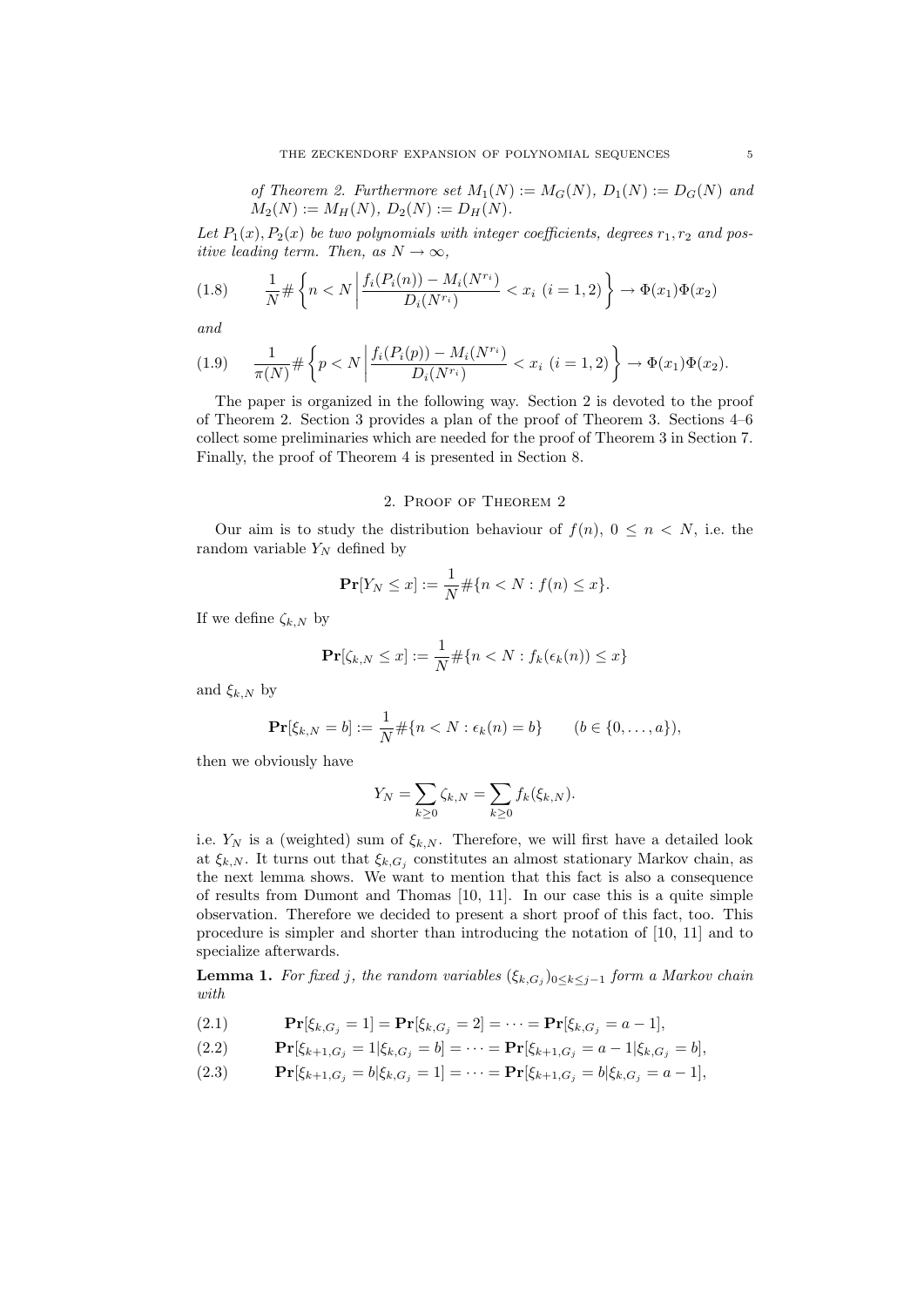(for all  $j, k, b$ ) and

(2.4) 
$$
\begin{pmatrix} \mathbf{Pr}[\xi_{k+1,G_j}=0] \\ \mathbf{Pr}[\xi_{k+1,G_j}=1] \\ \mathbf{Pr}[\xi_{k+1,G_j}=a] \end{pmatrix} = P_{k,j} \begin{pmatrix} \mathbf{Pr}[\xi_{k,G_j}=0] \\ \mathbf{Pr}[\xi_{k,G_j}=1] \\ \mathbf{Pr}[\xi_{k,G_j}=a] \end{pmatrix},
$$

where

$$
P_{k,j} = \begin{pmatrix} \frac{1}{\alpha} + \mathcal{O}\left(\frac{1}{\alpha^{2(j-k)}}\right) & \frac{(a-1)(\alpha+1)}{\alpha^2} + \mathcal{O}\left(\frac{1}{\alpha^{2(j-k)}}\right) & \frac{\alpha+1}{\alpha^2} + \mathcal{O}\left(\frac{1}{\alpha^{2(j-k)}}\right) \\ \frac{\alpha+1}{\alpha+1} + \mathcal{O}\left(\frac{1}{\alpha^{2(j-k)}}\right) & \frac{a-1}{\alpha} + \mathcal{O}\left(\frac{1}{\alpha^{2(j-k)}}\right) & \frac{1}{\alpha} + \mathcal{O}\left(\frac{1}{\alpha^{2(j-k)}}\right) \\ 0 & 0 \end{pmatrix},
$$

with initial states

$$
\Pr[\xi_{0,G_j} = 0] = \frac{G_{j-1}}{G_j} = \frac{1}{\alpha} + \mathcal{O}\left(\frac{1}{\alpha^{2j}}\right)
$$

and

$$
\Pr[\xi_{0,G_j} = 1] = \Pr[\xi_{0,G_j} = 2] = \cdots = \Pr[\xi_{0,G_j} = a] = \frac{1}{\alpha+1} + \mathcal{O}\left(\frac{1}{\alpha^{2j}}\right).
$$

Remark. The matrices  $P_{k,j}$  are no transition matrices of a Markov process, but they describe transition matrices in view of the relations  $(2.1)$ – $(2.3)$ . However, it turned out to be easier to work with  $3 \times 3$ -matrices instead of  $(a + 1) \times (a + 1)$ -matrices.

*Proof.* A sequence  $(\epsilon_i)_{i>0}$  of non-negative integers is a G-ary digital expansion of an integer n, if and only if  $\epsilon_i \leq a$  for all  $i \geq 0$ ,  $\epsilon_{i-1} = 0$  if  $\epsilon_i = a$  and  $\epsilon_i \neq 0$  only for a finite number of  $i$  (cf. e.g. Grabner and Tichy [13]). Let

$$
\mathcal{B}_j = \{(\epsilon_0, \ldots, \epsilon_{j-1}) : \epsilon_i \le a, \ \epsilon_{i-1} = 0 \text{ if } \epsilon_i = a\}
$$

be the set of G-ary digital expansions for  $n < G_j$ . Then

$$
\mathbf{Pr}[\xi_{k,G_j} = b] = \frac{1}{G_j} \# \{ (\epsilon_0, \dots, \epsilon_{j-1}) \in \mathcal{B}_j : \epsilon_k = b \}
$$

and it can be easily seen that (2.1) holds. For  $k = 0$ , even  $\Pr[\xi_{0,G_j} = a]$  is equal to  $Pr[\xi_{0,G_j} = 1].$ 

We have

$$
\#\{(\epsilon_0,\ldots,\epsilon_{j-1})\in\mathcal{B}_j:\epsilon_0=0\}=\#\{(\epsilon_0,\ldots,\epsilon_{j-1})\in\mathcal{B}_j:\epsilon_{j-1}=0\},
$$

because we can take a block  $(0, \epsilon_1, \ldots, \epsilon_{j-1})$  of the set on the left side of the equation, shift it to the left, set  $\epsilon_{j-1} = 0$  and get a one-one correspondence to the blocks on the right side. Therefore

$$
\mathbf{Pr}[\xi_{0,G_j} = 0] = \frac{G_{j-1}}{G_j} = \frac{\frac{\alpha+1}{D}\alpha^{j-1} - \frac{-\alpha^{-1}+1}{D}(-\alpha)^{-j+1}}{\frac{\alpha+1}{D}\alpha^j - \frac{-\alpha^{-1}+1}{D}(-\alpha)^{-j}} = \frac{1}{\alpha} + \mathcal{O}\left(\frac{1}{\alpha^{2j}}\right).
$$

Since the other probabilities  $Pr[\xi_{0,G_j} = b], 1 \leq b \leq a$ , are equal, we have

$$
\Pr[\xi_{0,G_j} = 1] = \cdots = \Pr[\xi_{0,G_j} = a] = \frac{1}{a}(1 - \Pr[\xi_{0,G_j} = 0]) = \frac{1}{\alpha + 1} + \mathcal{O}\left(\frac{1}{\alpha^{2j}}\right).
$$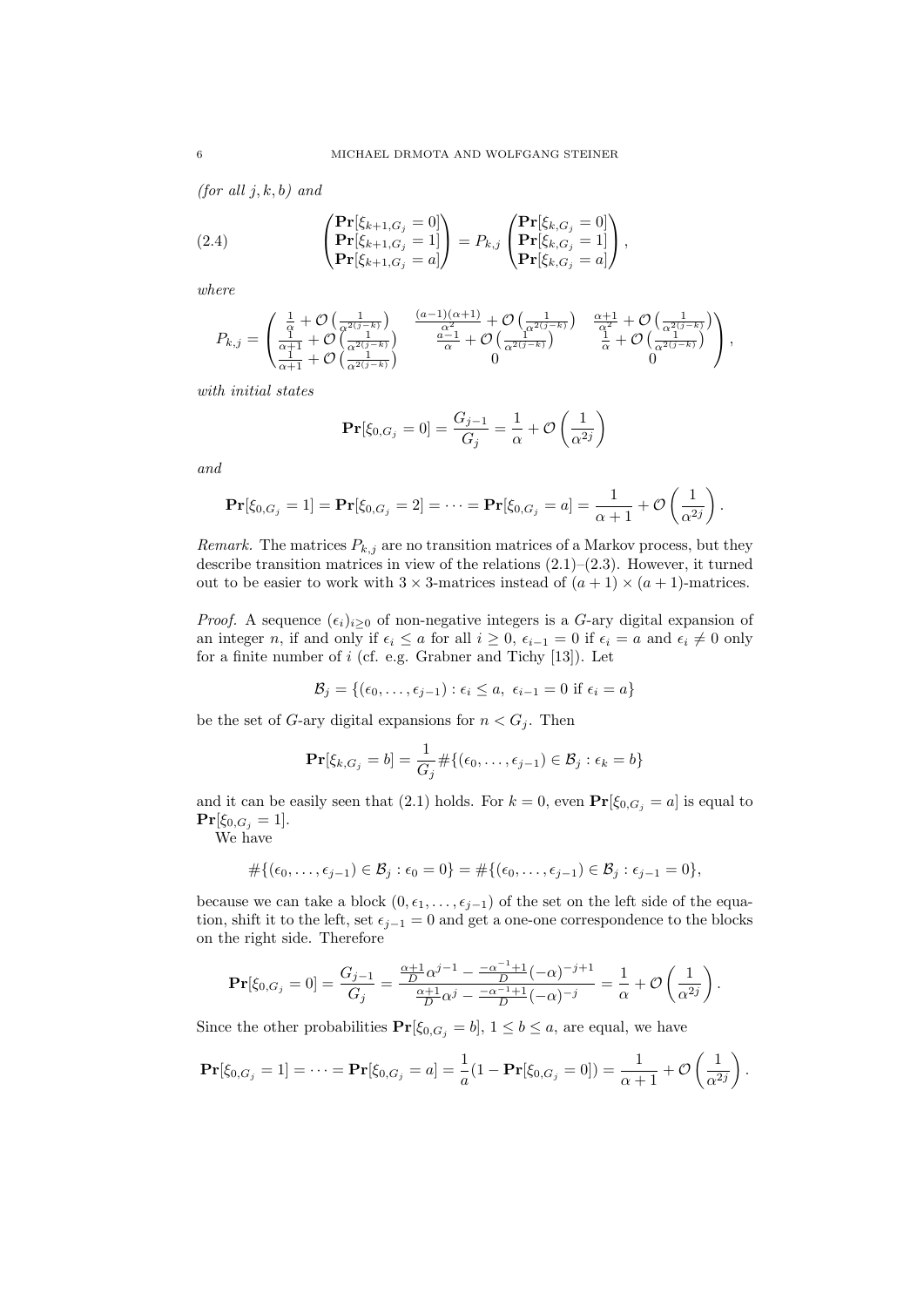Now we show that we have a Markov chain.

$$
\begin{split} \mathbf{Pr}[\xi_{k+1,G_j} &= b_{k+1} | \xi_{k,G_j} = b_k, \dots, \xi_{0,G_j} = b_0] \\ &= \frac{\mathbf{Pr}[\xi_{k+1,G_j} = b_{k+1}, \xi_{k,G_j} = b_k, \dots, \xi_{0,G_j} = b_0]}{\mathbf{Pr}[\xi_{k,G_j} = b_k, \dots, \xi_{0,G_j} = b_0]} \\ &= \frac{\# \{ (\epsilon_0, \dots, \epsilon_{j-1}) \in \mathcal{B}_j : (\epsilon_0, \dots, \epsilon_{k+1}) = (b_0, \dots, b_{k+1}) \}}{\# \{ (\epsilon_0, \dots, \epsilon_{j-1}) \in \mathcal{B}_j : (\epsilon_0, \dots, \epsilon_k) = (b_0, \dots, b_k) \}} \\ &= \frac{\# \{ (\epsilon_{k+1}, \dots, \epsilon_{j-1}) \in \mathcal{B}_{j-k-1} : \epsilon_{k+1} = b_{k+1} \}}{\# \{ (\epsilon_k, \dots, \epsilon_{j-1}) \in \mathcal{B}_{j-k} : \epsilon_k = b_k \}} \\ &= \frac{\mathbf{Pr}[\xi_{0,G_{j-k-1}} = b_{k+1}] \ G_{j-k-1}}{\mathbf{Pr}[\xi_{0,G_{j-k}} = b_k] \ G_{j-k}}, \end{split}
$$

where the third equation is valid only if  $(b_0, \ldots, b_{k+1}) \in \mathcal{B}_{k+2}$ . Otherwise the probability is 0 (for  $b_{k+1} = a, b_k \neq 0, (b_0, \ldots, b_k) \in \mathcal{B}_{k+1}$ ) or undefined (for  $(b_0, \ldots, b_k) \notin \mathcal{B}_{k+1}$ . If the probability is defined, we thus have

$$
\mathbf{Pr}[\xi_{k+1,G_j} = b_{k+1} | \xi_{k,G_j} = b_k, \dots, \xi_{0,G_j} = b_0] = \mathbf{Pr}[\xi_{k+1,G_j} = b_{k+1} | \xi_{k,G_j} = b_k]
$$

with the probabilities

$$
\begin{aligned}\n\mathbf{Pr}[\xi_{k+1,G_j} = 0 | \xi_{k,G_j} = 0] &= \frac{1}{\alpha} + \mathcal{O}\left(\frac{1}{\alpha^{2(j-k)}}\right), \\
\mathbf{Pr}[\xi_{k+1,G_j} = 0 | \xi_{k,G_j} = c] &= \frac{\alpha + 1}{\alpha^2} + \mathcal{O}\left(\frac{1}{\alpha^{2(j-k)}}\right) \qquad (1 \le c \le a), \\
\mathbf{Pr}[\xi_{k+1,G_j} = b | \xi_{k,G_j} = 0] &= \frac{1}{\alpha + 1} + \mathcal{O}\left(\frac{1}{\alpha^{2(j-k)}}\right) \qquad (1 \le b \le a), \\
\mathbf{Pr}[\xi_{k+1,G_j} = b | \xi_{k,G_j} = c] &= \frac{1}{\alpha} + \mathcal{O}\left(\frac{1}{\alpha^{2(j-k)}}\right) \qquad (1 \le b \le a - 1, \ 1 \le c \le a), \\
\mathbf{Pr}[\xi_{k+1,G_j} = a | \xi_{k,G_j} = c] &= 0 \qquad (1 \le c \le a).\n\end{aligned}
$$

Similarly to  $(2.1)$ ,  $(2.2)$  and  $(2.3)$  are easy to see. Hence

$$
\begin{aligned} \mathbf{Pr}[\xi_{k+1,G_j} = b] &= \sum_{c=0}^{a} \mathbf{Pr}[\xi_{k+1,G_j} = b | \xi_{k,G_j} = c] \mathbf{Pr}[\xi_{k,G_j} = c] \\ &= \mathbf{Pr}[\xi_{k+1,G_j} = b | \xi_{k,G_j} = 0] \mathbf{Pr}[\xi_{k,G_j} = 0] + \mathbf{Pr}[\xi_{k+1,G_j} = b | \xi_{k,G_j} = a] \mathbf{Pr}[\xi_{k,G_j} = a] \\ &\quad + (a-1) \mathbf{Pr}[\xi_{k+1,G_j} = b | \xi_{k,G_j} = 1] \mathbf{Pr}[\xi_{k,G_j} = 1] \end{aligned}
$$

and the transition from  $\xi_{k,G_j}$  to  $\xi_{k+1,G_j}$  is entirely determined by (2.4).

**Corollary 1.** The probability distribution of  $\xi_{k,G_j}$  is given by

$$
\mathbf{Pr}[\xi_{k,G_j} = b] = p_b + \mathcal{O}\left(\frac{1}{\alpha^{2\min(k,j-k)}}\right)
$$

with

$$
p_b = \begin{cases} \begin{array}{c} \frac{\alpha+1}{\alpha^2+1} & \text{if } b = 0\\ \frac{\alpha}{\alpha^2+1} & \text{if } 1 \le b \le a-1\\ \frac{1}{\alpha^2+1} & \text{if } b = a. \end{array} \end{cases}
$$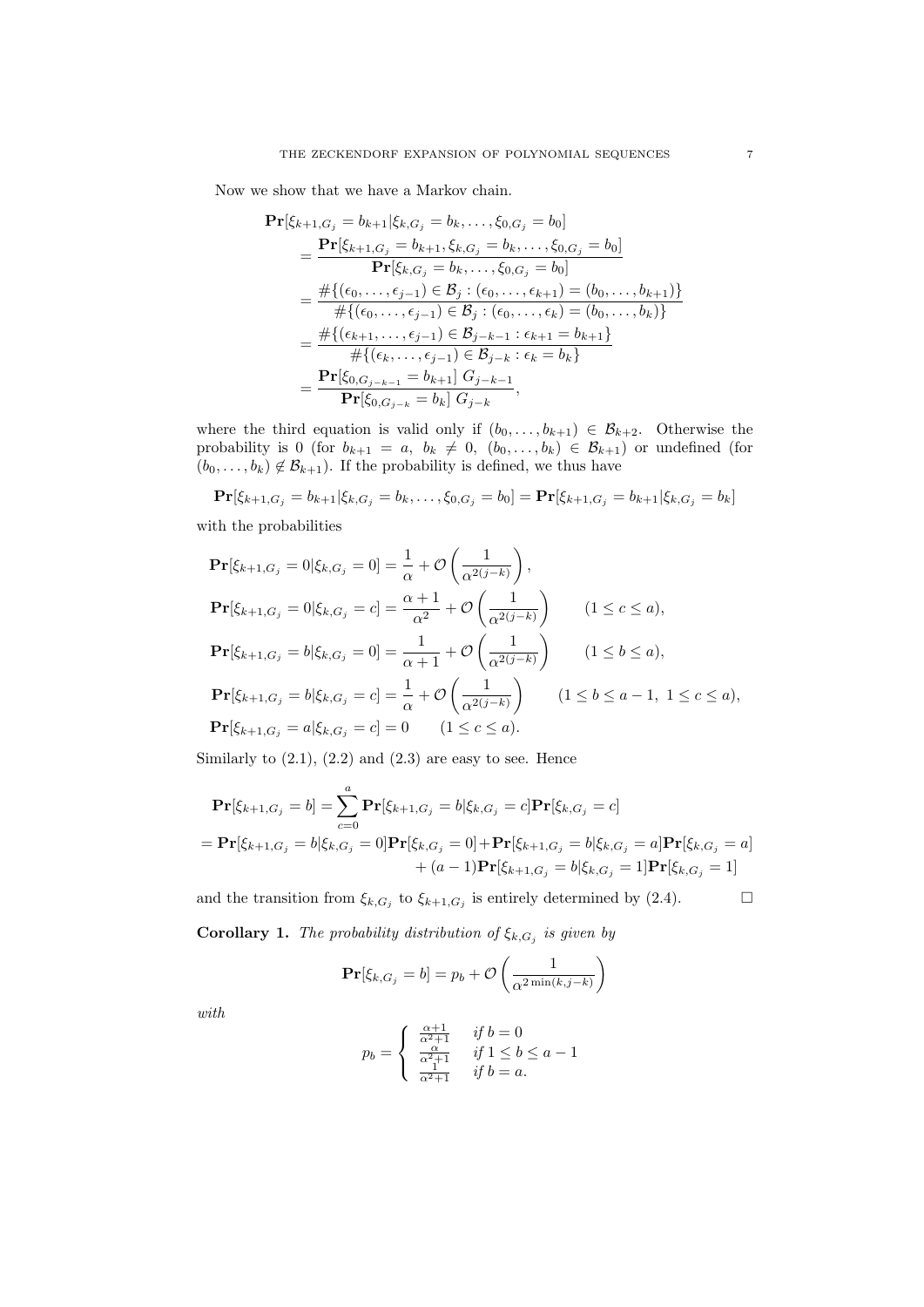*Proof.* Let P denote the matrix obtained by neglecting the  $\mathcal{O}\left(\frac{1}{\alpha^{2(j-k)}}\right)$  terms in the matrix  $P_{k,j}$ . The eigenvalues of P are 1, 0 and  $-\frac{1}{\alpha^2}$  and the eigenvector to the eigenvalue 1 with  $p_0 + (a-1)p_1 + p_a = 1$  is  $\left(\frac{\alpha+1}{\alpha^2+1}, \frac{\alpha}{\alpha^2+1}, \frac{1}{\alpha^2+1}\right)^t$ . — Первый проста проста проста проста проста проста проста проста проста проста проста проста проста проста п<br>В 1990 году стала проста проста проста проста проста проста проста проста проста проста проста проста проста п

Lemma 1 suggests to approximate the digital distribution by a stationary Markov chain  $(X_k, k \geq 0)$ , with (stationary) probability distribution  $\Pr[X_k = b] = p_b$ ,  $0 \leq b \leq a$ , and transition matrix P, i.e.

$$
\begin{aligned}\n\mathbf{Pr}[X_{k+1} = 0 | X_k = 0] &= \frac{1}{\alpha}, \\
\mathbf{Pr}[X_{k+1} = 0 | X_k = c] &= \frac{\alpha + 1}{\alpha^2} \qquad (1 \le c \le a), \\
\mathbf{Pr}[X_{k+1} = b | X_k = 0] &= \frac{1}{\alpha + 1} \qquad (1 \le b \le a), \\
\mathbf{Pr}[X_{k+1} = b | X_k = c] &= \frac{1}{\alpha} \qquad (1 \le b \le a - 1, \ 1 \le c \le a), \\
\mathbf{Pr}[X_{k+1} = a | X_k = c] &= 0 \qquad (1 \le c \le a).\n\end{aligned}
$$

The next lemma shows how we can quantify this approximation for finite dimensional distributions.

**Lemma 2.** For every  $h \geq 1$  and integers  $0 \leq k_1 < k_2 < \cdots < k_h < j$  we have

$$
\mathbf{Pr}[\xi_{k_1,G_j} = b_1,\ldots,\xi_{k_h,G_j} = b_h] = q_{k_1,\ldots,k_h,b_1,\ldots,b_h} + \mathcal{O}\left(\frac{1}{\alpha^{2\min(k_1,j-k_h)}}\right)
$$

for all  $b_1, \ldots, b_h \in \{0, \ldots, a\}$ , where

$$
q_{k_1,\ldots,k_h,b_1,\ldots,b_h} = \mathbf{Pr}[X_{k_1} = b_1,\ldots,X_{k_h} = b_h].
$$

*Proof.* For  $0 \leq k \leq l \leq j$  we have

$$
P_{k,j}P_{k+1,j}\cdots P_{l-1,j} = P^{l-k} + \mathcal{O}\left(\alpha^{-2(j-l)}\right)
$$

and consequently

(2.6) 
$$
\mathbf{Pr}[\xi_{l,G_j} = b_2 | \xi_{k,G_j} = b_1] = \mathbf{Pr}[X_l = b_2 | X_k = b_1] + \mathcal{O}\left(\alpha^{-2(j-l)}\right).
$$

Since

$$
\begin{aligned} \mathbf{Pr}[\xi_{k_1,G_j} &= b_1,\ldots,\xi_{k_h,G_j} = b_h] \\ &= \mathbf{Pr}[\xi_{k_h,G_j} = b_h | \xi_{k_{h-1},G_j} = b_{h-1}] \mathbf{Pr}[\xi_{k_{h-1},G_j} = b_{h-1} | \xi_{k_{h-2},G_j} = b_{h-2}] \cdots \\ & \cdots \mathbf{Pr}[\xi_{k_2,G_j} = b_2 | \xi_{k_1,G_j} = b_1] \mathbf{Pr}[\xi_{k_1,G_j} = b_1], \end{aligned}
$$

we just have to apply  $(2.6)$  and Corollary 1 and the lemma follows.

The case of general N is very similar.

**Lemma 3.** The probability distribution of  $\xi_{k,N}$  for  $G_j \leq N < G_{j+1}$  with  $j > k$  is given by

(2.7) 
$$
\mathbf{Pr}[\xi_{k,N} = b] = \mathbf{Pr}[\xi_{k,G_j} = b] + \mathcal{O}\left(\frac{1}{\alpha^{j-k}}\right)
$$

for all  $b \in \{0, \ldots, a\}.$ 

Furthermore, the joint distribution for  $0 \leq k_1 < k_2 < \cdots < k_h < j$  is given by  $\mathbf{Pr}[\xi_{k_1,N}=b_1,\ldots,\xi_{k_h,N}=b_h]=\mathbf{Pr}[\xi_{k_1,G_j}=b_1,\ldots,\xi_{k_h,G_j}=b_h]+\mathcal{O}\left(\frac{1}{\gamma_{k_1,\ldots,k_h}}\right)$  $\alpha^{j-k_h}$  $\setminus$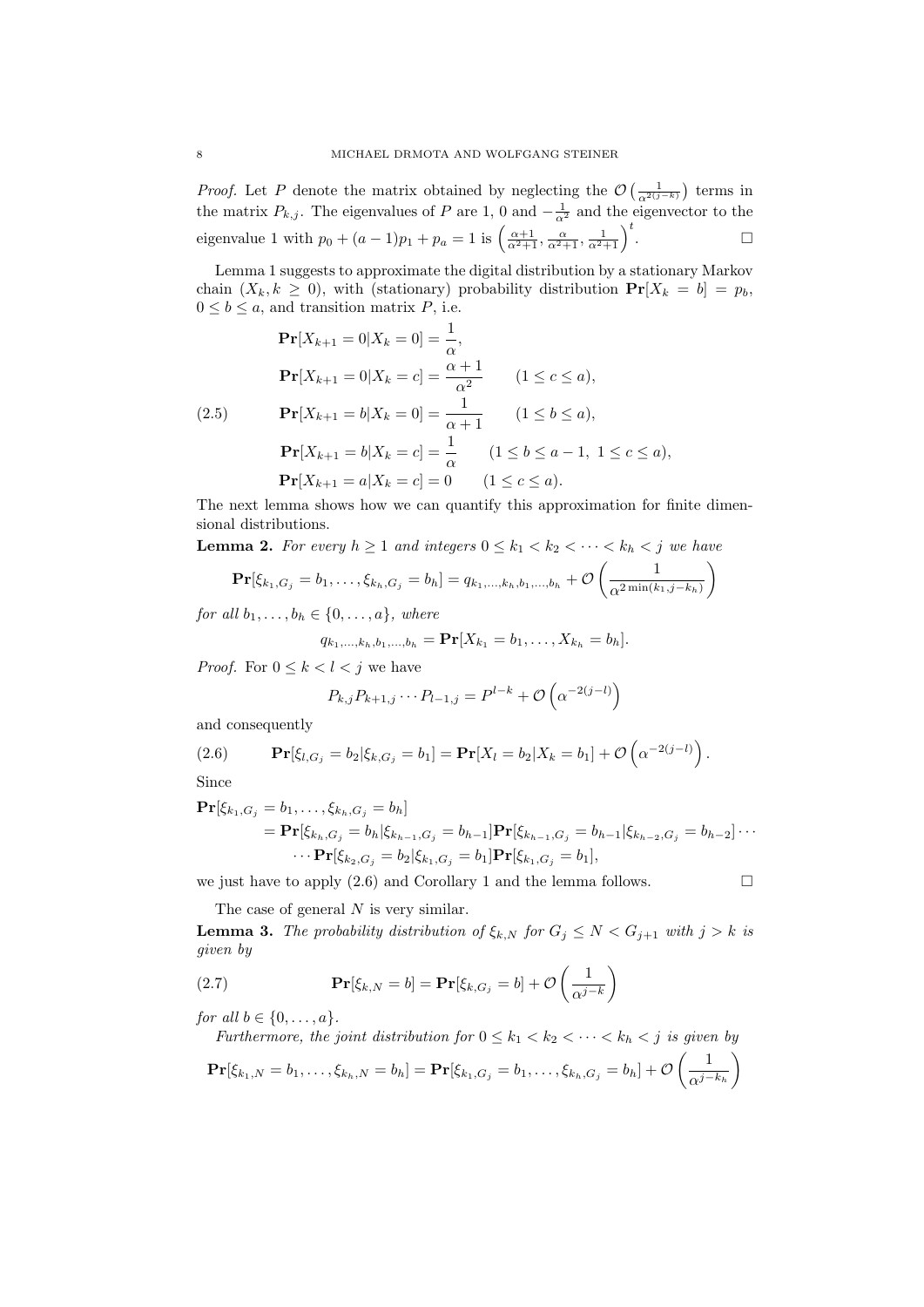for all  $b_1, ..., b_h \in \{0, ..., a\}.$ 

*Proof.* For  $N = \sum_{i=1}^{j}$  $\sum_{i=0} \epsilon_i G_i$ , we have

$$
\{n < N\} = \{n < \epsilon_j G_j\} \cup \left(\{n < \epsilon_{j-1} G_{j-1}\} + \epsilon_j G_j\right) \cup \cdots \cup \left(\{n < \epsilon_0 G_0\} + \sum_{i=1}^j \epsilon_i G_i\right).
$$

Therefore

$$
\mathbf{Pr}[\xi_{k,N} = b] = \frac{1}{N} \left( \# \{ n < \epsilon_j G_j \mid \epsilon_k = b \} + \# \{ n < \epsilon_{j-1} G_{j-1} \mid \epsilon_k = b \} + \cdots \right. \\
 \left. + \# \{ n < \epsilon_{k+1} G_{k+1} \mid \epsilon_k = b \} + \begin{cases} \sum_{i=0}^{k-1} \epsilon_i G_i & \text{if } \epsilon_k = b \\ 0 & \text{otherwise} \end{cases} \right)
$$
\n
$$
= \frac{1}{N} \left( \epsilon_j G_j \mathbf{Pr}[\xi_{k,G_j} = b] + \cdots + \epsilon_{\left[\frac{k+j}{2}\right]} G_{\left[\frac{k+j}{2}\right]} \mathbf{Pr}[\xi_{k,G_{\left[\frac{k+j}{2}\right]}} = b] \right)
$$
\n
$$
+ \mathcal{O} \left( \frac{1}{N} G_{\left[\frac{k+j}{2}\right]} \right)
$$
\n
$$
= \mathbf{Pr}[\xi_{k,G_j} = b] + \mathcal{O} \left( \frac{1}{\alpha^{j-k}} \right),
$$

where we have used

$$
\mathbf{Pr}[\xi_{k,G_j} = b] = \mathbf{Pr}[\xi_{k,G_{j-l}} = b] + \mathcal{O}\left(\frac{1}{\alpha^{j-l-k}}\right) \text{ for } k \leq j-l.
$$

A similar reasoning can be done for the joint distribution, e.g. we have for  $l < k < j$ :

(2.8) 
$$
\mathbf{Pr}[\xi_{k,N} = b, \xi_{l,N} = c] = \frac{1}{N} \sum_{i=k+1}^{j} \epsilon_i G_i \mathbf{Pr}[\xi_{k,G_i} = b, \xi_{l,G_i} = c]
$$

$$
+ \frac{1}{N} \begin{cases} \sum_{i=l+1}^{k-1} \epsilon_i G_i \mathbf{Pr}[\xi_{l,G_i} = c] + \begin{cases} \sum_{i=0}^{l-1} \epsilon_i G_i & \text{if } \epsilon_l = c \\ 0 & \text{otherwise} \end{cases} \text{if } \epsilon_k = b \text{ otherwise} \end{cases}
$$

Thus, we can proceed in the same way.  $\hfill \square$ 

We now turn to the derivation of  $E_N = EY_N$ , i.e. to the proof of (1.2), the first part of Theorem 2. Since

$$
Y_N = \sum_{k=0}^j \zeta_{k,N}
$$

for  $N < G_{j+1}$ , the expected value of  $Y_N$  is given by

$$
\mathbf{E} Y_N = \sum_{k=0}^j \mathbf{E} \zeta_{k,N} = \sum_{k=A}^B \mathbf{E} \zeta_{k,N} + \mathcal{O} \left( (\log N)^{\eta} \right),
$$

where

(2.9) 
$$
A = [(\log N)^{\eta}]
$$
 and  $B = [\log_{\alpha} N] - [(\log N)^{\eta}]$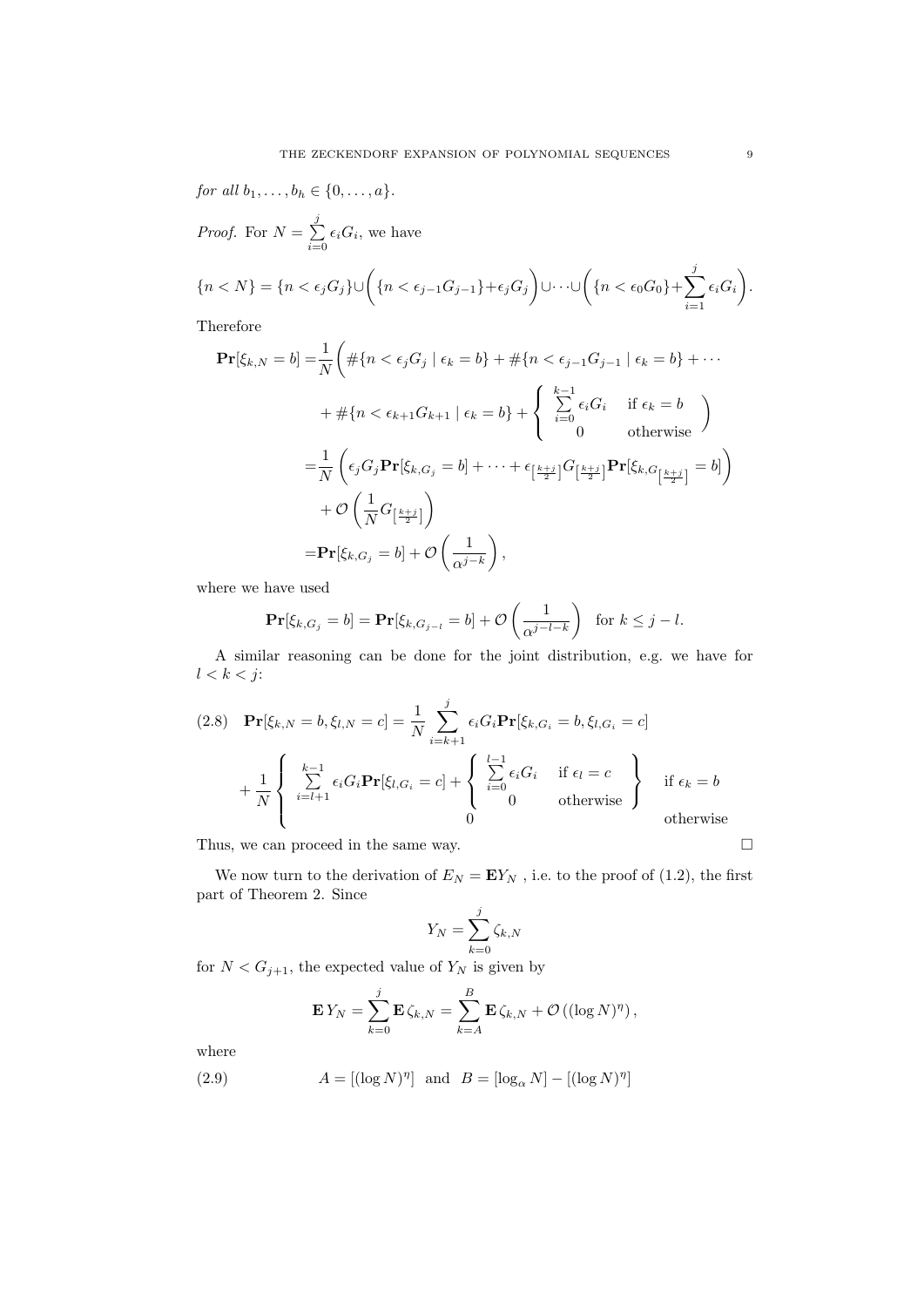and  $\eta > 0$  is a sufficiently small number (to be chosen in the sequel). Furthermore, we have

$$
\mathbf{E}\zeta_{k,N} = \sum_{b=0}^a \mathbf{Pr}[\zeta_{k,N} = b] f_k(b) = \mu_k + \mathcal{O}\left(\frac{1}{\alpha^{2\min(k,j-k)}}\right),
$$

which implies

$$
\mathbf{E} Y_N = \frac{1}{N} \sum_{n < N} f(n) = M(N) + \mathcal{O}\left((\log N)^{\eta}\right).
$$

It seems that the variance  $\text{Var } Y_N$  cannot be treated in a similar (easy) way. Therefore, we use some additional assumptions and present a proof of (1.4) together with the distributional result (1.3).

The above calculation indicates that we just have to concentrate on digits  $\epsilon_k(n)$ with  $A \leq k \leq B$  (defined in (2.9)). The reason is that we obtain uniform estimates for this range. The following lemma is a direct consequence of Lemmata 2 and 3. Note that it is not necessary to assume that  $k_1, \ldots, k_h$  are ordered and that they are distinct.

**Lemma 4.** For every  $h \geq 1$  and for every  $\lambda > 0$  we have

$$
\frac{1}{N} \# \{ n < N \mid \epsilon_{k_1}(n) = b_1, \dots, \epsilon_{k_h}(n) = b_h \} = q_{k_1, \dots, k_h, b_1, \dots, b_h} + \mathcal{O}\left(\frac{1}{(\log N)^{\lambda}}\right)
$$

uniformly for all integers

$$
A \leq k_1, k_2, \dots, k_h \leq B
$$

(where  $A, B$  are defined in (2.9) with an arbitrary  $\eta > 0$ ) and  $b_1, b_2, \ldots, b_h \in \{0, 1, \ldots, a\},$  where

$$
q_{k_1,\ldots,k_h,b_1,\ldots,b_h} = \mathbf{Pr}[X_{k_1} = b_1,\ldots,X_{k_h} = b_h].
$$

This observation causes that we have to truncate the given function  $f(n)$  and have to consider

$$
\overline{f}(n) = \sum_{k=A}^{B} f_k(\epsilon_k) = f(n) + \mathcal{O}((\log N)^{\eta}).
$$

In order to finish the proof of Theorem 2 it is (luckily) enough to prove

(2.10) 
$$
\frac{1}{N} \# \left\{ n < N \left| \frac{\overline{f}(n) - \overline{M}(N)}{\overline{D}(N)} < x \right. \right\} \to \Phi(x),
$$

where

$$
\overline{M}(N) = \sum_{k=A}^{B} \mu_k, \qquad \overline{D}(N)^2 = \sum_{j,k=A}^{B} \sigma_{j,k}^{(2)}.
$$

This is due to the following lemma and (2.11). **Lemma 5.** Suppose that  $D(N)/(\log N)^{\overline{\eta}} \to \infty$  for some  $\overline{\eta} > \eta/2$ . Then we have

$$
\frac{1}{N} \# \left\{ n < N \left| \frac{f(n) - M(N)}{D(N)} < x \right. \right\} \to \Phi(x)
$$

for all  $x \in \mathbb{R}$  if and only if

$$
\frac{1}{N} \# \left\{ n < N \left| \frac{\overline{f}(n) - \overline{M}(N)}{\overline{D}(N)} < x \right. \right\} \to \Phi(x)
$$

for all  $x \in \mathbb{R}$ .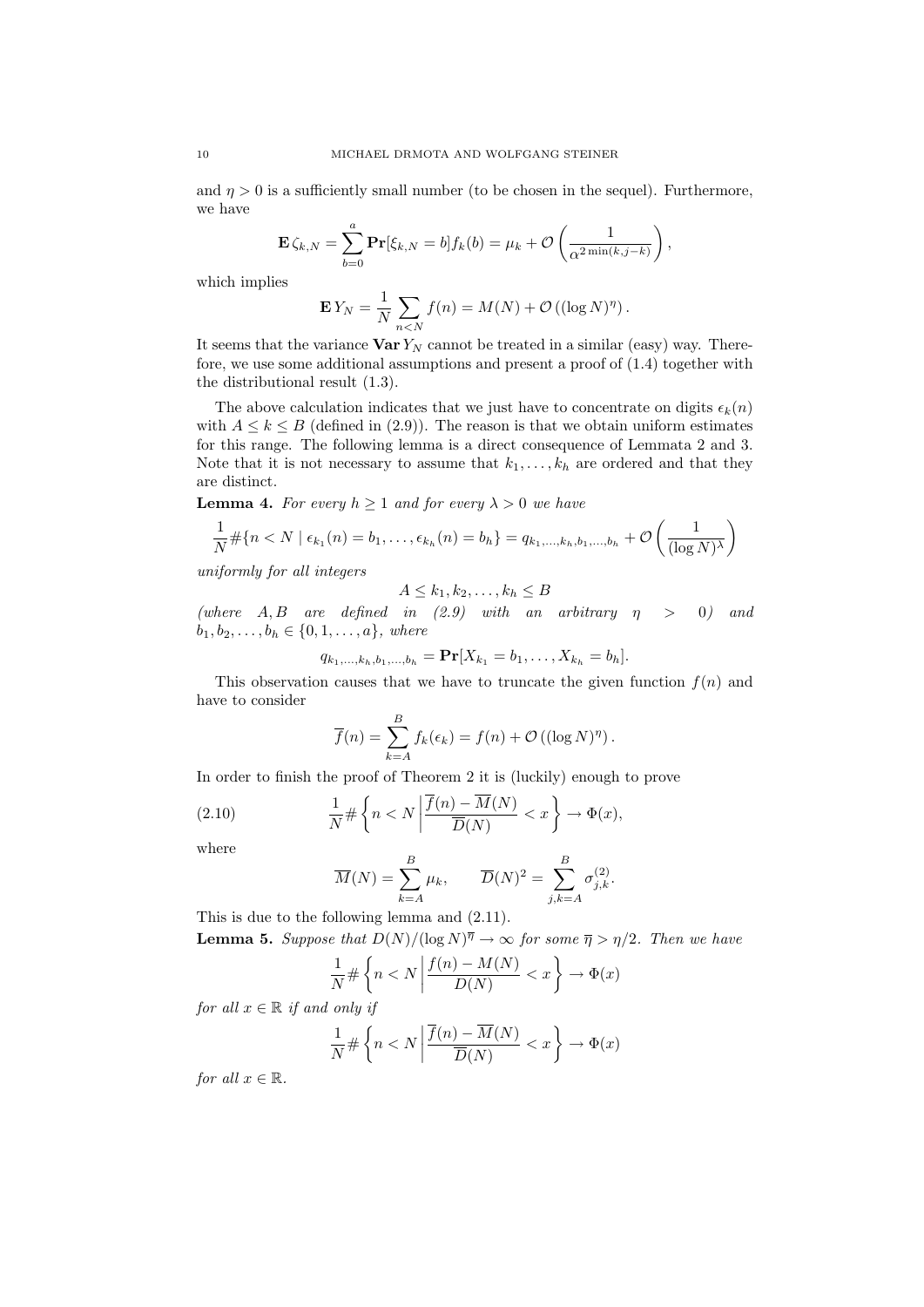Furthermore, if for all  $h \geq 0$ 

$$
\frac{1}{N} \sum_{n < N} \left( \frac{\overline{f}(n) - \overline{M}(N)}{\overline{D}(N)} \right)^h \to \int_{-\infty}^{\infty} x^h \, d\Phi(x)
$$

then we also have

$$
\frac{1}{N} \sum_{n < N} \left( \frac{f(n) - M(N)}{D(N)} \right)^h \to \int_{-\infty}^{\infty} x^h \, d\Phi(x)
$$

and conversely.

Proof. We consider the three (sequences of) random variables

$$
X_N = \frac{f(\cdot) - M(N)}{D(N)}, \quad Y_N = \frac{f(\cdot) - M(N)}{\overline{D}(N)}, \quad Z_N = \frac{\overline{f}(\cdot) - \overline{M}(N)}{\overline{D}(N)}.
$$

Suppose first that the limiting distribution of  $X_N$  is Gaussian and that all moments converge. Since

$$
\lim_{N \to \infty} \frac{D(N)}{\overline{D}(N)} = 1
$$

and  $Y_N = X_N \frac{D(N)}{D(N)}$  $\frac{D(N)}{\overline{D}(N)}$  the same is true for  $Y_N$ . Further, we know that

$$
\lim_{N \to \infty} \|Y_N - Z_N\|_{\infty} = 0.
$$

Thus, it immediately follows that the limiting distribution of  $Z_N$  is the same as that of  $Y_N$  and that all moments of  $Z_N$  converge to the same limits as the moments of  $Y_N$ .

It is also clear that the converse implications are valid. This completes the proof of Lemma 5.  $\Box$ 

Therefore it is sufficient to show that the moments

$$
A_h(N) = \frac{1}{N} \sum_{n < N} \left( \frac{\overline{f}(n) - \overline{M}(N)}{\overline{D}(N)} \right)^h
$$

converge to the corresponding moments of the normal law. We will do this in two steps. First we prove a central limit theorem (with convergence of moments) for the exact Markov process and then we compare these moments to those of  $\overline{f}(n)$ , i.e. (1.4). Obviously the proof (1.3) of Theorem 2 is completed then.

The next lemma provides a central limit theorem for  $\sum f_k(X_k)$ , where  $X_k$  is the stationary Markov process defined by (2.5).

**Lemma 6.** Suppose that there exists a constant  $c > 0$  such that  $\sigma_{j,j}^{(2)} \geq c$  for all  $j \geq 0$ . Then we have

(2.11) 
$$
D(N)^2 \gg \log N, \qquad \overline{D}(N)^2 \gg \log N
$$

and the sums of the random variables  $f_k(X_k)$  satisfy a central limit theorem. More precisely

$$
\frac{\sum_{k=A}^{B} f_k(X_k) - \overline{M}(N)}{\overline{D}(N)} \Rightarrow \mathcal{N}(0, 1)
$$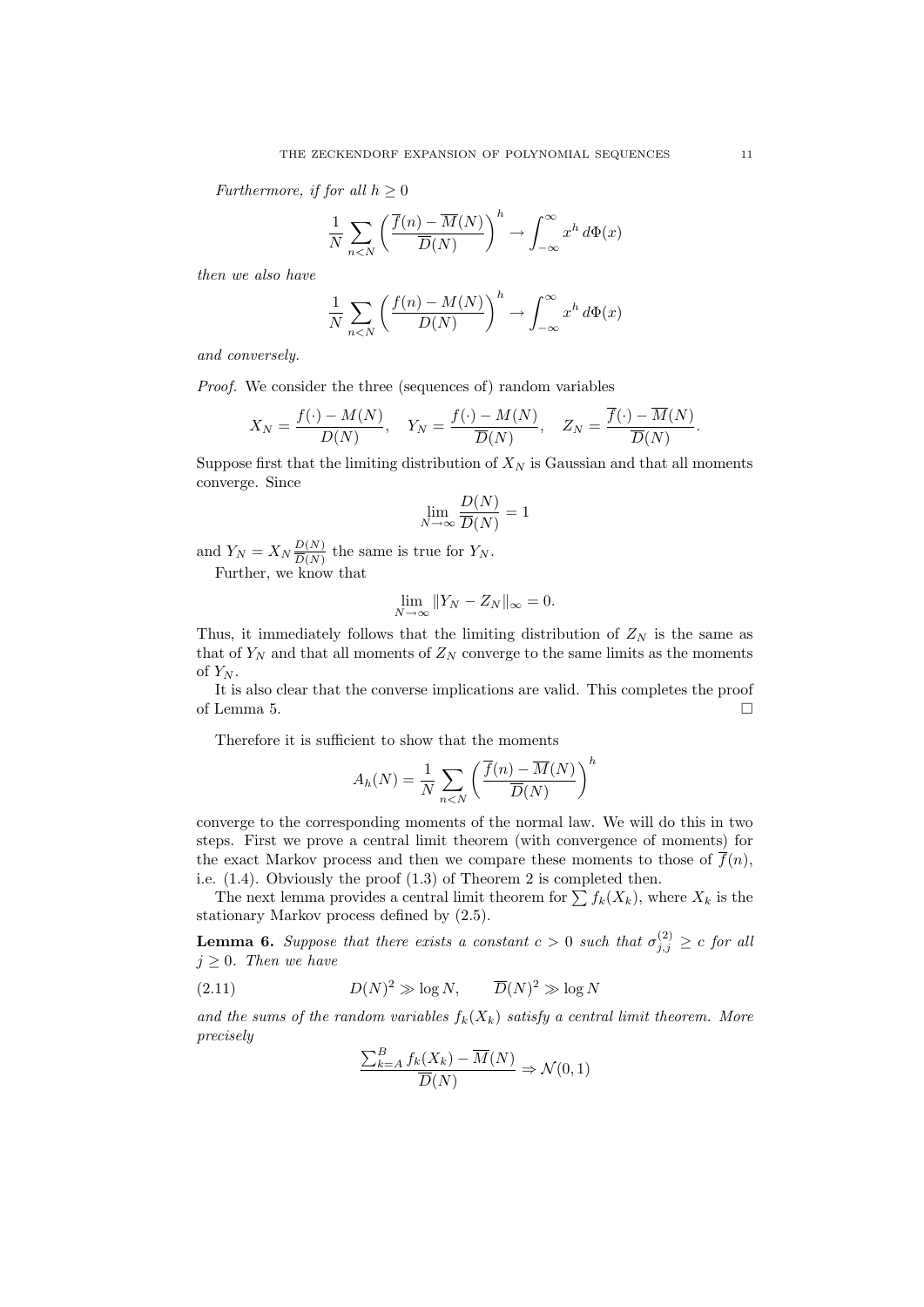and for all  $h \geq 0$  we have, as  $N \to \infty$ ,

$$
\mathbf{E}\left(\frac{\sum_{k=A}^{B} f_k(X_k) - \overline{M}(N)}{\overline{D}(N)}\right)^h \to \int_{-\infty}^{\infty} x^h d\Phi(x).
$$

Proof. Let

$$
P(x, A) := \mathbf{Pr}[X_{k+1} \in A | X_k = x]
$$

(which does not depend on  $k$ ) denote the transition function of the Markov chain  $(X_k, k \geq 0)$  and

$$
\beta:=1-\sup_{x_1,x_2,A}|P(x_1,A)-P(x_2,A)|
$$

its ergodicity coefficient. If the  $f_k$  are injective on  $\{0, \ldots, a\}$ , then  $(f_k(X_k), k \geq 0)$  is a Markov chain with ergodicity coefficient  $\beta$  and we get, by Lemma 2 of Dobrušin [4] and with  $\text{Var} f_k(X_k) = \sigma_{k,k}^{(2)} \geq c$ ,

$$
\mathbf{Var} \sum_{k=s}^{s'} f_k(X_k) \ge \frac{c}{100} (s' - s + 1)\beta.
$$

If some of the  $f_k$  are not injective, we get the same result by considering injective functions  $\tilde{f}_k$  which tend to  $f_k$ . Since  $D(N)^2 = \textbf{Var} \sum_{k=0}^{\lfloor \log_{\alpha} N \rfloor} f_k(X_k)$  and  $\overline{D}(N)^2 = \textbf{Var} \sum_{k=A}^{B} f_k(X_k)$ , this proves (2.11) if  $\beta$  is positive.

Suppose  $\beta = 0$ . Then there exist  $x_1, x_2 \in \{0, \ldots, a\}$  and a set A such that  $P(x_1, A) = 0$  and  $P(x_2, A) = 1$ , because  $P(x, A)$  attains just finitely many values. We have  $P(x, \{0\}) > 0$  for all x. Hence, if  $0 \in A$ , we get a contradiction to  $P(x_1, A) = 0$  and, if  $0 \notin A$ , we get a contradiction to  $P(x_2, A) = 1$ . Therefore we have  $\beta > 0$ .

For each  $h \geq 2$ , the moments  $\mathbf{E} |f_k(X_k)|^h$  are jointly bounded because of  $f_k(b) = \mathcal{O}(1)$ . Hence, if the  $f_k$  are injective, all conditions of Theorem 4 of Lifšic [15] are satisfied and we have convergence of (absolute) moments to those of the normal distribution. An inspection of Lifsic' proof shows that, as above, this is valid for non-injective  $f_k$  too.

Now we are able to compare the moments of  $\overline{f}(n)$  and  $\sum f_k(X_k)$ . **Lemma 7.** For every  $h \geq 1$  and every  $\lambda > 0$  we have

$$
\frac{1}{N} \sum_{n < N} \left( \frac{\overline{f}(n) - \overline{M}(N)}{\overline{D}(N)} \right)^h = \mathbf{E} \left( \frac{\sum_{k=A}^B f_k(X_k) - \overline{M}(N)}{\overline{D}(N)} \right)^h + \mathcal{O}\left( \frac{1}{(\log N)^\lambda} \right).
$$

Proof. We have

$$
\frac{1}{N} \sum_{n < N} \left( \frac{\overline{f}(n) - \overline{M}(N)}{\overline{D}(N)} \right)^h
$$
\n
$$
= \frac{1}{N} \sum_{n < N} \left( \frac{\sum_{k=1}^B (f_k(\epsilon_k(n)) - \mu_k)}{\overline{D}(N)} \right)^h = \frac{1}{N} \sum_{n < N} \sum_{k_1 = A}^B \dots \sum_{k_h = A}^B \prod_{i=1}^h \frac{f_{k_i}(\epsilon_{k_i}(n)) - \mu_{k_i}}{\overline{D}(N)}
$$
\n
$$
= \sum_{A \le k_1, \dots, k_h \le B} \sum_{0 \le b_1, \dots, b_h \le a} \frac{1}{N} \# \{ n < N \mid \epsilon_{k_1}(n) = b_1, \dots, \epsilon_{k_h}(n) = b_h \} \prod_{i=1}^h \frac{f_{k_i}(b_i) - \mu_{k_i}(b_i)}{\overline{D}(N)}
$$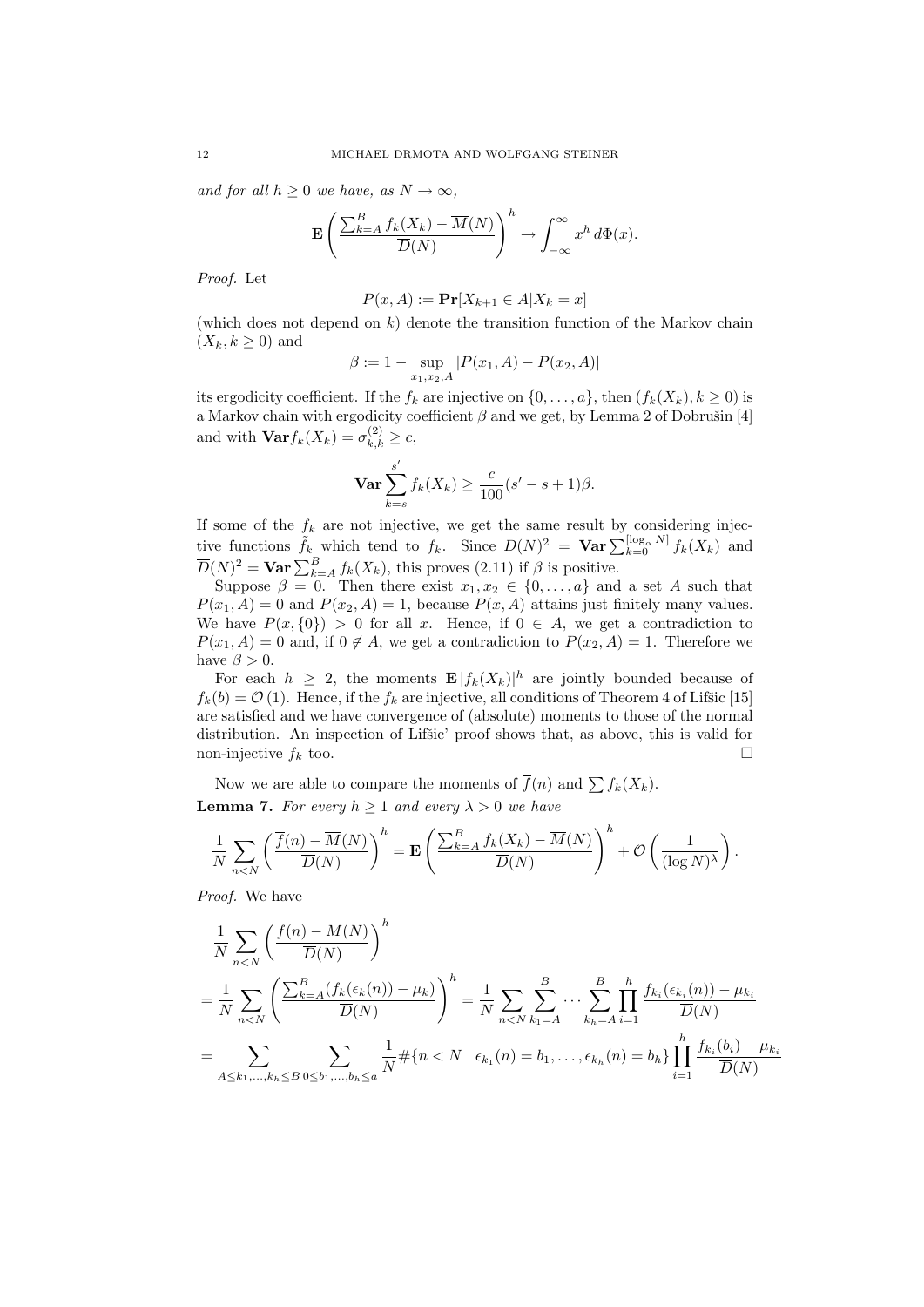and

$$
\mathbf{E}\left(\frac{\sum_{k=A}^{B}f_k(X_k)-\overline{M}(N)}{\overline{D}(N)}\right)^h
$$
  
= 
$$
\sum_{A\leq k_1,\ldots,k_h\leq B}\sum_{0\leq b_1,\ldots,b_h\leq a}\mathbf{Pr}[X_{k_1}=b_1,\ldots,X_{k_h}=b_h]\prod_{i=1}^h\frac{f_{k_i}(b_i)-\mu_{k_i}}{\overline{D}(N)}.
$$

By Lemmata 4 and 6, these expressions are equal up to an error term  $\mathcal{O}((\log N)^{h/2-\lambda})$ . Since  $\lambda$  can be chosen arbitrarily, the lemma is proved.  $\square$ 

# 3. Plan of the Proof of Theorem 3

We set  $M, D$  and  $\overline{f}$  as in Theorem 2 with the only difference  $B := [r \log_{\alpha} N] - A$  $(A = [(\log N)^{\eta}])$ . Then an argument similar to Lemma 5 shows that it is enough to prove

$$
\frac{1}{N} \# \left\{ n < N \left| \frac{\overline{f}(P(n)) - \overline{M}(N^r)}{\overline{D}(N^r)} < x \right. \right\} \to \Phi(x)
$$

and

$$
\frac{1}{\pi(N)} \# \left\{ p < N \left| \frac{\overline{f}(P(p)) - \overline{M}(N^r)}{\overline{D}(N^r)} < x \right. \right\} \to \Phi(x).
$$

In fact, we prove that the centralized moments

$$
B_h(N) = \frac{1}{N} \sum_{n < N} \left( \frac{\overline{f}(P(n)) - \overline{M}(N^r)}{\overline{D}(N^r)} \right)^h
$$

and

$$
C_h(N) = \frac{1}{\pi(N)} \sum_{p < N} \left( \frac{\overline{f}(P(p)) - \overline{M}(N^r)}{\overline{D}(N^r)} \right)^h
$$

converge (for  $N \to \infty$ ) by comparing them to  $A_h(N^r)$ . By proceeding as in the proof of Lemma 7 and by using the following lemma, it follows that for each fixed integer  $h \geq 0$ ,  $B_h(N) - A_h(N^r) \to 0$  and  $C_h(N) - A_h(N^r) \to 0$  as  $N \to \infty$ . (Of course, this proves Theorem 3. We just have to replace Lemma 4 by the following property.)

**Lemma 8** (Main Lemma). Let  $P(n)$  be an integer polynomial of degree  $r \ge 1$  and positive leading term. Then for every  $h \geq 1$  and for every  $\lambda > 0$  we have

$$
\frac{1}{N} \# \{ n < N \mid \epsilon_{k_1}(P(n)) = b_1, \dots, \epsilon_{k_h}(P(n)) = b_h \} = q_{k_1, \dots, k_h, b_1, \dots, b_h} + \mathcal{O}\left(\frac{1}{(\log N)^{\lambda}}\right)
$$

and

$$
\frac{1}{\pi(N)} \# \{p < N \mid \epsilon_{k_1}(P(p)) = b_1, \dots, \epsilon_{k_h}(P(p)) = b_h\} = q_{k_1, \dots, k_h, b_1, \dots, b_h} + \mathcal{O}\left(\frac{1}{(\log N)^{\lambda}}\right)
$$

uniformly for all integers

$$
(\log N)^{\eta} \le k_1, k_2, \dots, k_h \le \log_{\alpha} N^r - (\log N)^{\eta}
$$

and  $b_1, b_2, \ldots, b_h \in \{0, 1, \ldots, a\}$ . (The  $q_{k_1, \ldots, k_h, b_1, \ldots, b_h}$  are as in Lemma 4.)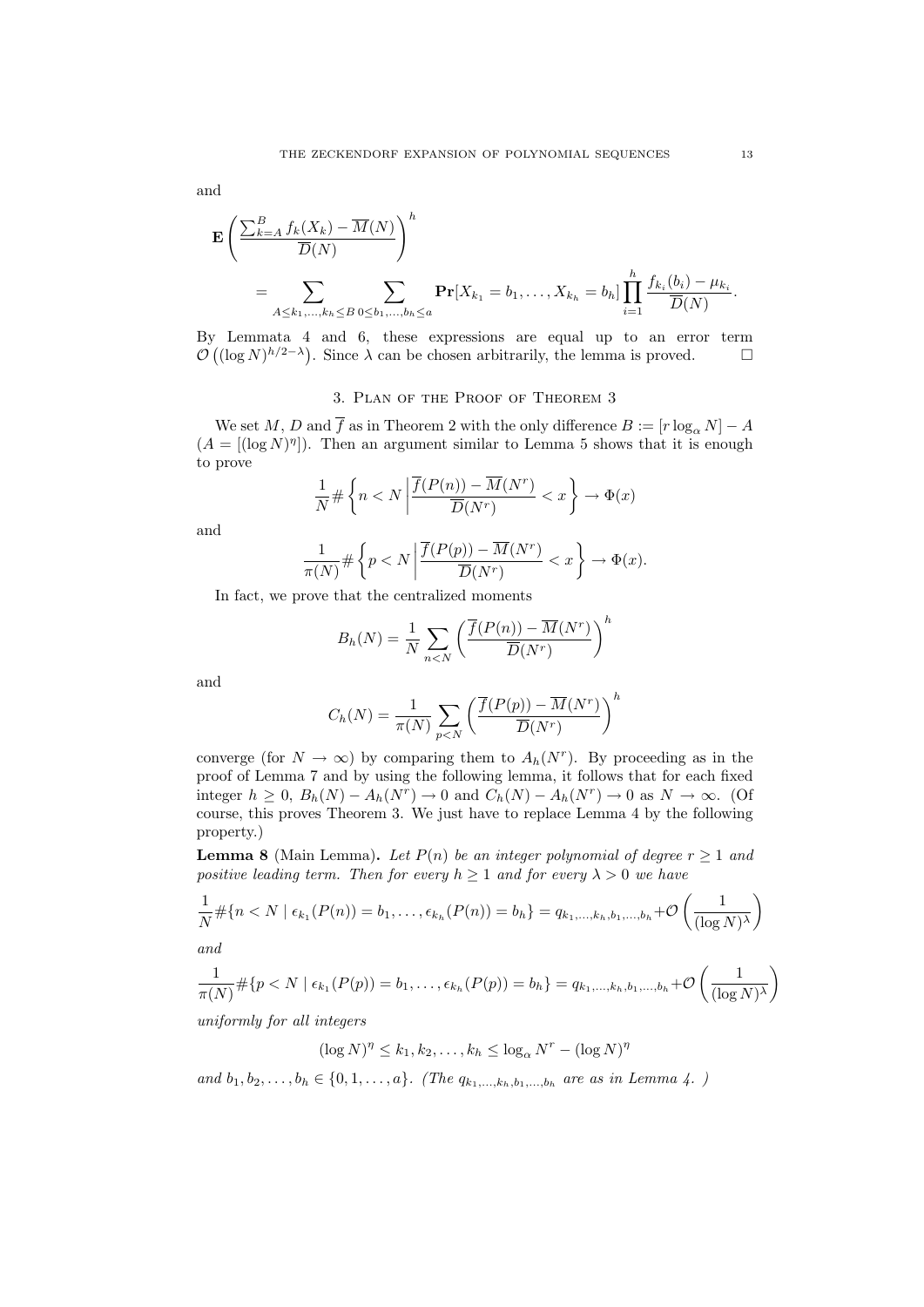It turns out that this lemma can be proved similarly to that of Bassily and Kátai  $[1]$ , i.e. with help of exponential sums. The only difficulty is to get a nice condition for extracting the digits  $\epsilon_k(n)$  without using greedy algorithms. This problem is solved in the next section with help of a proper tiling of the unit square. Section 5 provides proper estimates for exponential sums. These are the two main ingredients of the proof which is then completed in Sections 6 and 7.

### 4. Tilings

The aim of this section is to provide proper tilings of the plane corresponding to our digital expansions in order to get an analogue to q-ary expansions where we have

(4.1) 
$$
\epsilon_{q,k}(n) = b \iff \left\langle \frac{n}{q^{k+1}} \right\rangle \in \left[\frac{b}{q}, \frac{b+1}{q}\right),
$$

if  $\langle x \rangle$  denotes the fractional part of x.

For our expansions, we will have to take into account the values of  $\left\langle \frac{n}{\alpha^k(\alpha+1)} \right\rangle$ and  $\langle \frac{n}{\alpha^{k+1}(\alpha+1)} \rangle$ . By taking just one value into account, there are overlaps and we cannot get something like  $(4.1)$  or  $(4.2)$ .

**Proposition 1.** Let  $A_b$ ,  $0 \le b \le a$ , denote rectangles in the plane  $\mathbb{R}^2$  defined as the convex hull of the following corners:

$$
A_0: \left(-\frac{\alpha}{\alpha^2+1}, \frac{\alpha^2}{\alpha^2+1}\right), (0,1), \left(\frac{\alpha+1}{\alpha^2+1}, -\frac{\alpha-1}{\alpha^2+1}\right), \left(\frac{1}{\alpha^2+1}, -\frac{\alpha}{\alpha^2+1}\right),
$$
  
\n
$$
A_b: \left(\frac{(b-1)\alpha+1}{\alpha^2+1}, \frac{\alpha^2-\alpha+b}{\alpha^2+1}\right), \left(\frac{b\alpha+1}{\alpha^2+1}, \frac{\alpha^2-\alpha+b+1}{\alpha^2+1}\right),
$$
  
\n
$$
\left(\frac{(b+1)\alpha+1}{\alpha^2+1}, -\frac{\alpha-b-1}{\alpha^2+1}\right), \left(\frac{b\alpha+1}{\alpha^2+1}, -\frac{\alpha-b}{\alpha^2+1}\right) \text{ for } b \in \{1, \ldots, a-1\},
$$
  
\n
$$
A_a: \left(\frac{\alpha^2-\alpha}{\alpha^2+1}, \frac{a\alpha}{\alpha^2+1}\right), \left(\frac{\alpha^2-\alpha+1}{\alpha^2+1}, \frac{\alpha^2}{\alpha^2+1}\right), (1,0), \left(\frac{\alpha^2}{\alpha^2+1}, -\frac{1}{\alpha^3+\alpha^2}\right).
$$

Then these rectangles induce a periodic tiling of the plane with periods  $\mathbb{Z} \times \mathbb{Z}$ , i.e. they constitute a partition of the unit square modulo 1. Their slopes are  $(\alpha, 1)$ ,  $(-1, \alpha)$  and their areas are  $\lambda_2(A_b) = p_b$ ,  $b = 0, \ldots, a$ , with  $p_b$  as in Corollary 1. Furthermore, if  $\epsilon_k(n) = b$  then

(4.2) 
$$
\left\langle \left\langle \frac{n}{\alpha^k(\alpha+1)} \right\rangle, \left\langle \frac{n}{\alpha^{k+1}(\alpha+1)} \right\rangle \right\rangle \in (A_b \mod 1) + \mathcal{O}(\alpha^{-k}).
$$

Essentially, this proposition says that there is an analogue to  $(4.1)$  for  $G$ -ary expansions with a small error of order  $\mathcal{O}(\alpha^{-k})$  for the k-th digit. We want to remark that Farinole [12] considered a very similar question.

Remark. The rectangles  $A_b$  modulo 1 constitute a Markov partition of the toral automorphism with matrix

$$
\begin{pmatrix} a & 1 \\ 1 & 0 \end{pmatrix}.
$$

*Example.* Before proving the proposition, we illustrate the example  $a = 3$ :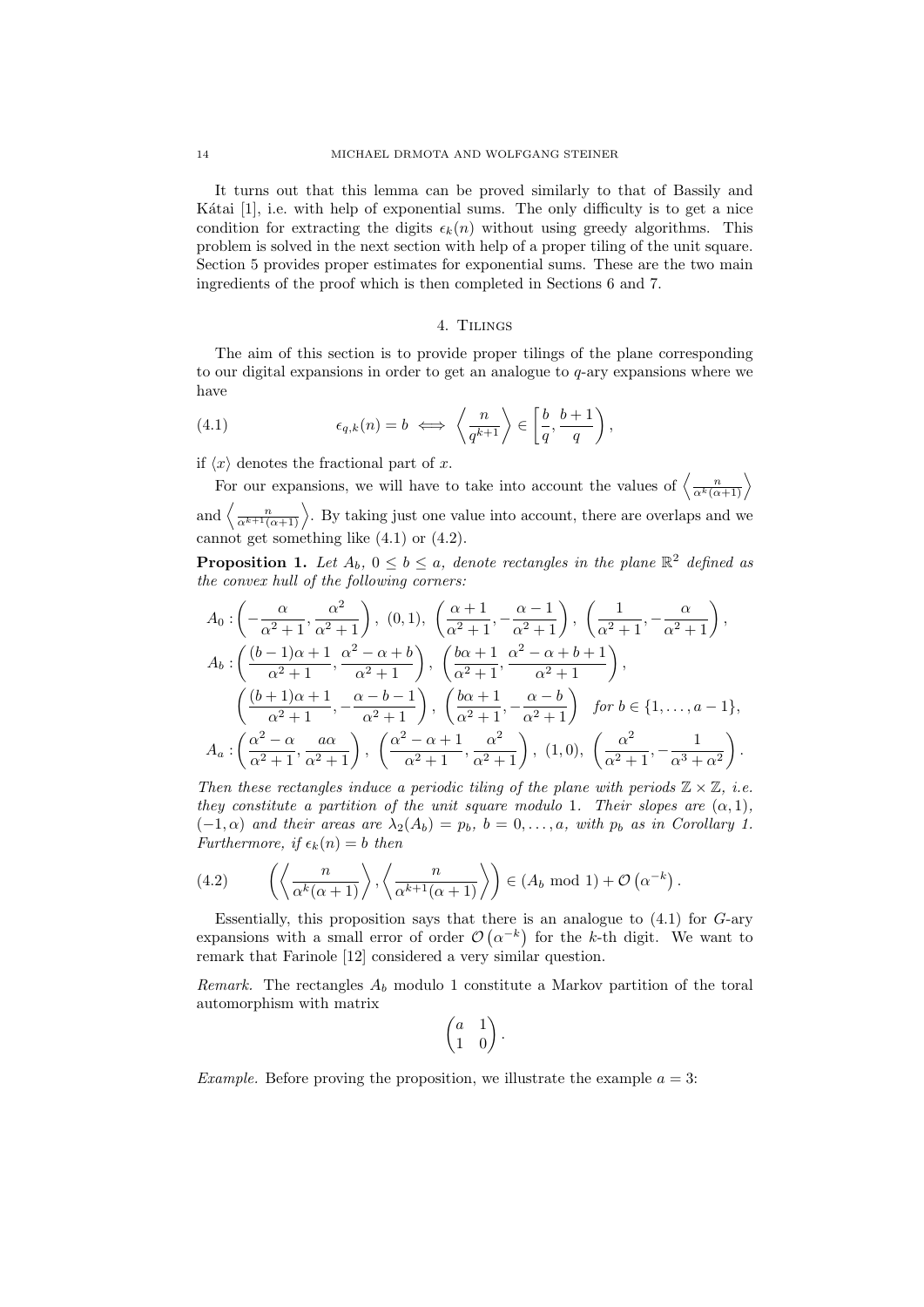

which looks like follows in  $\mathbb{R}^2/\mathbb{Z}^2$ :



*Proof of Proposition 1.* Suppose that *n* is given by  $n = \sum_{i} \epsilon_i G_i$ . Then we have

$$
\left\langle \frac{n}{\alpha^k(\alpha+1)} \right\rangle = \left\langle \dots + \epsilon_{k+1} \frac{\alpha^2}{\alpha^2+1} + \epsilon_k \frac{\alpha}{\alpha^2+1} + \epsilon_{k-1} \frac{1}{\alpha^2+1} + \dots \right\rangle + \mathcal{O}\left(\frac{1}{\alpha^k}\right)
$$

$$
= \left\langle \dots + \epsilon_{k+1} \frac{(-\alpha)^{-1}\alpha}{\alpha^2+1} + \epsilon_k \frac{\alpha}{\alpha^2+1} + \epsilon_{k-1} \frac{1}{\alpha^2+1} + \dots \right\rangle + \mathcal{O}\left(\frac{1}{\alpha^k}\right)
$$

$$
= \left\langle \frac{(x+\epsilon_k+y)\alpha}{\alpha^2+1} \right\rangle + \mathcal{O}\left(\frac{1}{\alpha^k}\right)
$$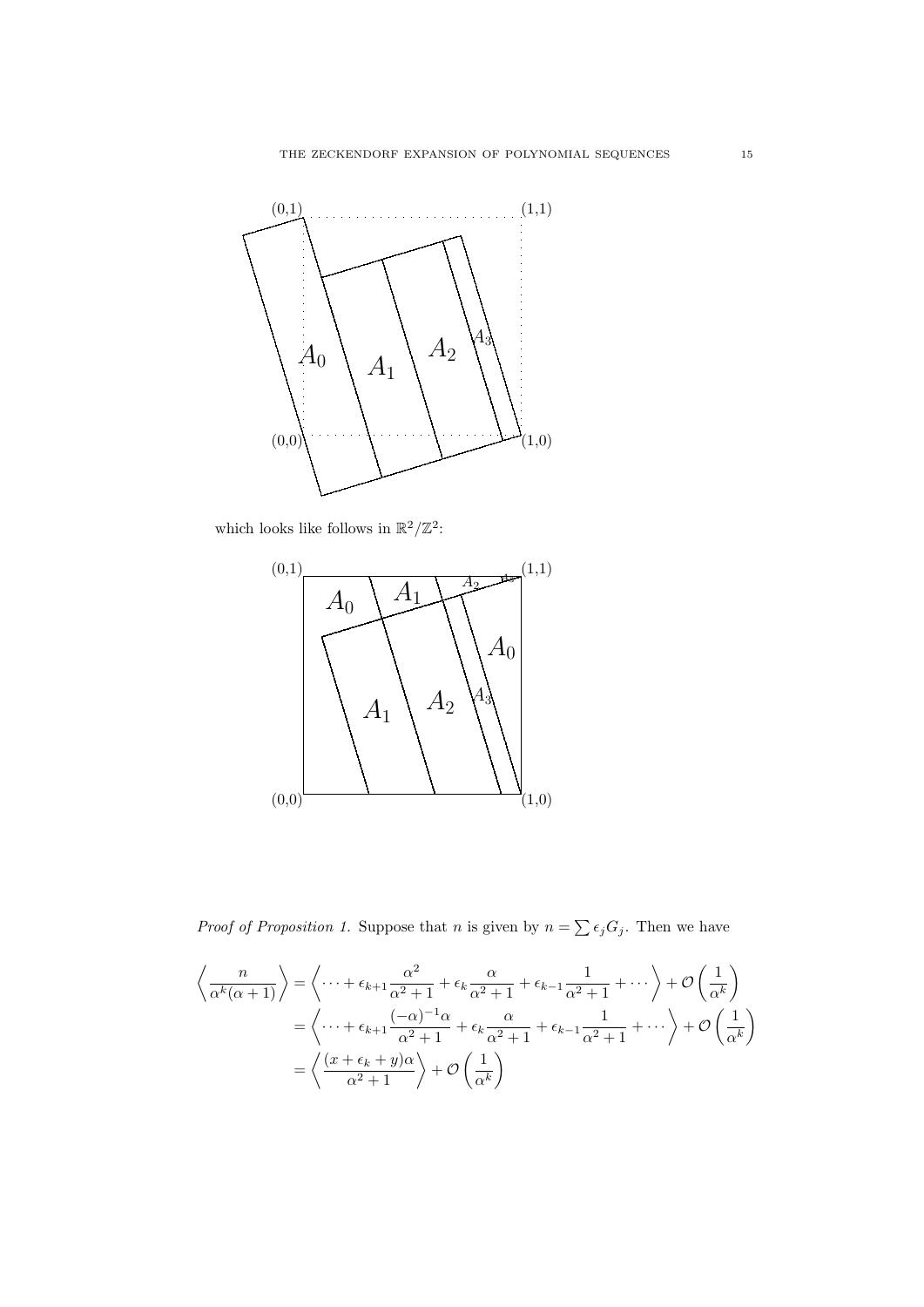with the abbreviations

$$
x = \dots + \epsilon_{k+2}(-\alpha)^{-2} + \epsilon_{k+1}(-\alpha)^{-1},
$$
  

$$
y = \epsilon_{k-1}\alpha^{-1} + \epsilon_{k-2}\alpha^{-2} + \dots,
$$

where we have used (1.1) and that  $\frac{\alpha}{\alpha^2+1}\alpha^j-\frac{\alpha}{\alpha^2+1}(-\alpha)^{-j}$  is an integer for all  $j\geq 0$ (see (5.2)). Similarly we get

$$
\left\langle \frac{n}{\alpha^{k+1}(\alpha+1)} \right\rangle = \left\langle \frac{-\alpha^2 x + \epsilon_k + y}{\alpha^2 + 1} \right\rangle + \mathcal{O}\left(\frac{1}{\alpha^k}\right).
$$

By Rényi [19], we know that  $(\epsilon_{k-1}, \epsilon_{k-2}, \ldots) < (\epsilon'_{k-1}, \epsilon'_{k-2}, \ldots)$  (lexicographically) implies

$$
\epsilon_{k-1}\alpha^{-1} + \epsilon_{k-2}\alpha^{-2} + \cdots < \epsilon'_{k-1}\alpha^{-1} + \epsilon'_{k-2}\alpha^{-2} + \cdots
$$

Hence, if  $\epsilon_k < a$ , then y is bounded by

$$
0 \le y < a\alpha^{-1} + a\alpha^{-3} + a\alpha^{-5} + \dots = 1
$$

and by

$$
0 \le y < a\alpha^{-2} + a\alpha^{-4} + a\alpha^{-6} + \dots = \alpha^{-1}
$$

if  $\epsilon_k = a$ . Similarly, x is bounded by

$$
x < a\alpha^{-2} + a\alpha^{-4} + a\alpha^{-6} + \dots = \alpha^{-1}
$$

for all  $\epsilon_k$ , by

$$
x > -a\alpha^{-1} - a\alpha^{-3} - a\alpha^{-5} - \dots = -1
$$

for  $\epsilon_k = 0$  and by

$$
x > -(a-1)\alpha^{-1} - a\alpha^{-3} - a\alpha^{-5} - \dots = \alpha^{-1} - 1
$$

for  $\epsilon_k > 0$ .

If we put these limits into  $\left(\frac{(x+\epsilon_k+y)\alpha}{\alpha^2+1}, \frac{-\alpha^2x+\epsilon_k+y}{\alpha^2+1}\right)$ , we obtain the given corners for  $A_b$ . It is now an easy exercise that (the interiors of) these rectangles are pairwisely disjoint (and situated as in the example) and that they induce a periodic tiling in  $\mathbb{R}^2$  with periods  $\mathbb{Z}^2$ .

## 5. Exponential Sums

In order to prove the Main Lemma we have to study exponential sums of the form

$$
\frac{1}{N} \sum_{n < N} e\left(\frac{S}{\alpha + 1} P(n)\right)
$$

and

$$
\frac{1}{\pi(N)}\sum_{p
$$

where

$$
S = \frac{m_{1,1}}{\alpha^{k_1}} + \frac{m_{1,2}}{\alpha^{k_1+1}} + \dots + \frac{m_{h,1}}{\alpha^{k_h}} + \frac{m_{h,2}}{\alpha^{k_h+1}}
$$

with integers  $m_{i,j}$   $(1 \leq i \leq h, 1 \leq j \leq 2)$  and  $e(x) := e^{2\pi i x}$ , as usual.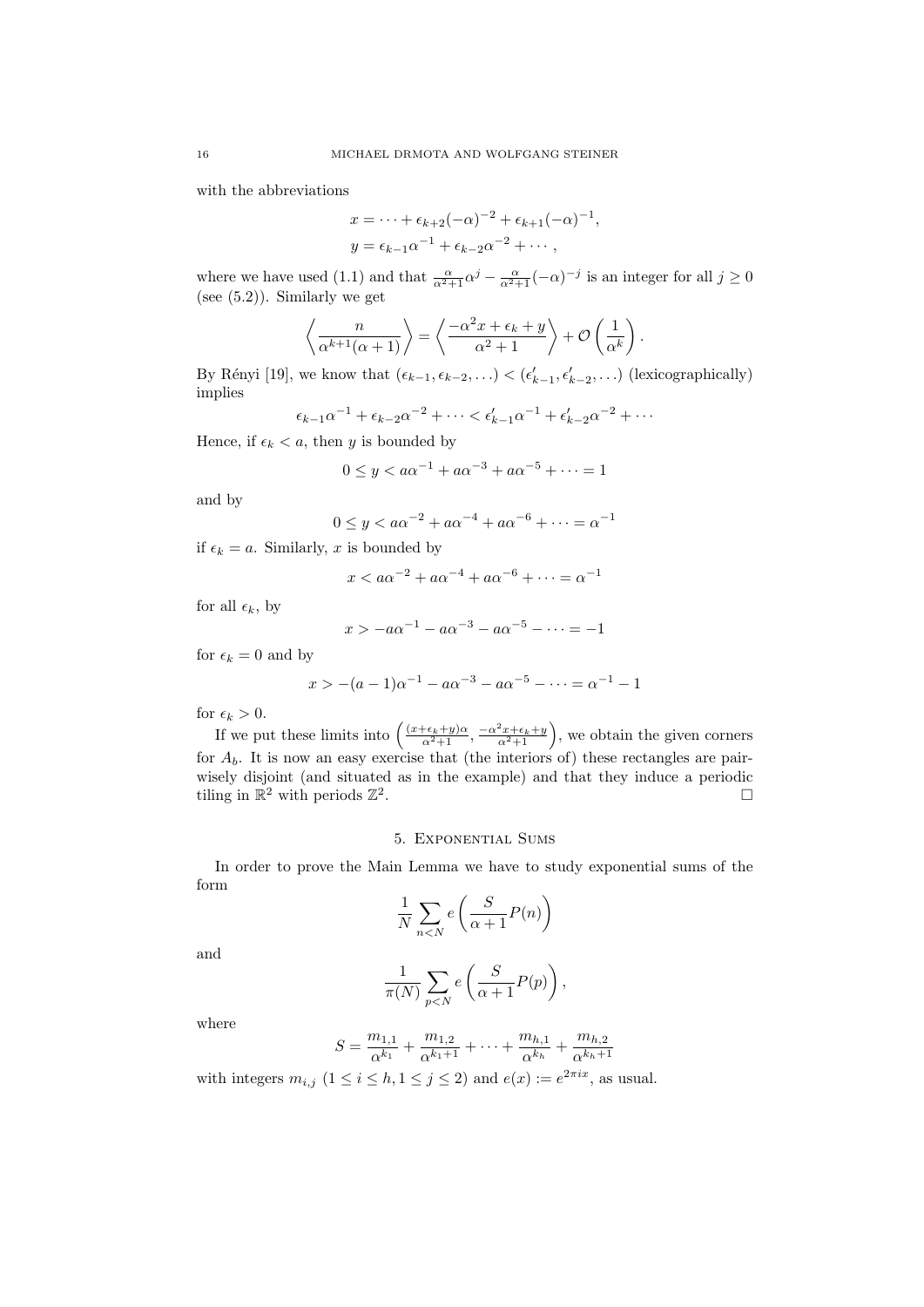**Lemma 9.** Let  $m_{i,j}$ ,  $i \in \{1, ..., h\}$ ,  $j \in \{1, 2\}$  be integers with  $|m_{i,j}| \leq (\log N)^{\delta}$ for all i, j and

$$
(\log N)^{\eta} \le k_1 < k_2 < \cdots < k_h \le \log_{\alpha} N^r - (\log N)^{\eta}
$$

for arbitrary constants  $\delta > 0$ ,  $\eta > 0$ . Then, if  $S \neq 0$ ,

$$
\frac{\alpha^{(\log N)^{\eta'}}}{N^r} \ll |S| \ll \alpha^{-(\log N)^{\eta'}}
$$

for all  $\eta' < \eta$ .

Proof. Clearly we have

$$
S \ll \frac{(\log N)^{\delta}}{\alpha^{k_1}} \le \frac{(\log N)^{\delta}}{\alpha^{(\log N)^{\eta}}} \ll \alpha^{-(\log N)^{\eta'}}.
$$

For the lower bound, we first remark that  $\alpha^k$  is given by

(5.1) 
$$
\alpha^k = G'_k \alpha + G'_{k-1},
$$

where the sequence  $(G'_j)_{j\geq 0}$  is defined by  $G'_0 = 0$ ,  $G'_1 = 1$  and  $G'_j = aG'_{j-1} + G'_{j-2}$ for  $j \geq 2$ . Therefore we have

$$
S = \frac{m_{1,1}\alpha^{k_h - k_1 + 1} + m_{1,2}\alpha^{k_h - k_1} + \dots + m_{h,1}\alpha + m_{h,2}}{\alpha^{k_h + 1}} = \frac{A\alpha + B}{\alpha^{k_h + 1}},
$$

with

$$
A = m_{1,1}G'_{k_h - k_1 + 1} + m_{1,2}G'_{k_h - k_1} + \cdots + m_{h,1}
$$

and

$$
B = m_{1,1}G'_{k_h - k_1} + m_{1,2}G'_{k_h - k_1 - 1} + \cdots + m_{h,2}
$$

We have

$$
|(A\alpha + B)(A\alpha^{-1} - B)| = |A^2 - aAB - B^2| \ge 1
$$

if  $A \neq 0$  or  $B \neq 0$  and

$$
A\alpha^{-1} - B \ll (\log N)^{\delta}
$$

because  $G_j'$  is given by

(5.2) 
$$
G'_{j} = \frac{\alpha}{\alpha^{2} + 1} \alpha^{j} - \frac{\alpha}{\alpha^{2} + 1} (-\alpha)^{-j}
$$

(cf. (1.1)). Hence

$$
|S| \gg \frac{1}{(\log N)^{\delta} \alpha^{k_h}} \gg \frac{\alpha^{(\log N)^{\eta'}}}{N^r}.
$$

 $\Box$ 

The next two lemmata are adapted from Lemma 6.2 and Theorem 10 of Hua [14]. **Lemma 10.** Let  $P(n)$  be a polynomial of degree r with leading coefficient  $\beta$ . For every  $\tau_0 > 0$ , we have  $a \tau > 0$  such that

$$
N^{-r} (\log N)^{\tau} < \beta < (\log N)^{-\tau}
$$

implies

$$
\frac{1}{N} \sum_{n < N} e(P(n)) = \mathcal{O}\left((\log N)^{-\tau_0}\right)
$$

as  $N \to \infty$ .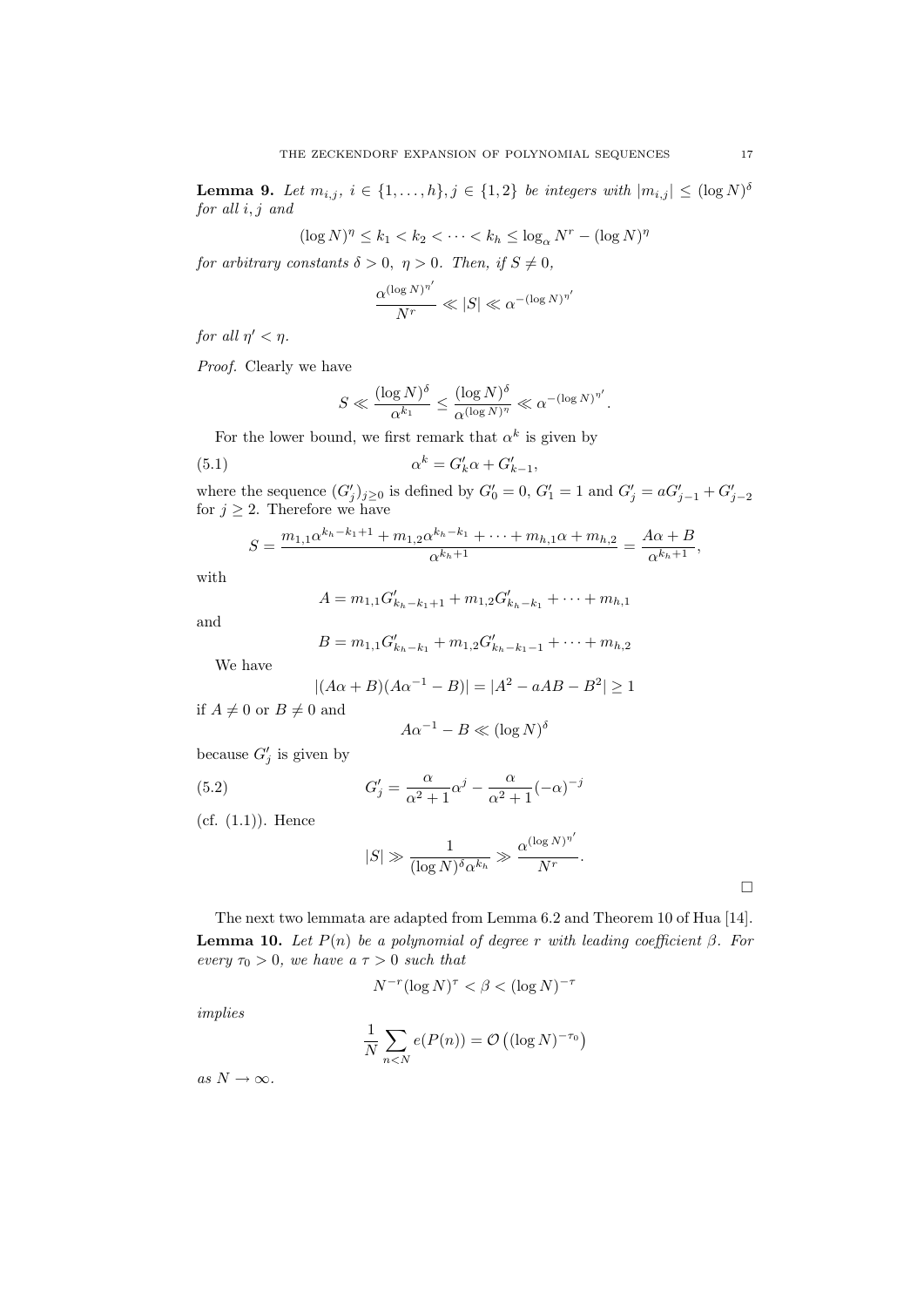**Lemma 11.** Let  $P(n)$  be as in Lemma 10. For every  $\tau_0 > 0$ , we have  $a \tau > 0$  such that

$$
N^{-r} (\log N)^{\tau} < \beta < (\log N)^{-\tau}
$$

implies

$$
\frac{1}{\pi(N)}\sum_{p
$$

as  $N \to \infty$ .

Note that we can apply these two lemmas for  $\beta = S/(\alpha + 1)$  with  $S \neq 0$  for any choice of  $\tau > 0$  since

$$
\alpha^{-(\log N)^{\eta}} \ll (\log N)^{-\tau}
$$

.

Lemma 10 can be deduced for  $r \geq 12$  from Theorem I in Chapter VI of Vinogradov [20] because of

$$
\beta = \frac{1}{q} + \frac{\theta}{q^2} \quad \text{with } \theta \le 1, \ (\log N)^\tau < q < N^r (\log N)^{-\tau}.
$$

if  $\beta \in [\frac{1}{q}, \frac{1}{q+1}]$ . For general r, the two lemmata can be proved by replacing q by  $\frac{1}{\beta}$  in the proofs of Lemma 6.2 and Theorem 10 of Hua and using the following lemma.<sup>2</sup> Lemma 12.

$$
\sum_{n=F+1}^{F+\lfloor \frac{1}{\beta}\rfloor} \min\left(U, \frac{1}{2\|n\beta\|}\right) \ll U + \frac{1}{\beta} \log \frac{1}{\beta},
$$

where  $||x|| = \min(\langle x \rangle, 1 - \langle x \rangle).$ 

*Proof.* In each of the intervals  $[m\beta, (m+1)\beta]$  and  $(1 - (m+1)\beta, 1 - m\beta]$ ,  $0 \leq m \leq \frac{1}{2} \left[\frac{1}{\beta}\right]$ , we have at most one  $\{n\beta\}$ . Therefore

$$
\sum_{n=F+1}^{F+[\frac{1}{\beta}]} \min\left(U, \frac{1}{2\|n\beta\|}\right) \le 2 \sum_{m=0}^{\frac{1}{2}[\frac{1}{\beta}]} \min\left(U, \frac{1}{2m\beta}\right) \ll U + \frac{1}{\beta} \log \frac{1}{\beta}
$$

### 6. The Boundary of the Tilings

**Lemma 13.** Let  $P(x)$  be an arbitrary polynomial of degree r and  $\Delta > 0$ . Set

$$
E_{k,b}(\Delta) := \#\left\{ n \le N \left| \left( \left\langle \frac{P(n)}{\alpha^k(\alpha+1)} \right\rangle, \left\langle \frac{P(n)}{\alpha^{k+1}(\alpha+1)} \right\rangle \right) \in U_b(\Delta) \right\},\
$$
  

$$
F_{k,b}(\Delta) := \#\left\{ p \le N \left| \left( \left\langle \frac{P(p)}{\alpha^k(\alpha+1)} \right\rangle, \left\langle \frac{P(p)}{\alpha^{k+1}(\alpha+1)} \right\rangle \right) \in U_b(\Delta) \right\},\
$$

where

$$
U_b(\Delta) = \left\{ \left( x_1 + y_1 - \frac{1}{\alpha} y_2, x_2 + \frac{1}{\alpha} y_1 + y_2 \right) \middle| (x_1, x_2) \in \partial A_b, |y_i| \le \frac{\Delta}{2}, i = 1, 2 \right\}.
$$

 $(\partial A_b \text{ denotes the boundary of } A_b.)$  Let  $(\log N)^{\eta} < k < \log_{\alpha} N^{r} - (\log N)^{\eta}$  for some (fixed)  $\eta > 0$  and  $\lambda$  an arbitrary positive constant. Then, uniformly in k, we have

$$
E_{k,b}(\Delta) \ll \Delta N + N(\log N)^{-\lambda}, \qquad F_{k,b}(\Delta) \ll \Delta \pi(N) + N(\log N)^{-\lambda}.
$$

 $^{2}$ Unfortunately we could not find a direct reference for Lemmata 10 and 11.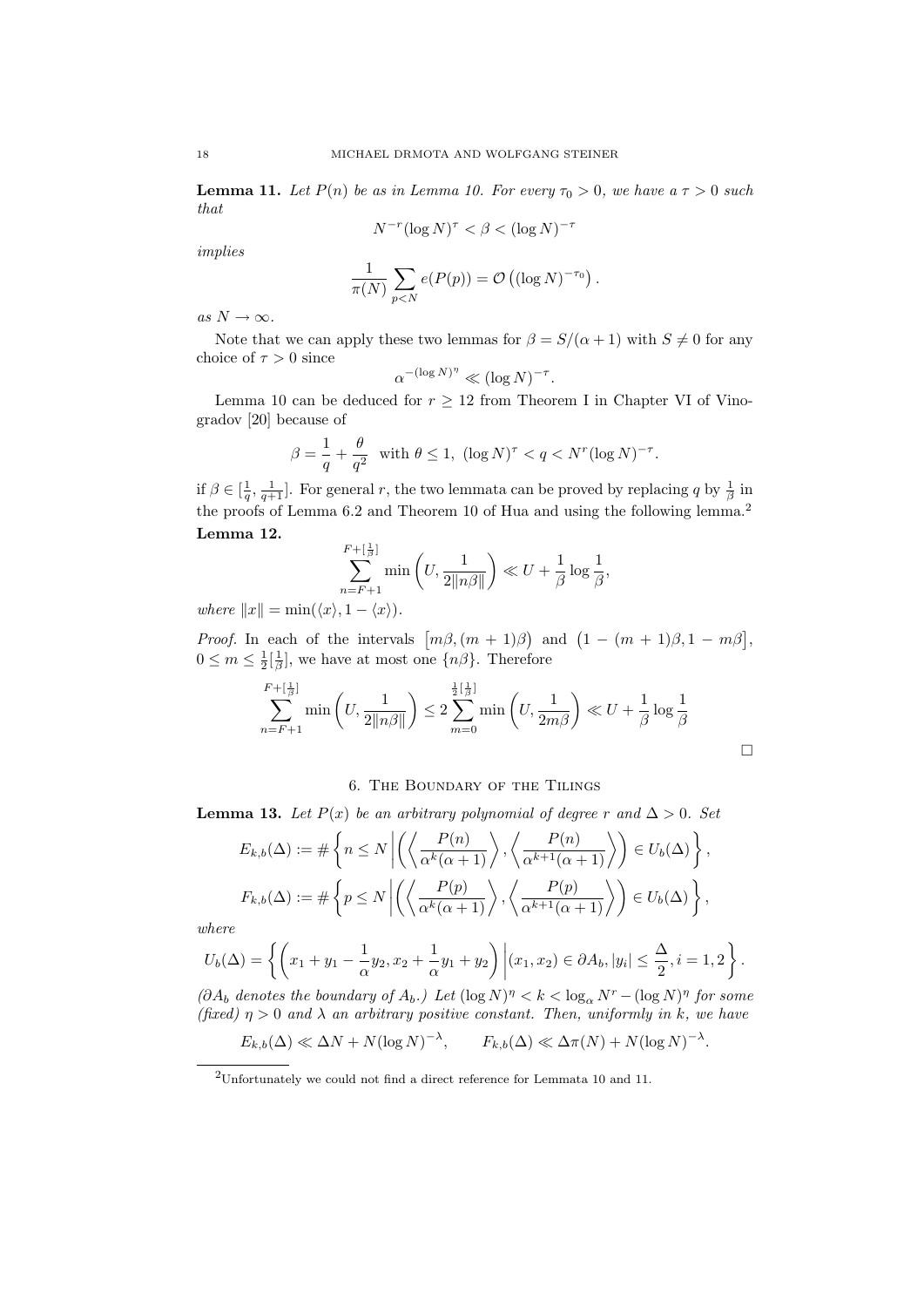*Proof.* We use discrepancies to prove this lemma. The isotropic discrepancy  $J_N$  of the points  $(x_{1,1}, x_{1,2}), \ldots, (x_{N,1}, x_{N,2})$  in  $\mathbb{R}^2$  is defined by

$$
J_N = \sup_{C \subseteq \mathbb{T}^2} \left| \frac{1}{N} \sum_{n=1}^N \chi_C(\{x_{n,1}\}, \{x_{n,2}\}) - \lambda_2(C) \right|,
$$

where the supremum is taken over all convex subsets C of  $\mathbb{T}^2 = \mathbb{R}^2/\mathbb{Z}^2$ . It can be estimated by the normal discrepancy  $D<sub>N</sub>$  which is defined by

$$
D_N = \sup_{I \subseteq \mathbb{T}^2} \left| \frac{1}{N} \sum_{n=1}^N \chi_I(\{x_{n,1}\}, \{x_{n,2}\}) - \lambda_2(I) \right|,
$$

where the supremum is taken over all 2-dimensional intervals I of  $\mathbb{T}^2$ :

$$
D_N \leq J_N \leq (8\sqrt{2} + 1)\sqrt{D_N}
$$

(see Theorem 1.12 of Drmota and Tichy [9]).

To get an estimate for  ${\cal D}_N$  we use the following version of Erdős-Turán-Koksma's inequality:

$$
D_N \ll \frac{1}{M} + \sum_{\substack{(m_1, m_2) \in \mathbb{Z}^2 \setminus (0, 0) \\ |m_1|, |m_2| \le M}} \min\left(\frac{1}{|m_1|}, \frac{1}{|m_2|}, \frac{1}{|m_1 m_2|}\right) \left|\frac{1}{N} \sum_{n=1}^N e(m_1 x_{n,1} + m_2 x_{n,2})\right|,
$$

where M is an arbitrary positive integer (and  $\frac{1}{0} = +\infty$ ) (cf. Theorem 1.21 of [9]).

We set  $(x_{n,1}, x_{n,2}) = \left(\frac{P(n)}{\alpha^j(\alpha+1)}, \frac{P(n)}{\alpha^{j+1}(\alpha+1)}\right)$  and  $M = (\log N)^{2\lambda}$ . Then we have, since  $U_b(\Delta)$  is the union of 4 convex subsets and the conditions of Lemmata 9 and 10 hold,

$$
E_{k,b}(\Delta) \le 4J_N N + \lambda_2 (U_b(\Delta))N \ll \frac{N}{(\log N)^{\lambda}} + (\log(\log N)^{2\lambda})^2 N (\log N)^{-\tau_0/2} + \Delta N.
$$

Similarly we get, with Lemma 11,

$$
F_{k,b}(\Delta) \ll \frac{N}{(\log N)^{\lambda}} + (\log(\log N)^{2\lambda})^2 N(\log N)^{-\tau_0/2} + \Delta \pi(N).
$$

We can choose  $\tau_0 > 2\lambda$  and the inequalities are proved.

### 7. Proof of Main Lemma

For  $b \in \{0, \ldots, a\}$  let  $\varphi_b(x, y)$  be a function periodic mod 1, defined explicitly in  $[0, 1] \times [0, 1]$  by

$$
\varphi_b(x_1, x_2) := \begin{cases} 1 & \text{if } (x_1, x_2) \in A_b \setminus \partial A_b \\ \frac{1}{2} & \text{if } (x_1, x_2) \in \partial A_b \\ 0 & \text{otherwise} \end{cases}
$$

.

Its Fourier expansion  $\sum_{m_1,m_2}(b)e(m_1x_1 + m_2x_2)$  is given by

 $c_{0,0}(b) = \lambda_2(A_b),$ 

$$
c_{m_1,m_2}(b) = \sum_{\substack{(x_1,x_2) \\ \in V(A_b)}} \frac{\left| \det((x_1 - y_1, x_2 - y_2))_{(y_1,y_2) \in \Gamma(x_1,x_2)} \right|}{\prod_{\substack{(y_1,y_2) \\ \in \Gamma(x_1,x_2)}} -2\pi i (m_1(x_1 - y_1) + m_2(x_2 - y_2))} e(-m_1x_1 - m_2x_2),
$$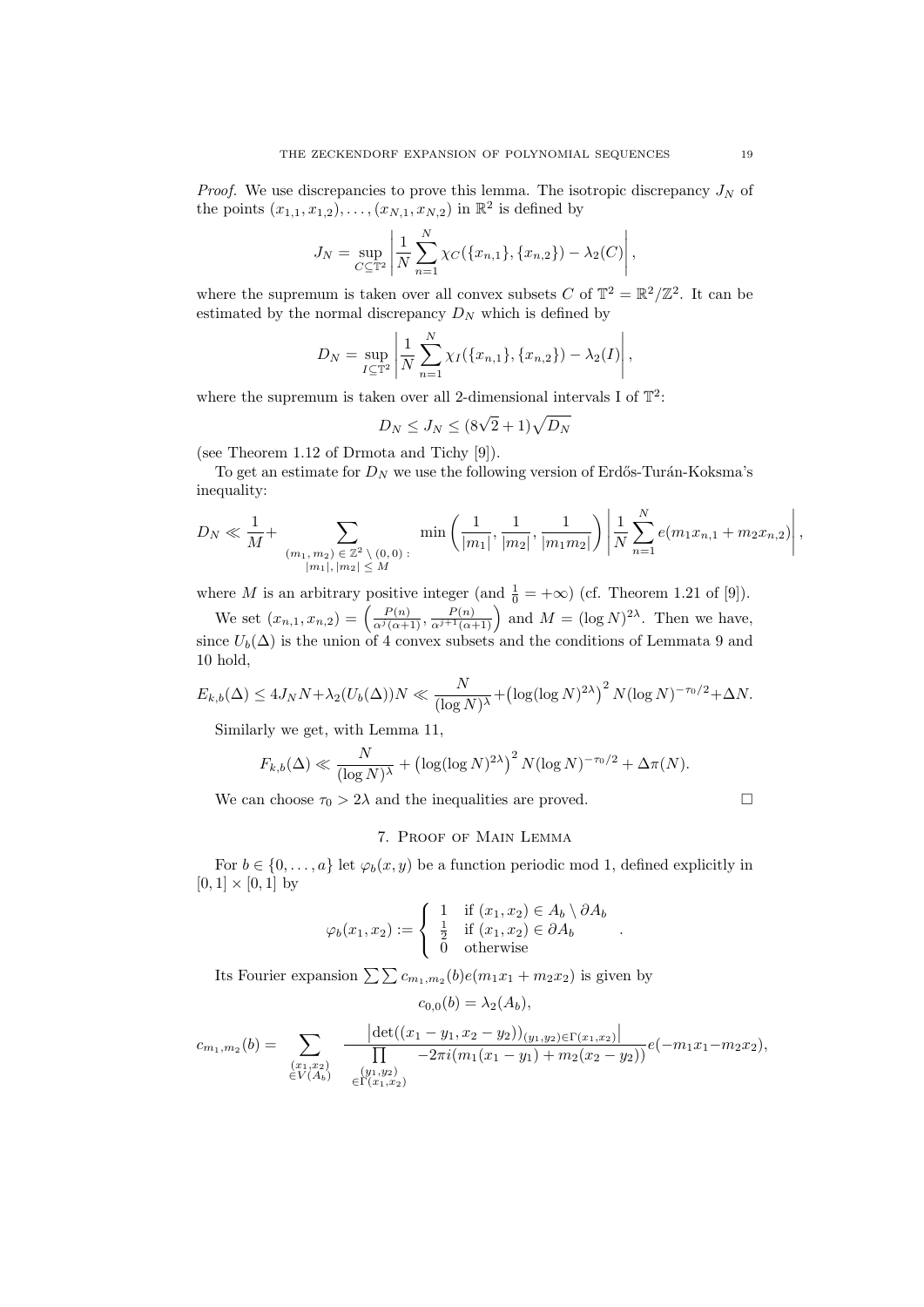where  $V(A_b)$  denotes the set of vertices of the rectangle  $A_b$  and  $\Gamma(x_1, x_2)$  the set of vertices adjacent to  $(x_1, x_2) \in V(A_b)$  (cf. Drmota [7], Lemma 1). This can be bounded by (cf. Lemma 2 of Drmota [7])

$$
|c_{m_1,m_2}(b)|^2 \ll \sum_{(x_1,x_2) \in V(A_b)} \prod_{(y_1,y_2) \in \Gamma(x_1,x_2)} \frac{1}{(1+|m_1(x_1-y_1)+m_2(x_2-y_2)|)^2}
$$
  
(7.1)  

$$
\ll \frac{1}{\left(1+|m_1+\frac{1}{\alpha}m_2|\right)^2 \left(1+|m_2-\frac{1}{\alpha}m_1|\right)^2}
$$
  

$$
\ll \min\left(1,\frac{1}{\tilde{m}_1^2}\right) \min\left(1,\frac{1}{\tilde{m}_2^2}\right)
$$

uniformly for all  $(m_1, m_2)$ , where the constants implied by  $\ll$  only depend on  $A_b$ and  $\tilde{m}_1 := m_1 + \frac{1}{\alpha} m_2, \tilde{m}_2 := m_2 - \frac{1}{\alpha} m_1.$ 

For (small)  $\Delta > 0$  we consider the function

$$
\psi_b(x_1, x_2) := \frac{1}{\Delta^2} \int_{-\frac{\Delta}{2}}^{\frac{\Delta}{2}} \int_{-\frac{\Delta}{2}}^{\frac{\Delta}{2}} \varphi_b(x_1 + z_1 - \frac{1}{\alpha}z_2, x_2 + \frac{1}{\alpha}z_1 + z_2) dz_1 dz_2.
$$

The Fourier expansion  $\sum \sum d_{m_1,m_2}(b)e(m_1x_1 + m_2x_2)$  of this function is given by

$$
d_{m_1,m_2}(b) = c_{m_1,m_2}(b) \frac{\left(e^{\left(\frac{\tilde{m}_1 \Delta}{2}\right)} - e^{\left(-\frac{\tilde{m}_1 \Delta}{2}\right)}\right) \left(e^{\left(\frac{\tilde{m}_2 \Delta}{2}\right)} - e^{\left(-\frac{\tilde{m}_2 \Delta}{2}\right)}\right)}{-4\pi^2 \tilde{m}_1 \tilde{m}_2 \Delta^2}
$$

if  $(m_1, m_2) \neq (0, 0)$  and

$$
d_{0,0}(b) = c_{0,0}(b) = \lambda_2(A_b).
$$

Hence

(7.2) 
$$
|d_{m_1,m_2}(b)| \ll \min\left(1, \frac{1}{|\tilde{m}_1|}, \frac{1}{\Delta \tilde{m}_1^2}\right) \min\left(1, \frac{1}{|\tilde{m}_2|}, \frac{1}{\Delta \tilde{m}_2^2}\right)
$$

and

(7.3) 
$$
d_{m_1,m_2}(b) = c_{m_1,m_2}(b) \left(1 + \mathcal{O}\left(\tilde{m}_1^2 \Delta^2\right)\right) \left(1 + \mathcal{O}\left(\tilde{m}_2^2 \Delta^2\right)\right)
$$

as  $\tilde{m}_i\Delta\rightarrow 0.$ 

It is clear that  $0 \leq \psi_b(x_1, x_2) \leq 1$  for every pair  $(x_1, x_2)$  and that

$$
\psi_b(x_1, x_2) = \begin{cases} 1 & \text{if } (x_1, x_2) \in A_b \setminus U_b(\Delta) \\ 0 & \text{if } (x_1, x_2) \notin A_b \cup U_b(\Delta) \end{cases}
$$

We define

$$
F\Big((x_{1,1},x_{1,2}),\ldots,(x_{h,1},x_{h,2})\Big):=\psi_{b_1}(x_{1,1},x_{1,2})\ldots\psi_{b_h}(x_{h,1},x_{h,2})
$$

and

$$
t(n) := F\left(\left(\frac{n}{\alpha^{k_1}(\alpha+1)}, \frac{n}{\alpha^{k_1+1}(\alpha+1)}\right), \dots, \left(\frac{n}{\alpha^{k_h}(\alpha+1)}, \frac{n}{\alpha^{k_h+1}(\alpha+1)}\right)\right).
$$
  
We set

$$
\Sigma_1 := \#\{n < N \mid \epsilon_{k_1}(P(n)) = b_1, \dots, \epsilon_{k_h}(P(n)) = b_h\}
$$
\n
$$
\Sigma_2 := \#\{p < N \mid \epsilon_{k_1}(P(p)) = b_1, \dots, \epsilon_{k_h}(P(p)) = b_h\}
$$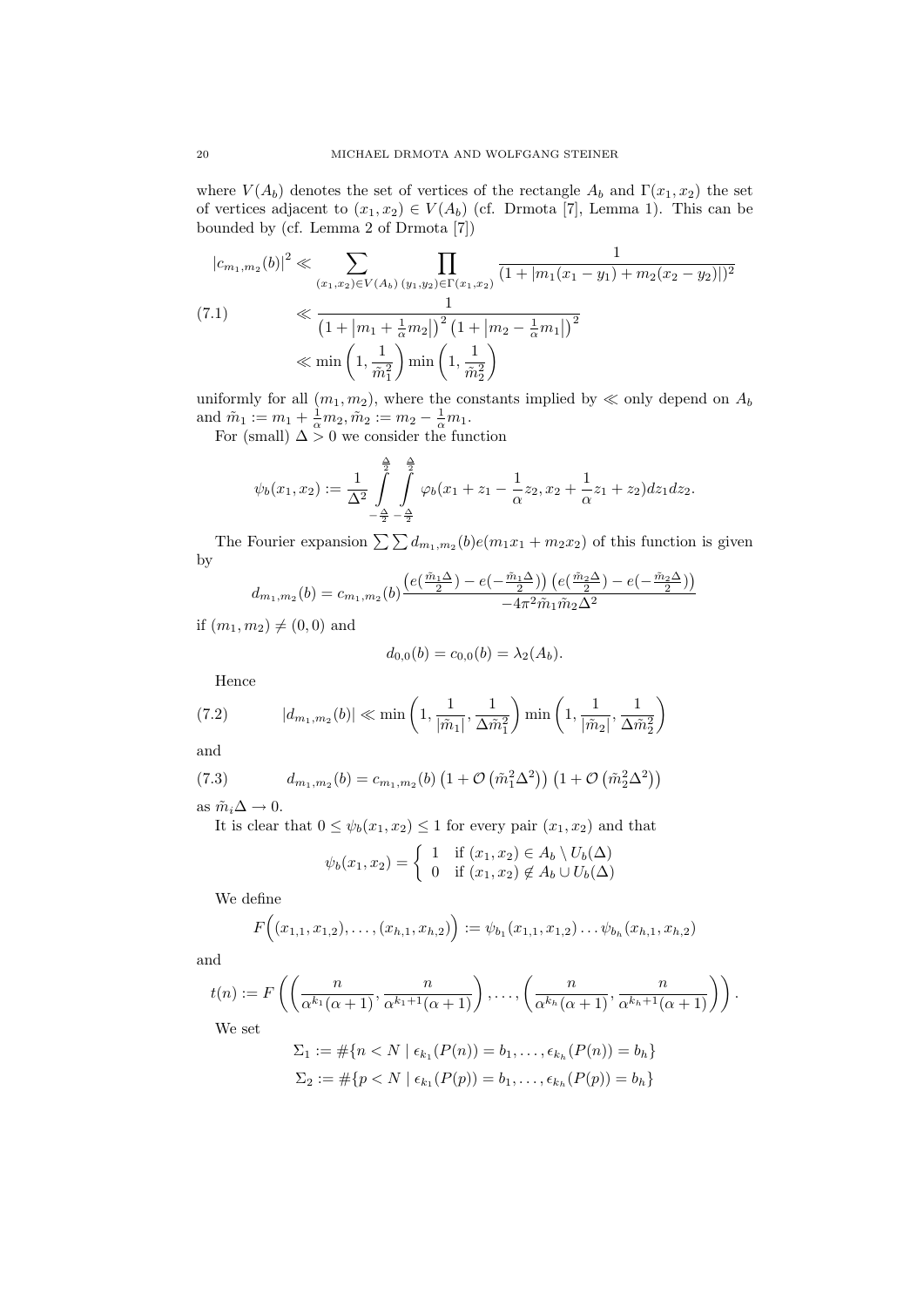and get, with (4.2) and Lemma 13,

$$
\left|\Sigma_1 - \sum_{n < N} t(P(n))\right| \leq E_{k_1, b_1}(\Delta) + \dots + E_{k_h, b_h}(\Delta),
$$
\n
$$
\left|\Sigma_2 - \sum_{n < N} t(P(n))\right| \leq F_{k_1, b_1}(\Delta) + \dots + F_{k_h, b_h}(\Delta),
$$

for  $\Delta$  greater than the error terms  $\mathcal{O}\left(\alpha^{-k_i}\right) = \mathcal{O}\left(\alpha^{-(\log N)^{\eta}}\right)$  of (4.2).

Furthermore, set  $\mathbf{V} := \left(\frac{1}{\alpha^{k_1}(\alpha+1)}, \frac{1}{\alpha^{k_1+1}(\alpha+1)}, \ldots, \frac{1}{\alpha^{k_h}(\alpha+1)}, \frac{1}{\alpha^{k_h+1}(\alpha+1)}\right)^t$  and let M be the set of vectors  $\mathbf{M} = (m_{1,1}, m_{1,2}, \ldots, m_{h,1}, m_{h,2})$  with integer entries  $m_{i,j}$ . Then we have

$$
t(n) = \sum_{\mathbf{M} \in \mathcal{M}} T_{\mathbf{M}} e(\mathbf{M} \mathbf{V} n),
$$

where

$$
T_{\mathbf{M}} = d_{m_{1,1},m_{1,2}}(b_1) \dots d_{m_{h,1},m_{h,2}}(b_h).
$$

and

(7.4) 
$$
\sum_{n
$$

$$
\sum_{p
$$

If  $|m_{i,j}| \leq (\log N)^{2\delta}$  for all  $i, j$ , Lemmata 9 and 10 provide

$$
\sum_{n
$$

if  $\mathbf{MV} \neq 0$ . Lemma 11 provides a similar result for primes. Since  $(m_{i,1}, m_{i,2}) \mapsto$  $(\tilde{m}_{i,1}, \tilde{m}_{i,2})$  is, up to a constant, an orthogonal transformation, we have

$$
\min\left(1, \frac{1}{|\tilde{m}_{i,1}|}\right) \min\left(1, \frac{1}{|\tilde{m}_{i,2}|}\right) \ll \min\left(1, \frac{1}{|m_{i,1}|}\right) \min\left(1, \frac{1}{|m_{i,2}|}\right)
$$

and, with (7.2),

$$
\sum_{\mathbf{M}\in\mathcal{M}:|m_{i,j}|\leq (\log N)^{2\delta}}|T_{\mathbf{M}}|\ll \prod_{i=1}^h \sum_{m_{i,1},m_{i,2}=-[(\log N)^{2\delta}]}^{[(\log N)^{2\delta}]} \min\left(1,\frac{1}{|\tilde{m}_{i,1}|}\right) \min\left(1,\frac{1}{|\tilde{m}_{i,2}|}\right)
$$

$$
\ll \left(\sum_{m_1,m_2=-[(\log N)^{2\delta}]}^{[(\log N)^{2\delta}]} \min\left(1,\frac{1}{|m_1|}\right) \min\left(1,\frac{1}{|m_2|}\right)\right)^h \ll \left(\log(\log N)^{2\delta}\right)^{2h}.
$$

For the **M** with  $|m_{i,j}| > (\log N)^{2\delta}$  for some *i*, *j*, we get similarly

$$
\sum_{\mathbf{M}\in\mathcal{M}:\exists i,j\text{ with }|m_{i,j}|>(\log N)^{2\delta}}|T_{\mathbf{M}}|\ll \left(\sum_{m=[(\log N)^{2\delta}]}^{\infty}\frac{1}{m^2\Delta}\right)\left(\sum_{m=1}^{\infty}\min\left(\frac{1}{m},\frac{1}{m^2\Delta}\right)\right)^{2h-1}
$$

$$
\ll \frac{1}{(\log N)^{2\delta}\Delta}\left(\log\frac{1}{\Delta}+\Delta\right)^{2h-1}\ll \frac{(\log(\log N)^{\delta})^{2h-1}}{(\log N)^{\delta}},
$$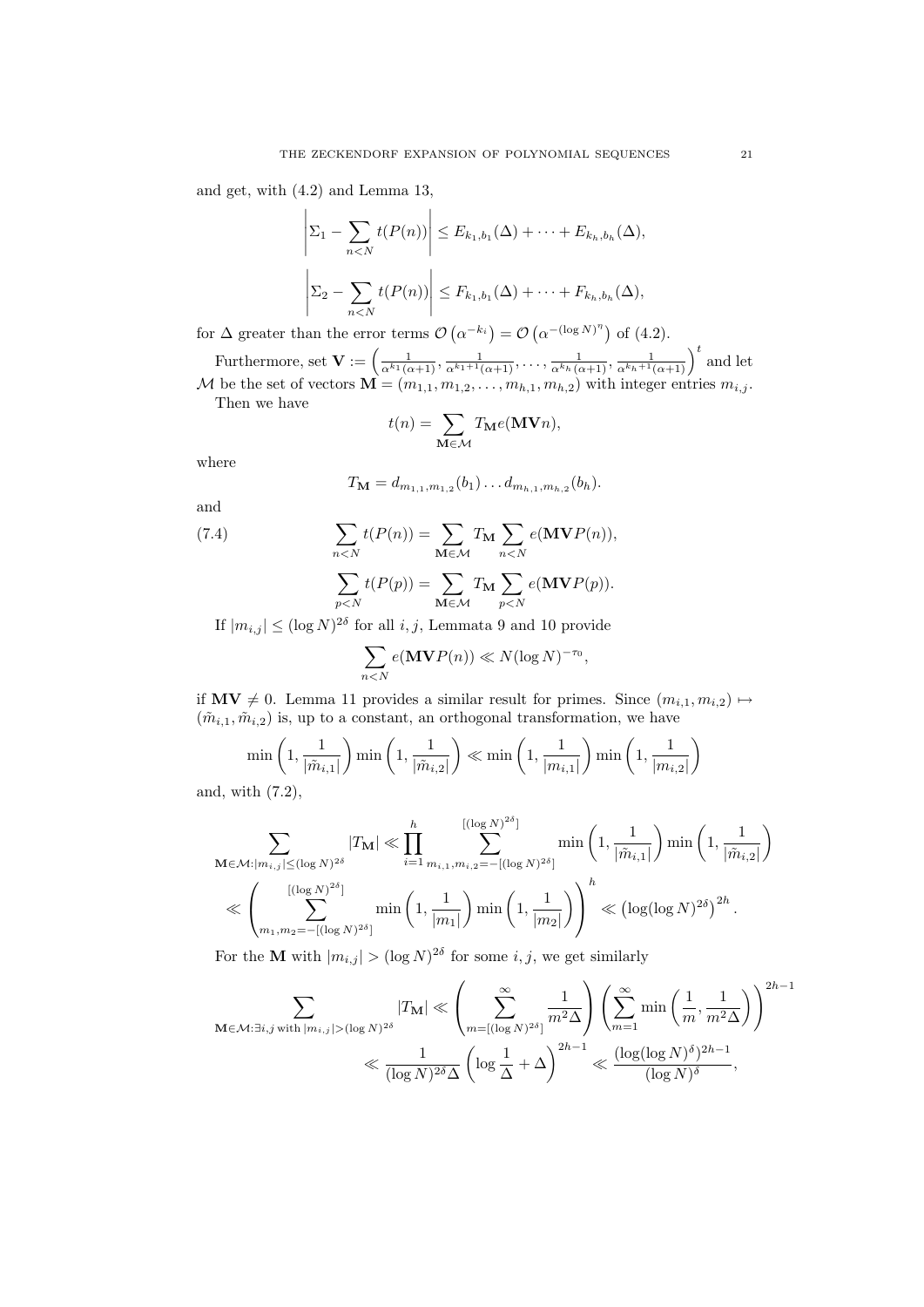if we set  $\Delta = (\log N)^{-\delta}$ . Therefore we have

$$
(7.5) \qquad \Sigma_1 = N \sum_{\mathbf{M} \in \mathcal{M}: \mathbf{M} \mathbf{V} = 0} T_{\mathbf{M}} + \mathcal{O}\left(N(\log N)^{-\tau_0/2} + N(\log N)^{-\delta/2}\right)
$$

(and a similar expression for  $\Sigma_2$ ). Since the main term depends on  $\Delta$ , we want to replace  $T_M$  by

$$
T'_{\mathbf{M}} = c_{m_{1,1},m_{1,2}}(b_1) \dots c_{m_{h,1},m_{h,2}}(b_h).
$$

Hence we have to estimate the difference  $\sum_{\mathbf{M}\in\mathcal{M}:\mathbf{M}\mathbf{V}=0}(T_{\mathbf{M}}-T_{\mathbf{M}}')$ .

By  $(7.3)$ , we have

(7.6) 
$$
T_{\mathbf{M}} = T'_{\mathbf{M}} \left( 1 + \mathcal{O} \left( \max_{i,j} \tilde{m}_{i,j}^2 \Delta^2 \right) \right).
$$

First assume  $|m_{i,j}| < (\log N)^{\delta/2}$  for all i, j. Then we obtain from (7.6) and (7.1)

$$
\sum_{\mathbf{M}\in\mathcal{M}:|m_{i,j}|<(\log N)^{\delta/2}}|T_{\mathbf{M}}-T'_{\mathbf{M}}|\ll \sum_{\mathbf{M}\in\mathcal{M}:|m_{i,j}|<(\log N)^{\delta/2}}|T'_{\mathbf{M}}|(\log N)^{-\delta}
$$

$$
\ll \left(\sum_{m=1}^{[(\log N)^{\delta/2}]} \frac{1}{m}\right)^{2h}(\log N)^{-\delta} \le \frac{(\log(\log N)^{\delta/2})^{2h}}{(\log N)^{\delta}} \ll (\log N)^{-\delta/2}.
$$

and it remains to estimate the sum of the  $T_{\mathbf{M}}$  and  $T'_{\mathbf{M}}$  with  $|m_{i,j}| > (\log N)^{\delta/2}$  for some i, j which satisfy  $MV = 0$ , i.e.

$$
(7.7) \t m_{1,1}G'_{k_h-k_1+1} + m_{1,2}G'_{k_h-k_1} + \cdots + m_{h,1} = 0,
$$

(7.8) 
$$
m_{1,1}G'_{k_h-k_1} + m_{1,2}G'_{k_h-k_1-1} + \cdots + m_{h,2} = 0.
$$

This is done by the following lemma, where only one of the equations is needed. Lemma 14. We have

(7.9) 
$$
\sum' \prod_{i=1}^{H} \min\left(1, \frac{1}{|m_i|}\right) \ll \left(\log N\right)^{-\frac{\delta}{2(H-1)^2}},
$$

where  $\sum'$  denotes the sum over all integer solutions  $(m_1, \ldots, m_H)$  of the linear equation

(7.10) 
$$
\gamma_1 m_1 + \dots + \gamma_{H-1} m_{H-1} + m_H = 0,
$$

(with integers  $\gamma_i \neq 0$ ) such that  $|m_i| > (\log N)^{\delta/2}$  for some i. The constant implied by  $\ll$  does not depend on the  $\gamma_i$ .

*Proof.* First we remark that  $m_i = 0$  for some i reduces the problem to a smaller one. For  $H = 1$  (as well as for  $H = 2$ ), the lemma is trivial. Hence we assume  $H > 1$  and  $m_i \neq 0$  for all i.

For every choice of  $(m_1, \ldots, m_{H-1})$ , let  $m_H$  be the corresponding solution of (7.10). First we sum up over all choices with  $|m_H| \ge |m_1 ... m_{H-1}|^{1/(H-1)^2}$  and obtain

$$
\sum \frac{1}{|m_1 \dots m_H|} \le 2^{H-1} \sum_{m_1=1}^{\infty} \dots \sum_{m_{H-1}=1}^{\infty} \frac{1}{m_1 \dots m_{H-1}} \frac{1}{(m_1 \dots m_{H-1})^{\frac{1}{(H-1)^2}}}
$$
  
=  $2^{H-1} \left( \sum_{m=1}^{\infty} \frac{1}{m^{1+\frac{1}{(H-1)^2}}} \right)^{H-1}$ .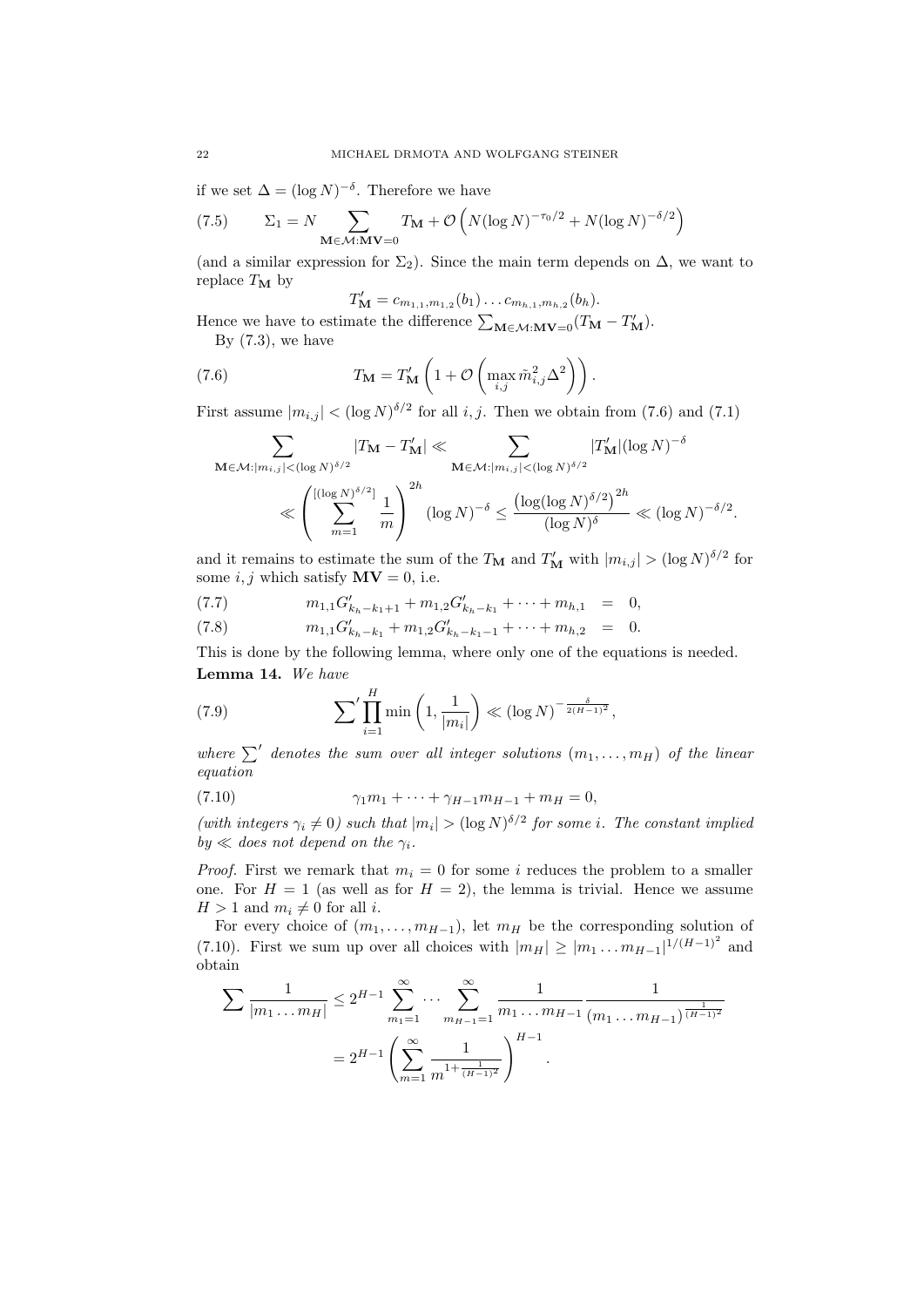If we consider only  $|m_i| \geq (\log N)^{\delta/2}$  for some  $i \leq H - 1$ , we have thus

$$
\sum \frac{1}{|m_1 \dots m_H|} \ll (\log N)^{-\frac{\delta}{2(H-1)^2}}.
$$

For  $|m_H| \ge (\log N)^{\delta/2}$  and  $|m_i| < (\log N)^{\delta/2}$  for  $i \le H - 1$ , we get

$$
\sum \frac{1}{|m_1 \dots m_H|} \leq 2^{H-1} \left( \sum_{m=1}^{\left[ (\log N)^{\delta/2} \right]} \frac{1}{m} \right)^{H-1} \frac{1}{(\log N)^{\delta/2}} \ll \frac{\left( \log (\log N)^{\delta/2} \right)^{H-1}}{(\log N)^{\delta/2}}.
$$

It remains to estimate the sum over the choices  $(m_1, \ldots, m_{H-1})$  with  $|m_H| < |m_1 \dots m_{H-1}|^{1/(H-1)^2}$ . W.l.o.g., assume  $|\gamma_1 m_1| = \max_{1 \le i \le H-1} |\gamma_i m_i|$ . Then we have

(7.11) 
$$
|m_H| < |\gamma_1 m_1 \dots \gamma_{H-1} m_{H-1}|^{\frac{1}{(H-1)^2}} \le |\gamma_1 m_1|^{\frac{1}{H-1}}
$$
 and

$$
|\gamma_2 m_2 + \dots + \gamma_{H-1} m_{H-1}| \in [|\gamma_1 m_1| - |\gamma_1 m_1|^{\frac{1}{H-1}}, |\gamma_1 m_1| + |\gamma_1 m_1|
$$

We split the possible range of  $|\gamma_2 m_2|$  into

$$
I_2 = \left(0, |\gamma_1 m_1| - |\gamma_1 m_1|^{(H-2)/(H-1)}\right) \text{ and } J_2 = \left(|\gamma_1 m_1| - |\gamma_1 m_1|^{(H-2)/(H-1)}, |\gamma_1 m_1|\right].
$$
  
For  $J_2$ , we obtain

$$
(7.12) \qquad \sum_{m_2; |\gamma_2 m_2| \in J_2} \frac{1}{|m_2|} \le \frac{2|\gamma_1 m_1|^{\frac{H-2}{H-1}}}{|\gamma_2|} \frac{|\gamma_2|}{|\gamma_1 m_1| - |\gamma_1 m_1|^{\frac{H-2}{H-1}}} \le \frac{4}{|\gamma_1 m_1|^{\frac{1}{H-1}}}.
$$

Summing up over all such  $(m_1, \ldots, m_H)$  with  $|m_i| \geq (\log N)^{\delta/2}$  for some *i*, we get (7.13)  $\overline{H}$ 

$$
\sum \frac{1}{|m_1 \dots m_H|} \leq \sum_{m_1: |\gamma_1 m_1| \geq (\log N)^{\delta/2}} \frac{2^{H-1}}{|m_1||\gamma_1 m_1|^{\frac{1}{H-1}}} (\log |\gamma_1 m_1|)^{H-3} \leq 2^H (\log N)^{-\frac{\delta}{2H}}.
$$

Thus it suffices to consider  $m_2$  with  $|\gamma_2 m_2| \in I_2$  from now on. This implies  $|\gamma_3 m_3 + \cdots + \gamma_{H-1} m_{H-1}| \in [|\gamma_1 m_1 + \gamma_2 m_2| - |\gamma_1 m_1|^{\frac{1}{H-1}}, |\gamma_1 m_1 + \gamma_2 m_2| + |\gamma_1 m_1|^{\frac{1}{H-1}}]$ with  $H-2$ 

$$
|\gamma_1 m_1 + \gamma_2 m_2| \ge |\gamma_1 m_1|^{\frac{H-2}{H-1}}.
$$

We split the possible range of  $|\gamma_3 m_3|$  into

$$
J_3 = (|\gamma_1 m_1 + \gamma_2 m_2| - |\gamma_1 m_1|^{(H-3)/(H-1)}, |\gamma_1 m_1 + \gamma_2 m_2| + |\gamma_1 m_1|^{(H-3)/(H-1)}]
$$
  
and  $I_3 = (0, 2|\gamma_1 m_1|| \setminus J_3$ . Similarly to (7.12), we obtain

$$
\sum_{m_3: |\gamma_3 m_3| \in J_3} \frac{1}{|m_3|} \le \frac{8}{|\gamma_1 m_1|^{\frac{1}{H-1}}}
$$

and the sum over these  $(m_1, \ldots, m_H)$  can be estimated as in (7.13). For all other  $m_3$ , we have

$$
|\gamma_1 m_1 + \gamma_2 m_2 + \gamma_3 m_3| \ge |\gamma_1 m_1|^{\frac{H-3}{H-1}}.
$$

We can proceed inductively and in the only remaining case we would have

$$
|\gamma_1 m_1 + \dots + \gamma_{H-1} m_{H-1}| \ge |\gamma_1 m_1|^{\frac{1}{H-1}}
$$

which contradicts (7.11). Thus the lemma is proved.  $\square$ 

 $\frac{1}{H-1}$ .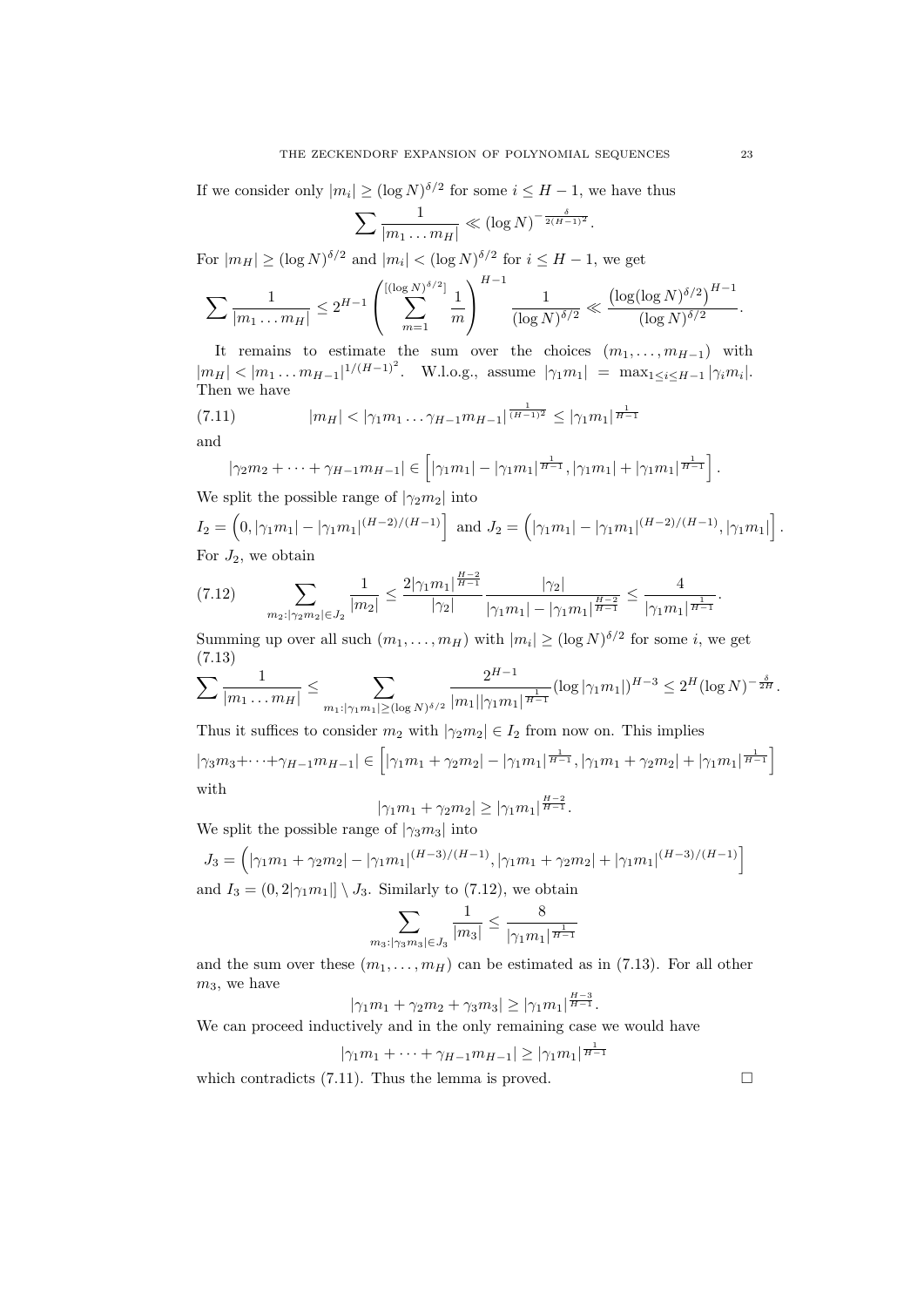We apply Lemma 14 for (7.7) with  $H = 2h - 1$ . Multiplying each term of the sum in (7.9) by  $\min(1, 1/|m_{h,2}|)$  (where  $m_{h,2}$  is determined by (7.8)), gives

$$
\sum_{\mathbf{M}\in\mathcal{M}:\mathbf{M}\mathbf{V}=0,\exists i,j:|m_{i,j}|>(\log N)^{\delta/2}}T'_{\mathbf{M}}\ll\left(\log N\right)^{-\frac{\delta}{8(h-1)^2}}
$$

and the same estimate for  $T_M$ .

Hence

$$
\sum_{\mathbf{M}\in\mathcal{M}:\mathbf{M}\mathbf{V}=0} T_{\mathbf{M}} = q'_{k_1,\dots,k_h,b_1,\dots,b_h} + \mathcal{O}\left( (\log N)^{-\frac{\delta}{8(h-1)^2}} \right),
$$

where

$$
q'_{k_1,\ldots,k_h,b_1,\ldots,b_h} = \sum_{\mathbf{M}\in\mathcal{M}:\mathbf{M}\mathbf{V}=0} T'_{\mathbf{M}}.
$$

Together with (7.5), we obtain

$$
\Sigma_1 = Nq'_{k_1,\dots,k_h,b_1,\dots,b_h} + \mathcal{O}\left(N(\log N)^{-\lambda}\right),
$$

if we choose  $\tau_0 = 2\lambda$  and  $\delta = 8(h-1)^2\lambda$ .

The result does not depend on the choice of the polynomial  $P(n)$ . If we set  $P(n) = n$ , Lemma 4 implies

$$
q'_{k_1,\ldots,k_h,b_1,\ldots,b_h} = q_{k_1,\ldots,k_h,b_1,\ldots,b_h}.
$$

Similarly we get

$$
\Sigma_2 = \pi(N) q_{k_1,...,k_h,b_1,...,b_h} + \mathcal{O}\left(N(\log N)^{-\lambda}\right).
$$

Remark. In the case  $h = 1$  we have  $MV = 0$  only for  $(m_1, m_2) = (0, 0)$  and  $c_{0,0}(b) = \lambda_2(A_b) = p_b = q_{k,b}.$ 

### 8. Proof of Theorem 4

In order to prove independence of different digital expansions we can proceed essentially along the same lines as for the proof of Theorem 3. We just have to replace the Main Lemma (Lemma 8) by the following three (main) lemmas (corresponding to the three parts of Theorem 4) which imply

$$
\frac{1}{N} \sum_{n < N} \prod_{\ell=1}^{2} \left( \frac{\overline{f}_{\ell}(P_{\ell}(n)) - \overline{M}_{\ell}(N^{r_{\ell}})}{\overline{D}_{\ell}(N^{r_{\ell}})} \right)^{h_{\ell}} - \prod_{\ell=1}^{2} \left( \frac{1}{N} \sum_{n < N} \left( \frac{\overline{f}_{\ell}(P_{\ell}(n)) - \overline{M}_{\ell}(N^{r_{\ell}})}{\overline{D}_{\ell}(N^{r_{\ell}})} \right)^{h_{\ell}} \right) \to 0
$$

and the corresponding statement for primes. Therefore the twodimensional moments converge to those of the twodimensional normal law and Theorem 4 is proved.

**Lemma 15.** Let  $q_1, q_2$  be two positive coprime integers and  $P_1(x)$ ,  $P_2(x)$  two integer polynomials of degrees  $r_1$  resp.  $r_2$  with positive leading terms. Then for every  $h_1, h_2 \geq 1$  and for every  $\lambda > 0$  we have

$$
\frac{1}{N} \# \{ n < N \mid \epsilon_{q_1,k_1}(P_1(n)) = b_1, \dots, \epsilon_{q_1,k_{h_1}}(P_1(n)) = b_{h_1}, \quad \epsilon_{q_2,l_1}(P_2(n)) = c_1, \dots, \epsilon_{q_2,l_{h_2}}(P_2(n)) = c_{h_2} \}
$$
\n
$$
= q_1^{-h_1} q_2^{-h_2} + \mathcal{O}\left(\frac{1}{(\log N)^\lambda}\right)
$$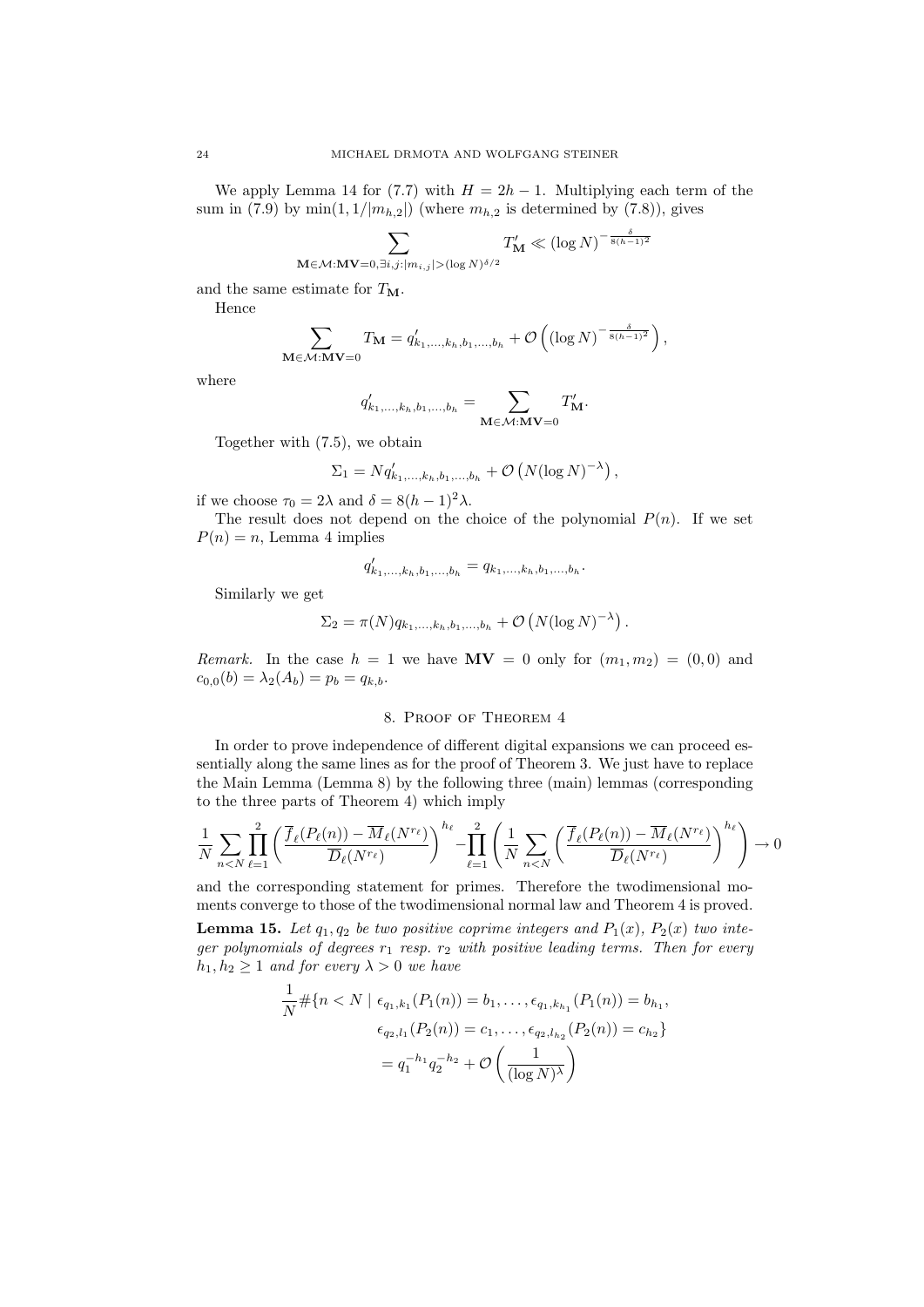and

$$
\frac{1}{\pi(N)} \# \{ p < N \mid \epsilon_{q_1,k_1}(P_1(p)) = b_1, \dots, \epsilon_{q_1,k_{h_1}}(P_1(p)) = b_{h_1},
$$
\n
$$
\epsilon_{q_2,l_1}(P_2(p)) = c_1, \dots, \epsilon_{q_2,l_{h_2}}(P_2(p)) = c_{h_2} \}
$$
\n
$$
= q_1^{-h_1} q_2^{-h_2} + \mathcal{O}\left(\frac{1}{(\log N)^\lambda}\right)
$$

uniformly for all integers

$$
(\log N)^{\eta} \le k_1 < k_2 < \dots < k_{h_1} \le r_1 \log_{q_1} N - (\log N)^{\eta},
$$
\n
$$
(\log N)^{\eta} \le l_1 < l_2 < \dots < l_{h_2} \le r_2 \log_{q_2} N - (\log N)^{\eta},
$$

and 
$$
b_1, b_2, \ldots, b_{h_1} \in \{0, 1, \ldots, q_1 - 1\}
$$
 resp.  $c_1, c_2, \ldots, c_{h_2} \in \{0, 1, \ldots, q_2 - 1\}$ .

**Lemma 16.** Let  $q \ge 2$  and  $a \ge 1$  be two integers and  $P_1(x)$ ,  $P_2(x)$  two integer polynomials of degrees  $r_1$  resp.  $r_2$  with positive leading terms. Then for every  $h_1, h_2 \geq 1$  and for every  $\lambda > 0$  we have

$$
\frac{1}{N} \# \{ n < N \mid \epsilon_{q,k_1}(P_1(n)) = b_1, \dots, \epsilon_{q,k_{h_1}}(P_1(n)) = b_{h_1},
$$
\n
$$
\epsilon_{G,l_1}(P_2(n)) = c_1, \dots, \epsilon_{G,l_{h_2}}(P_2(n)) = c_{h_2} \}
$$
\n
$$
= q^{-h_1} q_{l_1, \dots, l_{h_2}, c_1, \dots, c_{h_2}} + \mathcal{O}\left(\frac{1}{(\log N)^\lambda}\right)
$$

and

$$
\frac{1}{\pi(N)} \# \{ p < N \mid \epsilon_{q,k_1}(P_1(p)) = b_1, \dots, \epsilon_{q,k_{h_1}}(P_1(p)) = b_{h_1},
$$
\n
$$
\epsilon_{G,l_1}(P_2(p)) = c_1, \dots, \epsilon_{G,l_{h_2}}(P_2(p)) = c_{h_2} \}
$$
\n
$$
= q^{-h_1} q_{l_1, \dots, l_{h_2}, c_1, \dots, c_{h_2}} + \mathcal{O}\left(\frac{1}{(\log N)^\lambda}\right)
$$

uniformly for all integers

1

 $(\log N)^{\eta} \leq k_1 < k_2 < \cdots < k_{h_1} \leq r_1 \log_q N - (\log N)^{\eta},$ 

 $(\log N)^{\eta} \le l_1 < l_2 < \cdots < l_{h_2} \le r_2 \log_{\alpha} N - (\log N)^{\eta},$ 

and  $b_1, b_2, \ldots, b_{h_1} \in \{0, 1, \ldots, q-1\}$  resp.  $c_1, c_2, \ldots, c_{h_2} \in \{0, 1, \ldots, a\}.$ 

**Lemma 17.** Let  $a_1, a_2 \geq 1$  be two integers such that  $\sqrt{\frac{a_1^2+4}{a_2^2+4}}$  is irrational and let  $G = (G_i)$  and  $H = (H_i)$  denote the corresponding second order recurrent sequences. Furthermore, let  $P_1(x)$ ,  $P_2(x)$  be two integer polynomials of degrees  $r_1$  resp.  $r_2$  with positive leading terms. Then for every  $h_1, h_2 \geq 1$  and for every  $\lambda > 0$  we have

$$
\frac{1}{N} \# \{ n < N \mid \epsilon_{G,k_1}(P_1(n)) = b_1, \dots, \epsilon_{G,k_{h_1}}(P_1(n)) = b_{h_1},
$$
\n
$$
\epsilon_{H,l_1}(P_2(n)) = c_1, \dots, \epsilon_{H,l_{h_2}}(P_2(n)) = c_{h_2} \}
$$
\n
$$
= q_{k_1,\dots,k_{h_1},b_1,\dots,b_{h_1}}^{(G)} q_{l_1,\dots,l_{h_2},c_1,\dots,c_{h_2}}^{(H)} + \mathcal{O}\left(\frac{1}{(\log N)^{\lambda}}\right)
$$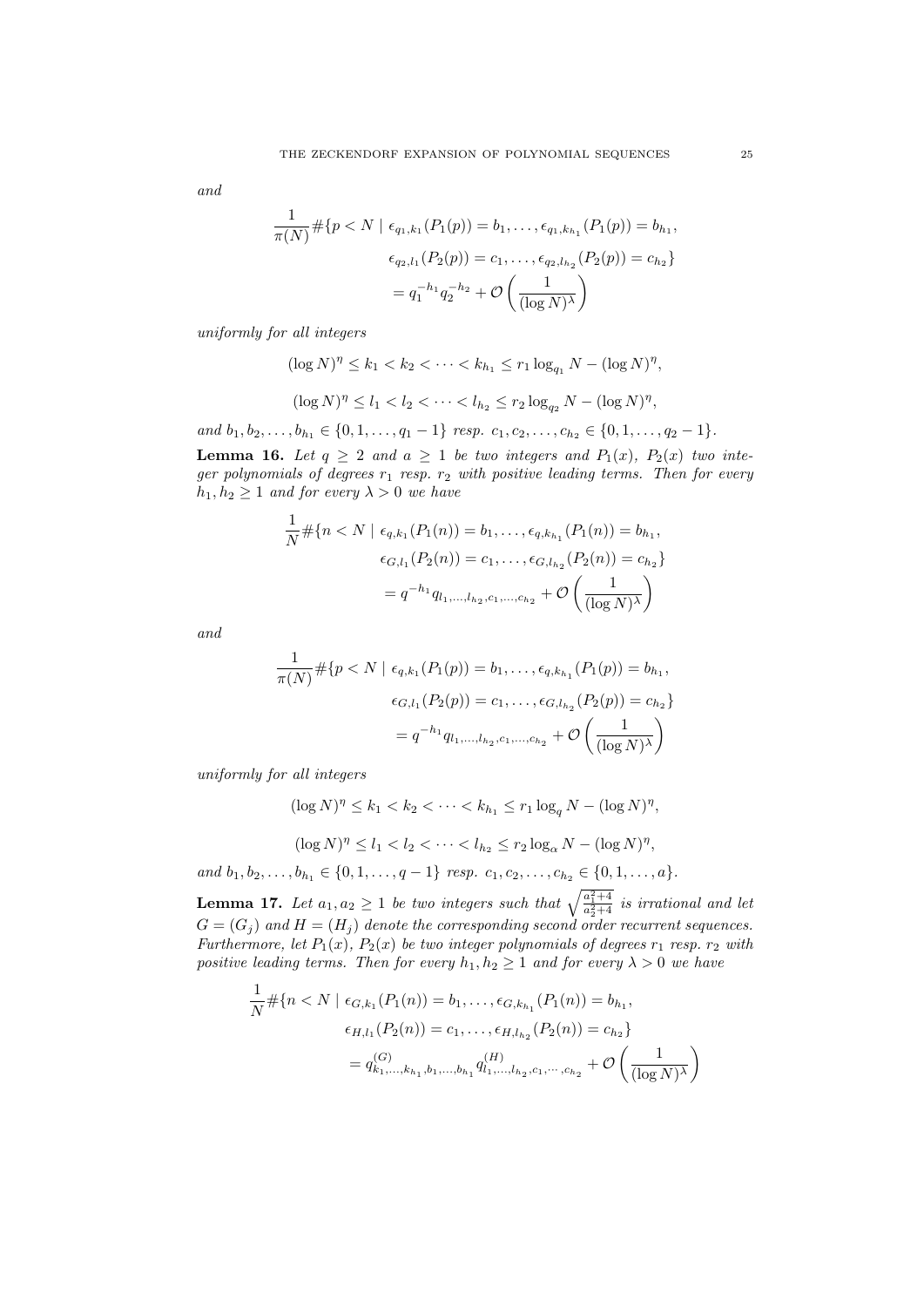and

$$
\frac{1}{\pi(N)} \# \{ p < N \mid \epsilon_{G,k_1}(P_1(p)) = b_1, \dots, \epsilon_{G,k_{h_1}}(P_1(p)) = b_{h_1},
$$
\n
$$
\epsilon_{H,l_1}(P_2(p)) = c_1, \dots, \epsilon_{H,l_{h_2}}(P_2(p)) = c_{h_2} \}
$$
\n
$$
= q_{k_1,\dots,k_{h_1},b_1,\dots,b_{h_1}}^{(G)} q_{l_1,\dots,l_{h_2},c_1,\dots,c_{h_2}}^{(H)} + \mathcal{O}\left(\frac{1}{(\log N)^{\lambda}}\right)
$$

uniformly for all integers

1

$$
(\log N)^{\eta} \le k_1 < k_2 < \cdots < k_{h_1} \le r_1 \log_{\alpha_1} N - (\log N)^{\eta},
$$

$$
(\log N)^{\eta} \le l_1 < l_2 < \dots < l_{h_2} \le r_2 \log_{\alpha_2} N - (\log N)^{\eta},
$$

and  $b_1, b_2, \ldots, b_{h_1} \in \{0, 1, \ldots, a_1\}$  resp.  $c_1, c_2, \ldots, c_{h_2} \in \{0, 1, \ldots, a_2\}.$ 

The proofs of these lemmas run along the same lines as the previous Main Lemma (compare also with [1] and [6]). We have to consider sums of the type

$$
\sum_{\mathbf{M}_1,\mathbf{M}_2} T_{\mathbf{M}_1} T_{\mathbf{M}_2} \sum_{n < N} e(\mathbf{M}_1 \mathbf{V}_1 P_1(n) + \mathbf{M}_2 \mathbf{V}_2 P_2(n))
$$

(cf. (7.4), where, in the q-ary case,  $\mathbf{M}_{\ell}$ ,  $\mathbf{V}_{\ell}$  and  $T_{\mathbf{M}_{\ell}}$  are defined by

$$
\mathbf{M}_{\ell} = (m_1^{(\ell)}, \dots, m_{h_{\ell}}^{(\ell)}), \mathbf{V}_{\ell} = (q^{-k_1+1}, \dots, q^{-k_{h_{\ell}}+1}), T_{\mathbf{M}_{\ell}} = d_{m_1^{(\ell)}, q_{\ell}}(b_1) \dots d_{m_{h_{\ell}}^{(\ell)}, q_{\ell}}(b_{\ell})
$$

with

$$
d_{m,q}(b) = \frac{e(-\frac{mb}{q}) - e(-\frac{m(b+1)}{q})}{2\pi im} \frac{e(\frac{m\Delta}{2}) - e(-\frac{m\Delta}{2})}{2\pi im\Delta}.
$$

Especially, if  $r_1 \neq r_2$ , then the proof is straightforward and very similar to that of Proposition 1 in [6]. The reason is that there are no cancellations in the leading coefficient of the polynomial  $\mathbf{M}_1 \mathbf{V}_1 P_1(n) + \mathbf{M}_2 \mathbf{V}_2 P_2(n)$  and consequently one can directly apply Lemmata 10 and 11 in order to estimate the corresponding exponential sums.

Therefore we concentrate on the case  $r_1 = r_2$ . Here we have to adapt certain properties.

**Lemma 18.** Suppose that  $q_1, q_2 \geq 2$  are coprime integers and  $c_1, c_2, r$  positive integers. For arbitrary (but fixed) integers  $h_1, h_2$  let  $m_j^{(\ell)}$   $(1 \le j \le h_\ell, \ell \in \{1, 2\})$ be satisfying  $m_j^{(\ell)} \neq 0 \mod q$  and  $|m_j^{(\ell)}| \leq (\log N)^{\delta}$ , where  $\delta > 0$  is any given constant. Set

$$
S_{\ell} := \frac{m_1^{(\ell)}}{q_{\ell}^{k_1^{(\ell)}+1}} + \cdots + \frac{m_h^{(\ell)}}{q_{\ell}^{k_{h_{\ell}}^{(\ell)}+1}}.
$$

Then, for

$$
(\log N)^{\eta} \le k_1^{(\ell)} < k_2^{(\ell)} < \cdots < k_{h_\ell}^{(\ell)} \le \log_{q_\ell} N^r - (\log N)^{\eta}
$$

we uniformly have

$$
\frac{q^{(\log N)^{\eta'}}}{N^r} \ll |c_1S_1 + c_2S_2| \ll q^{-(\log N)^{\eta'}}
$$

for all given  $0 < \eta' < \eta$ , where  $q = \max\{q_1, q_2\}$ .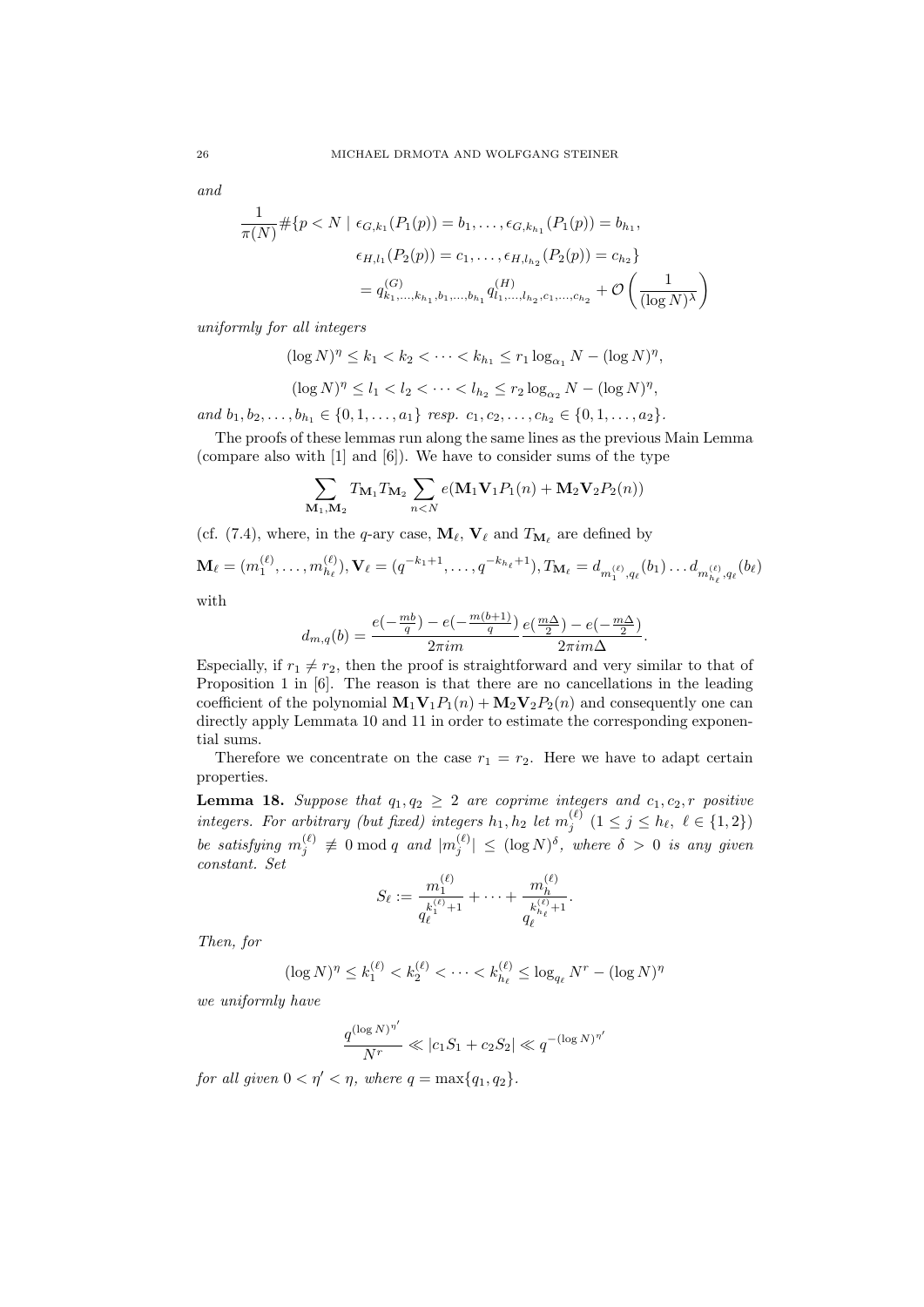This lemma is implicitly contained in the proof of Proposition 2 of [6], the statement of which is that of Lemma 15 for  $r = 1$ . However, by using Lemmata 10, 11 (which have not been used in this generality in [6]) and 18, Lemma 15 follows as Proposition 2 of [6].

**Lemma 19.** Let  $q \ge 2$  and  $a \ge 1$  be two integers and  $c_1, c_2, r$  positive integers. For arbitrary (but fixed) integers  $h_1, h_2$ , let  $m_j^{(1)}$   $(1 \leq j \leq h_1)$  be integers satisfying  $m_j^{(1)} \not\equiv 0 \bmod q$  and  $|m_j^{(1)}| \leq (\log N)^\delta$  and let  $m_{i,j}^{(2)}$   $(1 \leq i \leq h_2, j \in \{1,2\})$  be integers satisfying  $|m_{i,j}^{(2)}| \leq (\log N)^{\delta}$ , where  $\delta > 0$  is any given constant. Let

$$
S_1 := \frac{m_1^{(1)}}{q^{k_1^{(1)}+1}} + \dots + \frac{m_{h_1}^{(1)}}{q^{k_{h_1}^{(1)}+1}}
$$

and

$$
S_2 := \frac{m_{1,1}^{(2)}}{\alpha^{k_1^{(2)}}} + \frac{m_{1,2}^{(2)}}{\alpha^{k_1^{(2)}+1}} + \dots + \frac{m_{h_2,1}^{(2)}}{\alpha^{k_{h_2}^{(2)}}} + \frac{m_{h_2,2}^{(2)}}{\alpha^{k_{h_2}^{(2)}+1}}
$$

.

Then, for

$$
(\log N)^{\eta} \le k_1^{(1)} < k_2^{(1)} < \cdots < k_{h_1}^{(1)} \le \log_q N^r - (\log N)^{\eta}
$$

and for

$$
(\log N)^{\eta} \le k_1^{(2)} < k_2^{(2)} < \dots < k_{h_2}^{(2)} \le \log_{\alpha} N^r - (\log N)^{\eta}
$$

we uniformly have

$$
\frac{q^{(\log N)^{\eta'}}}{N^r} \ll \left| c_1 S_1 + c_2 \frac{S_2}{\alpha+1} \right| \ll q^{-(\log N)^{\eta'}}
$$

for all given  $0 < \eta' < \eta$ .

Proof. The upper bound is trivial. Thus, we concentrate on the lower bound. We have, with (5.1) and  $\alpha^{k}(\alpha+1) = G_{k}\alpha + G_{k-1}$ ,

$$
S:=c_1 S_1 + c_2 \frac{S_2}{\alpha+1} = \frac{c_1 \hat{m}^{(1)}}{q^{k_{h_1}^{(1)}+1}} + \frac{c_2 \left(\hat{m}_1^{(2)} \alpha + \hat{m}_2^{(2)}\right)}{G_{k_{h_2}^{(2)}+1} \alpha + G_{k_{h_2}^{(2)}}}
$$

with integers  $\hat{m}^{(1)}$ ,  $\hat{m}^{(2)}_1$ ,  $\hat{m}^{(2)}_2$  and therefore  $S=0$  if and only if the equations

$$
\begin{array}{rcl}c_1 \hat m^{(1)} G_{k_{h_2}^{(2)}+1} + c_2 \hat m^{(2)}_1 q^{k_{h_1}^{(1)}+1} & = & 0\\c_1 \hat m^{(1)} G_{k_{h_2}^{(2)}} + c_2 \hat m^{(2)}_2 q^{k_{h_1}^{(1)}+1} & = & 0\end{array}
$$

hold. Since  $(G_k, G_{k+1}) = 1$  for all k, we obtain  $q^{k_{h_1}^{(1)}+1} | c_1 \hat{m}^{(1)}$  and hence  $q | \hat{m}^{(1)}$  (for sufficiently large  $k_{h_1}^{(1)}$  $\binom{1}{h_1}$  which is not possible for  $m_{h_1}^{(1)}$  $\binom{1}{h_1} \not\equiv 0 \mod q.$ 

Hence we may assume  $S \neq 0$ . In order to get a lower bound for S, we use Baker's theorem (see [21]) saying that for non-zero algebraic numbers  $\alpha_1, \alpha_2, \ldots, \alpha_n$  and integers  $b_1, b_2, \ldots, b_n$  we have either

$$
\alpha_1^{b_1} \cdots \alpha_n^{b_n} = 1
$$
  

$$
\left| \alpha_1^{b_1} \cdots \alpha_n^{b_n} - 1 \right| \ge \exp(-U),
$$

or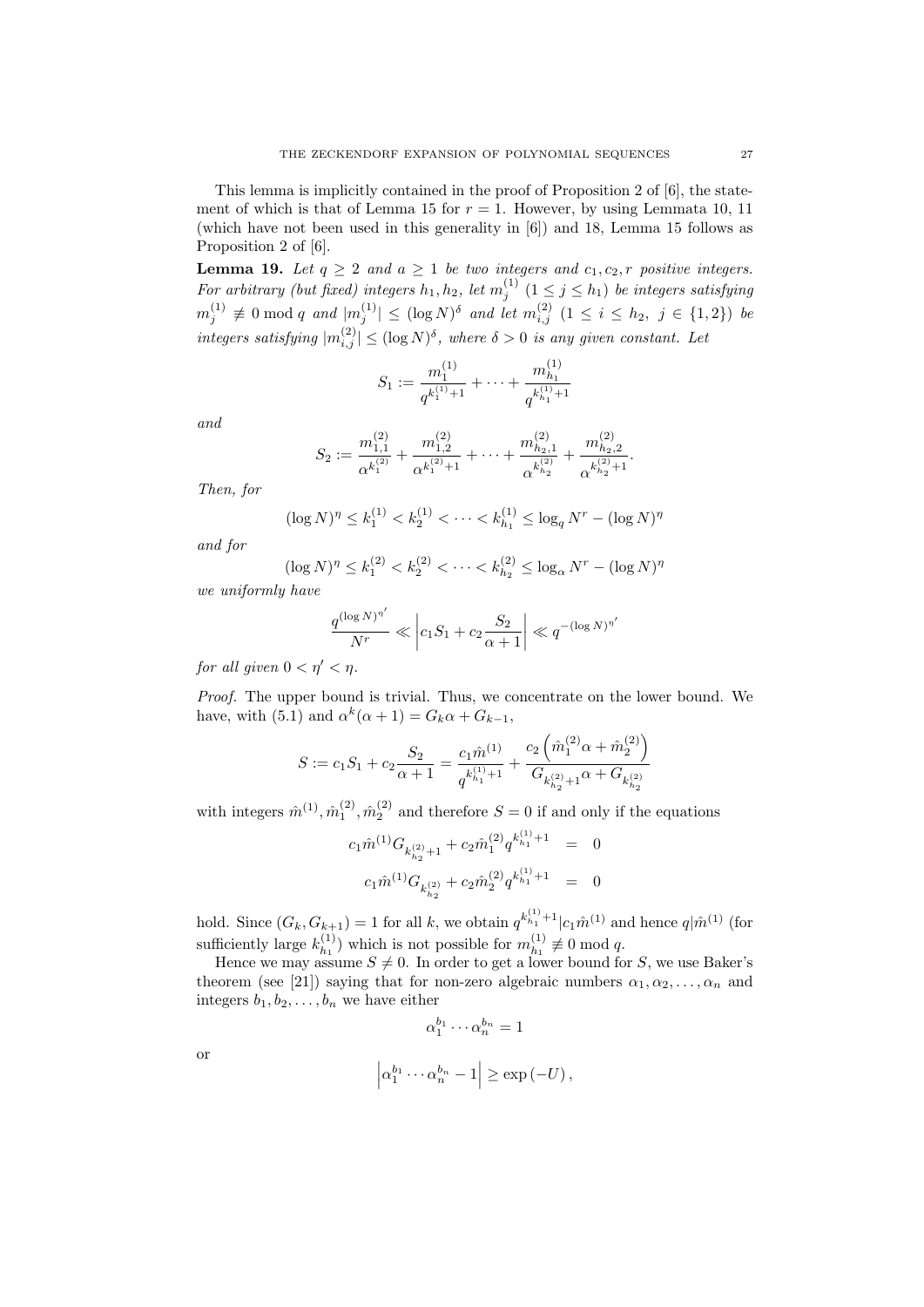where

$$
U = 2^{6n+32}n^{3n+6}d^{n+2}(1+\log d)(\log B + \log d)\log A_1 \cdots \log A_n
$$

with  $d = [\mathbb{Q}(\alpha_1 \dots, \alpha_n) : \mathbb{Q}],$ 

$$
B = \max\{2, |b_1|, |b_2|, \ldots, |b_n|\}.
$$

and real numbers  $A_1, A_2, \ldots, A_n \geq e$  with  $\log A_i \geq h(\alpha_i)$ , where  $h(\cdot)$  denotes the absolute logarithmic height.

Set  $\varepsilon = \eta/(h_1+h_2-1)$ . Then there exists an integer K with  $0 \le K \le h_1+h_2-2$ such that for all  $j, \ell$ 

$$
k_{j+1}^{(\ell)} - k_j^{(\ell)} \not\in \left[ (\log N)^{K\varepsilon}, (\log N)^{(K+1)\varepsilon} \right).
$$

So fix K with this property. First suppose  $k_{j+1}^{(\ell)} - k_j^{(\ell)} < (\log N)^{K \varepsilon}$  for all  $j, \ell$ . Then we have  $\log |\hat{m}^{(1)}| \ll (\log N)^{K\varepsilon}$ ,  $\log |\hat{m}^{(2)}_i| \ll (\log N)^{K\varepsilon}$  and we can apply Baker's theorem for  $r = 6$  with  $\alpha_1 = q$ ,  $\alpha_2 = \alpha$ ,  $\alpha_3 = \hat{m}^{(1)}$ ,  $\alpha_4 = \hat{m}^{(2)}_1 \alpha + \hat{m}^{(2)}_2$ ,  $\alpha_5 = -c_1$ ,  $\alpha_6 = c_2/(\alpha + 1)$  and  $b_1 = -k_{h_1}^{(1)}$  $\binom{(1)}{h_1}-1, b_2=k_{h_2}^{(2)}$  $b_2^{(2)} + 1$ ,  $b_3 = b_5 = 1$ ,  $b_4 = b_6 = -1$  and obtain

$$
\left| \frac{-c_1 \hat{m}^{(1)}(\alpha+1) \alpha^{k_{h_2}^{(2)}+1}}{c_2(\hat{m}_1^{(2)} \alpha + \hat{m}_2^{(2)}) q^{k_{h_1}^{(1)}+1}} - 1 \right| \ge e^{-C \log(\max(k_{h_1}^{(1)}, k_{h_2}^{(2)})) \log |\hat{m}^{(1)}| \log(|\hat{m}_1^{(2)}| + |\hat{m}_2^{(2)}|)}
$$

for a certain constant  $C > 0$ . Of course, this implies

$$
|S| \ge \max\left(q^{-k_{h_1}^{(1)}}, \alpha^{-k_{h_2}^{(2)}}\right) e^{-c \log \log N (\log N)^{K\varepsilon}} \ge \frac{(\log N)^\tau}{N^r}
$$

for some constant  $c > 0$  and all  $\tau > 0$ .

Otherwise we have some  $s_1, s_2$  such that  $k_{j+1}^{(\ell)} - k_j^{(\ell)} < (\log N)^{K \varepsilon}$  for all  $j < s_\ell$ and  $k_{s_{\ell}+1}^{(\ell)} - k_{s_{\ell}}^{(\ell)} \ge (\log N)^{(K+1)\varepsilon}$ . Here we get by Baker's theorem, as above,

$$
\overline{S} := c_1 \left( \frac{m_1^{(1)}}{q^{k_1^{(1)}+1}} + \dots + \frac{m_{s_1}^{(1)}}{q^{k_{s_1}^{(1)}+1}} \right) + \frac{c_2}{\alpha+1} \left( \frac{m_{1,1}^{(2)}}{\alpha^{k_1^{(2)}+1}} + \dots + \frac{m_{s_2,2}^{(2)}}{\alpha^{k_{s_2}^{(2)}}} \right)
$$
\n
$$
\geq \max \left( q^{-k_{s_1}^{(1)}}, \alpha^{-k_{s_2}^{(2)}} \right) e^{-c \log \log N (\log N)^{K \varepsilon}}
$$

and can estimate  $S - \overline{S}$  by

$$
|S-\overline{S}| \ll (\log N)^{\delta}\left(q^{-k_{s_1}^{(1)}-(\log N)^{(K+1)\varepsilon}} + \alpha^{-k_{s_2}^{(2)}-(\log N)^{(K+1)\varepsilon}}\right).
$$

Hence we have

$$
|S| \ge \max\left(q^{-k_{s_1}^{(1)}}, \alpha^{-k_{s_2}^{(2)}}\right) \left(e^{-c \log \log N (\log N)^{K\varepsilon}} - \mathcal{O}\left((\log N)^{\delta} e^{-\log(\min(q,\alpha))(\log N)^{(K+1)\varepsilon}}\right)\right)
$$
  

$$
\ge \frac{(\log N)^{\tau}}{N^r}
$$

**Lemma 20.** Let  $a_1, a_2 \geq 1$  be two integers such that  $\sqrt{\frac{a_1^2+4}{a_2^2+4}}$  is irrational, let  $G = (G_j)$  and  $H = (H_j)$  denote the corresponding second order recurrent sequences and  $c_1, c_2, r$  be positive integers. For arbitrary (but fixed) integers  $h_1, h_2$  let  $m_{i,j}^{(\ell)}$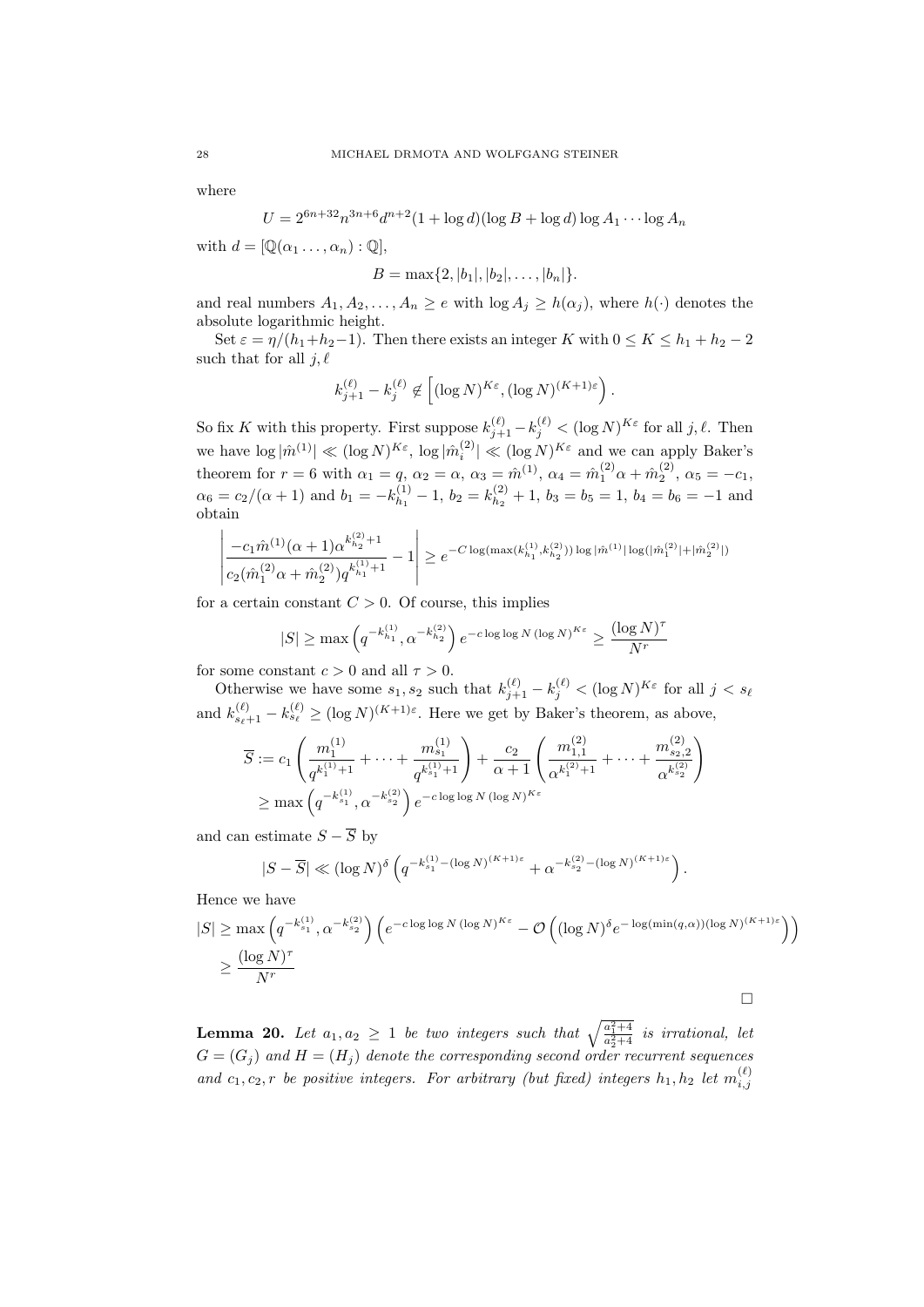$(1 \leq j \leq h_{\ell}, j, \ell \in \{1,2\})$  be integers satisfying  $|m_{i,j}^{(\ell)}| \leq (\log N)^{\delta}$  (where  $\delta > 0$  is any given constant) such that

$$
S_1 := \frac{m_{1,1}^{(1)}}{\alpha^{k_1^{(1)}}} + \frac{m_{1,2}^{(1)}}{\alpha^{k_1^{(1)}+1}} + \dots + \frac{m_{h_2,1}^{(1)}}{\alpha^{k_{h_1}^{(1)}}} + \frac{m_{h_1,2}^{(1)}}{\alpha^{k_{h_1}^{(1)}+1}} \neq 0
$$

and

$$
S_2 := \frac{m_{1,1}^{(2)}}{\alpha^{k_1^{(2)}}} + \frac{m_{1,2}^{(2)}}{\alpha^{k_1^{(2)}+1}} + \dots + \frac{m_{h_2,1}^{(2)}}{\alpha^{k_{h_2}^{(2)}}} + \frac{m_{h_2,2}^{(2)}}{\alpha^{k_{h_2}^{(2)}+1}} \neq 0
$$

Then, for

$$
(\log N)^{\eta} \le k_1^{(\ell)} < k_2^{(\ell)} < \cdots < k_{h_1}^{(\ell)} \le \log_{\alpha_{\ell}} N^r - (\log N)^{\eta}
$$

we uniformly have

$$
\frac{\alpha^{(\log N)^{\eta'}}}{N^r} \ll \left| c_1 \frac{S_1}{\alpha_1 + 1} + c_2 \frac{S_2}{\alpha_2 + 1} \right| \ll \alpha^{-(\log N)^{\eta'}}
$$

for all given  $0 < \eta' < \eta$ , where  $\alpha = \max{\alpha_1, \alpha_2}$ .

Proof. Again we can concentrate on the lower bound and have

$$
S := c_1 \frac{S_1}{\alpha_1 + 1} + c_2 \frac{S_2}{\alpha_2 + 1} = \frac{c_1 \left(\hat{m}_1^{(1)} \alpha_1 + \hat{m}_2^{(1)}\right)}{G_{k_{h_1}^{(1)} + 1} \alpha_1 + G_{k_{h_1}^{(1)}}} + \frac{c_2 \left(\hat{m}_1^{(2)} \alpha_2 + \hat{m}_2^{(2)}\right)}{H_{k_{h_2}^{(2)} + 1} \alpha_2 + H_{k_{h_2}^{(2)}}}
$$

The assumption that  $\sqrt{\frac{a_1^2+4}{a_2^2+4}}$  is irrational ensures  $\alpha_2 \notin \mathbb{Q}(\alpha_1)$ . Hence S is zero if and only if the equations

$$
\begin{array}{rcl}c_1 \hat{m}^{(1)}_1 H_{k^{(2)}_{h_2}+1} + c_2 \hat{m}^{(2)}_1 G_{k^{(1)}_{h_1}+1} & = & 0\\c_1 \hat{m}^{(1)}_1 H_{k^{(2)}_{h_2}} + c_2 \hat{m}^{(2)}_2 G_{k^{(1)}_{h_1}+1} & = & 0\\c_1 \hat{m}^{(1)}_2 H_{k^{(2)}_{h_2}+1} + c_2 \hat{m}^{(2)}_1 G_{k^{(1)}_{h_1}} & = & 0\\c_1 \hat{m}^{(1)}_2 H_{k^{(2)}_{h_2}} + c_2 \hat{m}^{(2)}_2 G_{k^{(1)}_{h_1}} & = & 0\end{array}
$$

hold. Then we must have e.g.

$$
\hat{m}_1^{(1)}=-\hat{m}_1^{(2)}\frac{c_2}{c_1}\frac{G_{k_{h_1}^{(1)}+1}}{H_{k_{h_2}^{(2)}+1}}=\hat{m}_2^{(1)}\frac{G_{k_{h_1}^{(1)}+1}}{G_{k_{h_1}^{(1)}}}
$$

and  $G_{k_{h_1}^{(1)}+1}|\hat{m}_1^{(1)}$  because of  $(G_{k_{h_1}^{(1)}+1}, G_{k_{h_1}^{(1)}}) = 1$ . With  $|m_{i,j}^{(\ell)}| \leq (\log N)^{\delta}$  we get  $\hat{m}_1^{(1)} = 0$  and thus  $\hat{m}_2^{(1)} = \hat{m}_1^{(2)} = \hat{m}_2^{(2)} = S_1 = S_2 = 0.$ Hence  $S \neq 0$  and the lower bound is obtained similarly to Lemma 19.

Acknowledgement: The authors are grateful to an anonymous referee for his careful reading of a previous version of this paper and for many valuable suggestions to improve the presentation and the proofs.